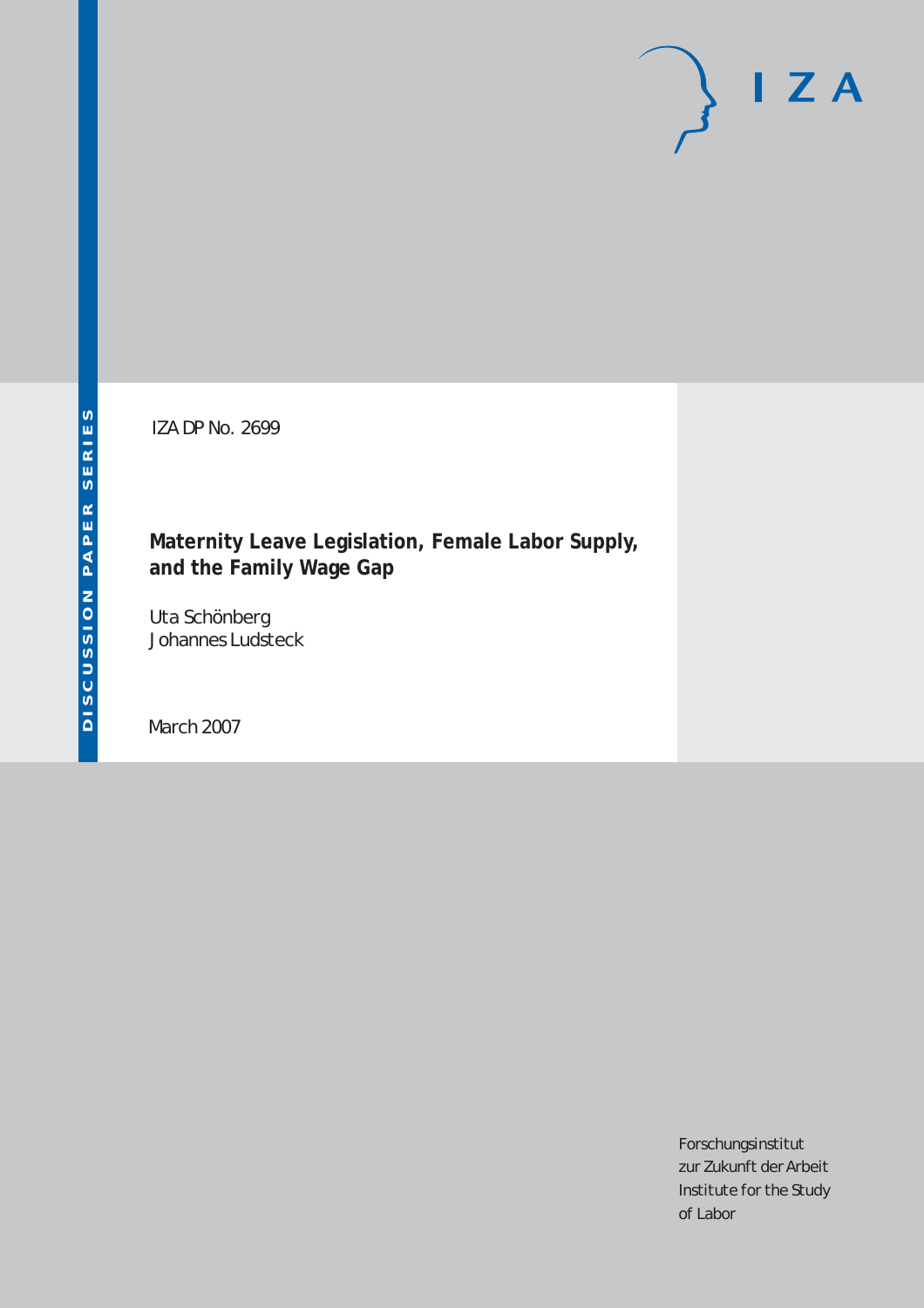# **Maternity Leave Legislation, Female Labor Supply, and the Family Wage Gap**

### **Uta Schönberg**

*University of Rochester and IZA* 

#### **Johannes Ludsteck**

*IAB, Nuremberg* 

Discussion Paper No. 2699 March 2007

IZA

P.O. Box 7240 53072 Bonn Germany

Phone: +49-228-3894-0 Fax: +49-228-3894-180 E-mail: [iza@iza.org](mailto:iza@iza.org)

Any opinions expressed here are those of the author(s) and not those of the institute. Research disseminated by IZA may include views on policy, but the institute itself takes no institutional policy positions.

The Institute for the Study of Labor (IZA) in Bonn is a local and virtual international research center and a place of communication between science, politics and business. IZA is an independent nonprofit company supported by Deutsche Post World Net. The center is associated with the University of Bonn and offers a stimulating research environment through its research networks, research support, and visitors and doctoral programs. IZA engages in (i) original and internationally competitive research in all fields of labor economics, (ii) development of policy concepts, and (iii) dissemination of research results and concepts to the interested public.

IZA Discussion Papers often represent preliminary work and are circulated to encourage discussion. Citation of such a paper should account for its provisional character. A revised version may be available directly from the author.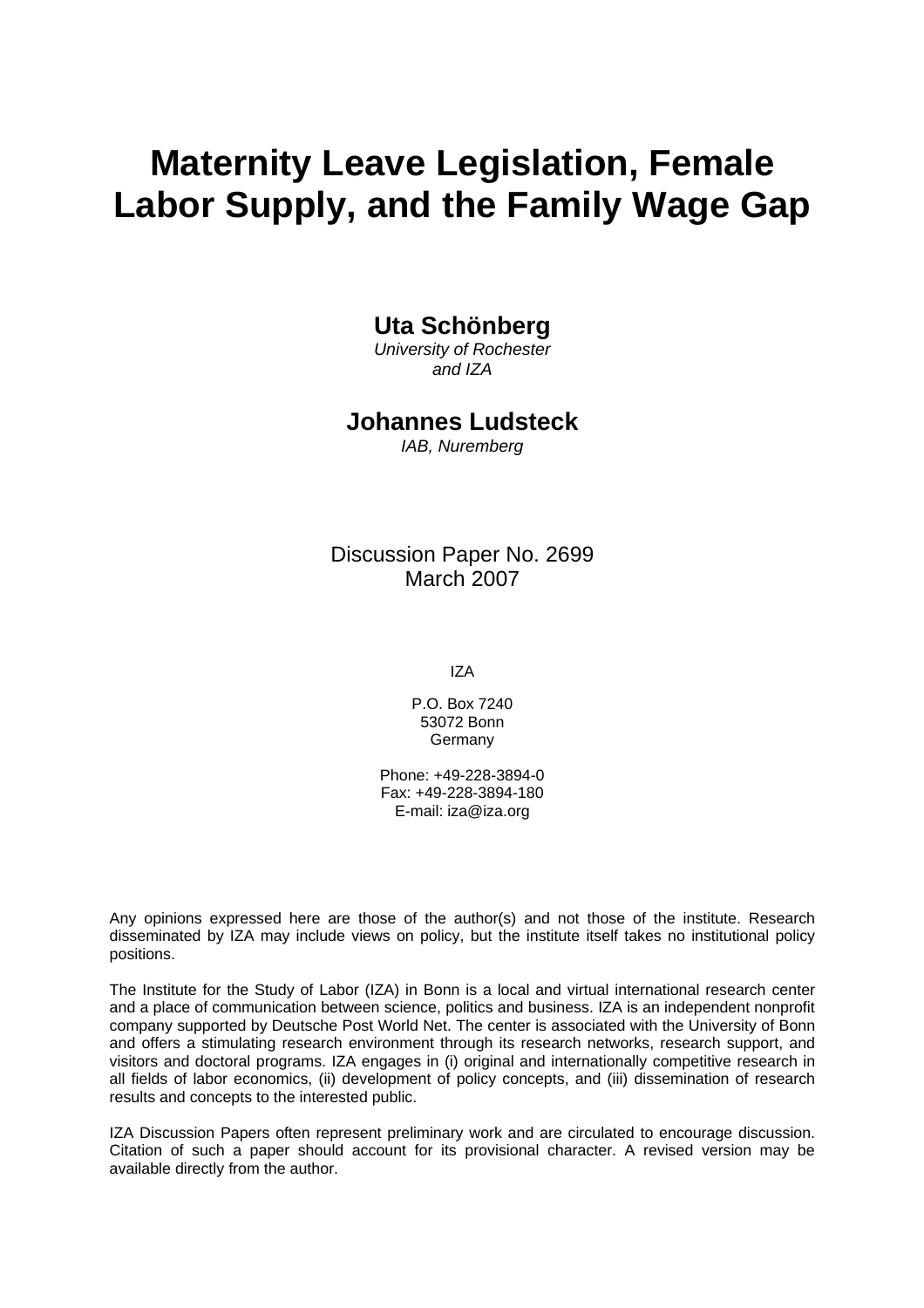IZA Discussion Paper No. 2699 March 2007

# **ABSTRACT**

## **Maternity Leave Legislation, Female Labor Supply, and the Family Wage Gap[\\*](#page-2-0)**

This paper analyzes the impact of expansions in leave coverage on mothers' labor market outcomes after childbirth. The focus is on Germany, a country that underwent several changes in maternity leave legislation since the late 70s. We identify the causal impact of an expansion in maternity leave by comparing labor market outcomes of women who gave birth shortly (i.e. one month) before and after a change in maternity leave legislation. There is strong evidence that each expansion induced women to delay their return to work. Despite this strong short-term effect, the expansions had little impact on women's labor supply in the long-run. The expansion from 2 to 6 months reduced women's wages, even 8 years after childbirth. This effect is mostly explained by the delay in the return to work. The delay in the return to work caused by the expansions in leave from 6 to 10 months and 18 to 36 months also lowered wages. However, this negative effect is offset by a positive selection effect, resulting in a zero or even positive overall effect.

JEL Classification: J16, J18, J24

Keywords: gender, human capital, parental leave

Corresponding author:

 $\overline{a}$ 

Uta Schönberg Department of Economics University of Rochester Rochester, NY 14627 USA E-mail: [utas@troi.cc.rochester.edu](mailto:utas@troi.cc.rochester.edu)

<span id="page-2-0"></span><sup>\*</sup> We thank Mark Bils, Gordon Dahl, Christian Dustmann, Ronni Pavan, and participants at SOLE meetings in San Francisco, the World Congress of the Econometric Society in Vienna, the IZA/SOLE Transatlantic Meetings of Labor Economists, and seminar participants in Chicago GSB, the Rand Corporation, and Rochester for helpful comments and suggestions. All remaining errors are our own.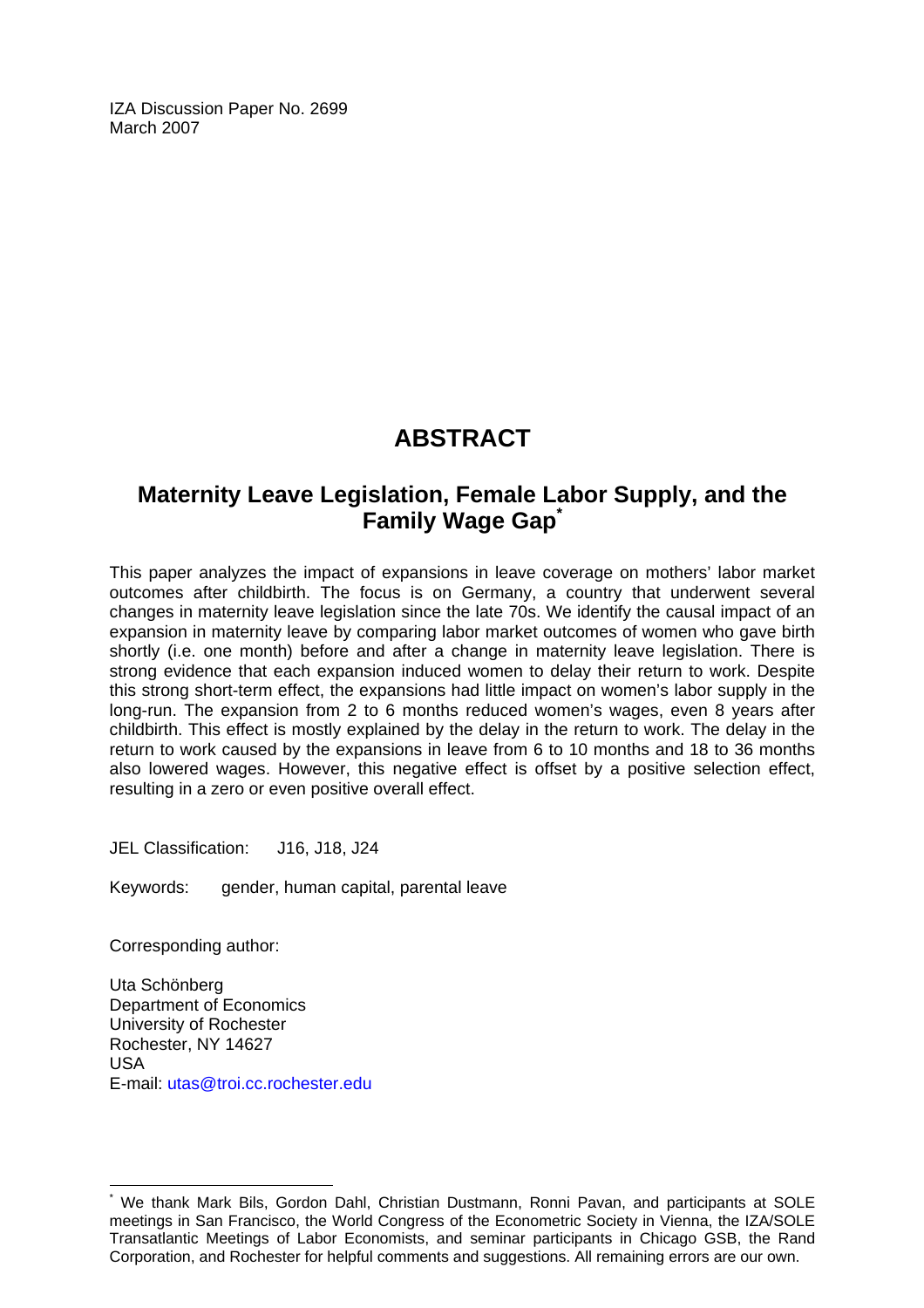## 1 Introduction

At present, almost every country has provisions for maternity leave allowing mothers to leave their workplace for a limited time around childbirth, and giving them the right to return to their previous employer afterwards. However, these provisions vary widely across countries. Since the introduction of the Family and Medical Leave Act (FMLA) in 1993, women in the US are entitled to 12 weeks of (unpaid) parental leave. The country with the longest leave provision is Germany where women are currently eligible for 3 years of (partially paid) leave. There is a recent trend towards an expansion in leave coverage. For instance, Canada increased paid family leave from about 25 weeks to 50 weeks in 2000. In 2003, California approved a policy that entitles women to up to 6 months of paid leave. Other US states, such as Massachusetts and New Jersey, are considering implementing similar policies. Other countries that have recently extended their leave coverage include the UK (2003, 2007) and Denmark (2002).

Despite the widespread prevalence of parental leave policies, their economic impact is not fully understood. Proponents argue that by encouraging employment continuity, parental leave policies promote gender equality and increase women's earnings. Proponents further argue that leave policies improve of the health of the mother and the welfare of the child. Opponents counter that by restricting voluntary agreements between firms and workers, leave policies worsen women's position in the labor market.

This paper investigates the impact of the expansions in maternity leave coverage on women's labor market outcomes after childbirth. Our analysis focuses on Germany — a country that has experienced a series of changes in maternity leave legislation since the late 70s. The first change occurred in 1979 when maternity leave was raised from 2 to 6 months, a reform is comparable to the 2003 expansion in leave coverage in California. The main motivation behind this reform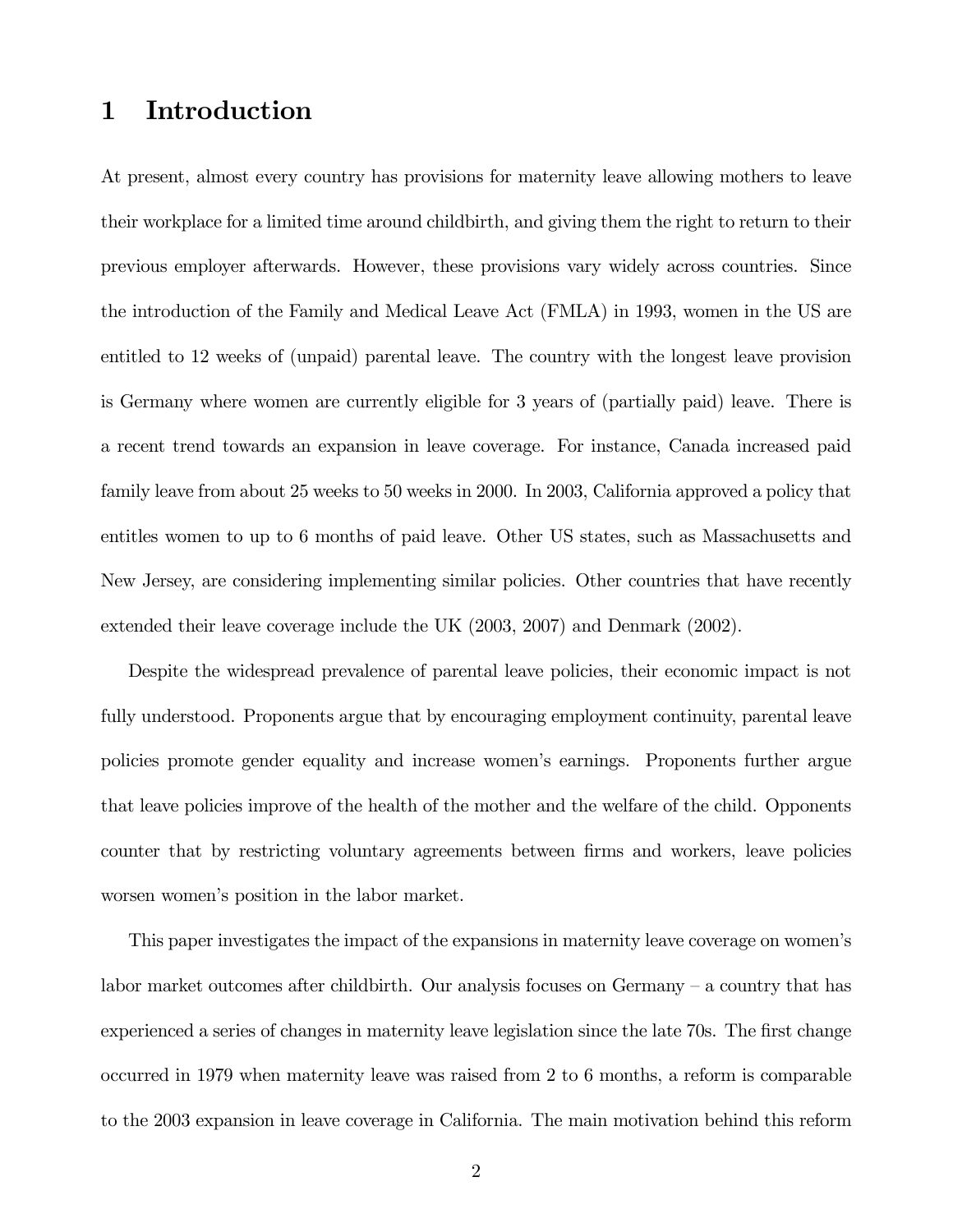was the health of the mother; it was argued that the female body takes longer than two months to fully recover from pregnancy. In 1986, maternity leave was further expanded to 10 months. This reform shares some similarities to the Canadian and Danish reforms implemented in 2000 and 2002, respectively. Since 1992, women are entitled to 3 years of job-protected leave. The main motivation behind these reforms was the welfare of the child; it was argued that the early years are the most important ones in a child's life, and the reforms were explicitly aimed at encouraging mothers to spend more time with their child after childbirth.

This paper improves on much of the existing literature on the economic impact of maternity leave legislation<sup>1</sup> by evaluating a series of policy changes, as opposed to a single, specific reform. This is important because the impact of leave coverage on mothers' labor market outcomes may be non-linear: An expansion in leave from 2 to 6 months may affect labor market outcomes differently from an expansion in leave from 18 to 36 months.

Much of the existing literature is plagued by the difficulty of isolating the causal impact of the policy change from aggregate time trends. We overcome this problem by comparing labor market outcomes of women who give birth *shortly* before or after a change in legislation. For instance, for the first policy reform, we compare women who give birth in April 1979 and are entitled to 2 months of leave with women who give birth in May 1979 and are entitled to 6 months of leave. For such an estimation strategy to work well, we require a large data set. Our data comes from social security records for the years 1975 to 2001, and allows us to construct the complete work history of *every* woman covered by the social security system.

We further improve on the existing literature by considering several labor market outcomes at the same time — most importantly labor force participation and wages — as well as by focusing

<sup>1</sup>We summarize this literature in Section 2.1.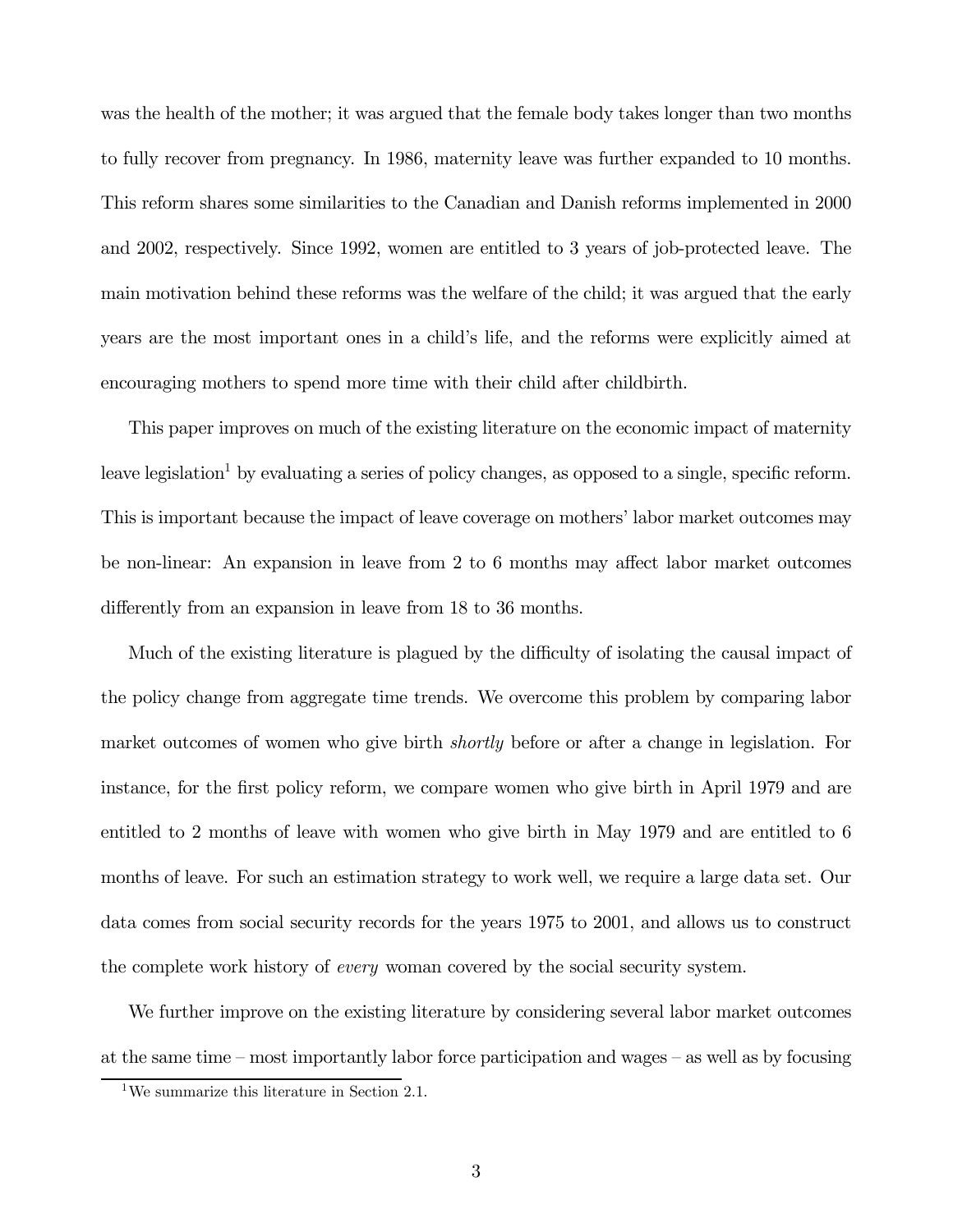on the long-term impacts of the leave expansions, up to 8 years after childbirth.

Our main results can be summarized as follows. Each expansion in maternity leave induced women to delay their return to work. The delay is strongest for the increase in job-protected leave from 2 to 6 months in 1979, and weakest for the increase from 18 to 36 months in 1992. Hence, the reforms succeeded in increasing the time mothers spend with their children after childbirth. However, whether this indeed improves the health of the mother or the welfare of the child remains an open question.

Despite this strong short-term impact on labor supply, the expansions had little impact on mothers' labor force participation rates in the long run. This suggests that the expansions in leave coverage failed at promoting employment continuity of mothers. It further suggests that time away from work has only a small causal impact on future labor market attachment. The detrimental effect that time away form work may have on future employment is, however, at the heart of the current debate on the design of social assistance and welfare programs.

The delay in the return to work implies that mothers lose more and accumulate less human capital after childbirth. Did the expansions in leave coverage therefore lower mothers' postbirth wages? We find this to be the case for the expansion in leave from 2 to 6 months. The delay in the return to work caused by the expansions in leave coverage from 6 to 10 and 18 to 36 months also reduced wages. However, women who make full use of the maternity leave legislation and return to work exactly when leave expires are negatively selected in terms of pre- and post-birth wages, and the more so the longer the leave period. For the expansions in leave from 6 to 10 and 18 to 36 months, this selection effect works in the opposite direction as the human capital effect, resulting in a zero or even a positive overall wage effect. These results point to the importance of career interruptions due to childbirth in explaining the family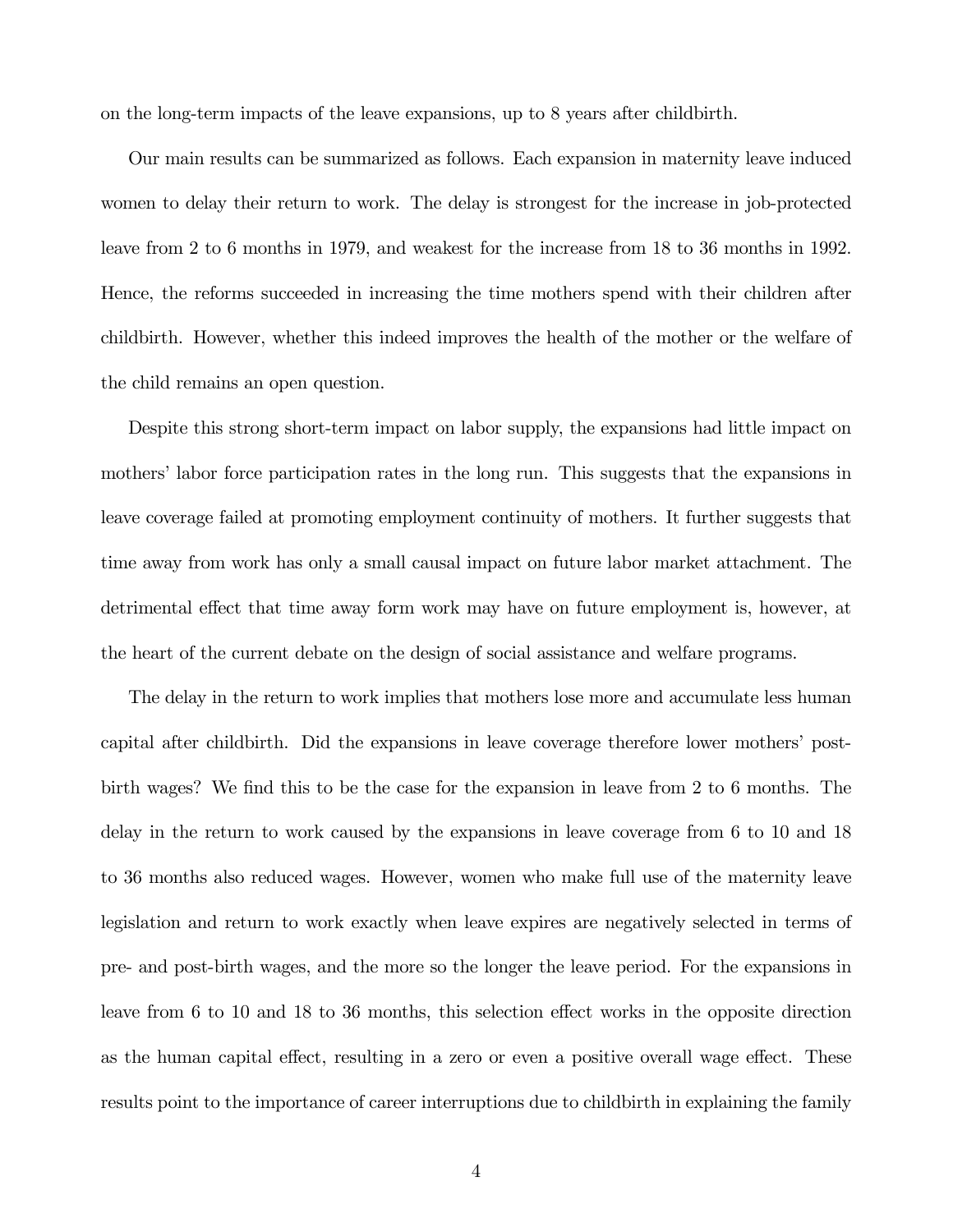and gender wage gap. They also cast some doubt on whether expansions in leave coverage are successful at promoting gender equality.

Our final finding points to the problem of enforcing maternity leave rules. Mothers are only protected from dismissal during the leave period. Once the leave period expires, the regular employment protection rules apply, and it becomes possible for firms to lay off women. Hence, firms may avoid the maternity leave legislation by laying off women after the leave period. We find evidence that is compatible with this: Up to  $7\%$  of women return to work exactly when leave expires, but become unemployed only one or two months later.

The structure of the paper is as follows. We begin with a brief literature review (Section 2.1). Section 2.2 describes the main features of maternity leave legislation in Germany. We then outline our empirical strategy in Section 3, and describe the data in Section 4. Section 5 reports results. Section 6 concludes with a discussion of the implications of our findings.

## 2 Background

#### 2.1 Previous research

We begin with a brief overview of the literature on maternity leave legislation<sup>2</sup>. Several studies indicate that an expansion in job-protected leave causes women to delay their return to work. For the US, Baum (2003a) provides some evidence that state-wide maternity leave policies

<sup>&</sup>lt;sup>2</sup>In an important paper, Ruhm (1998) analyzes labor market consequences of rights to paternity leave for nine European countries over the 1969 through 1993 period (see also Ruhm and Teague 1997). This study is not directly comparable with ours, as it is based on aggregate data from the OECD, and makes no distinction between women with and without children. Ruhm (1998) finds that maternity leave legislation rises women's employment ratios, but has no impact on their earnings. The study leaves open the channels through which maternity leave legislation operates. Do more generous maternity leave mandates increase the employment ratio because childless mothers are more likely to work in order to qualify for maternity benefits? Or do more generous leave mandates increase the labor supply of women with children?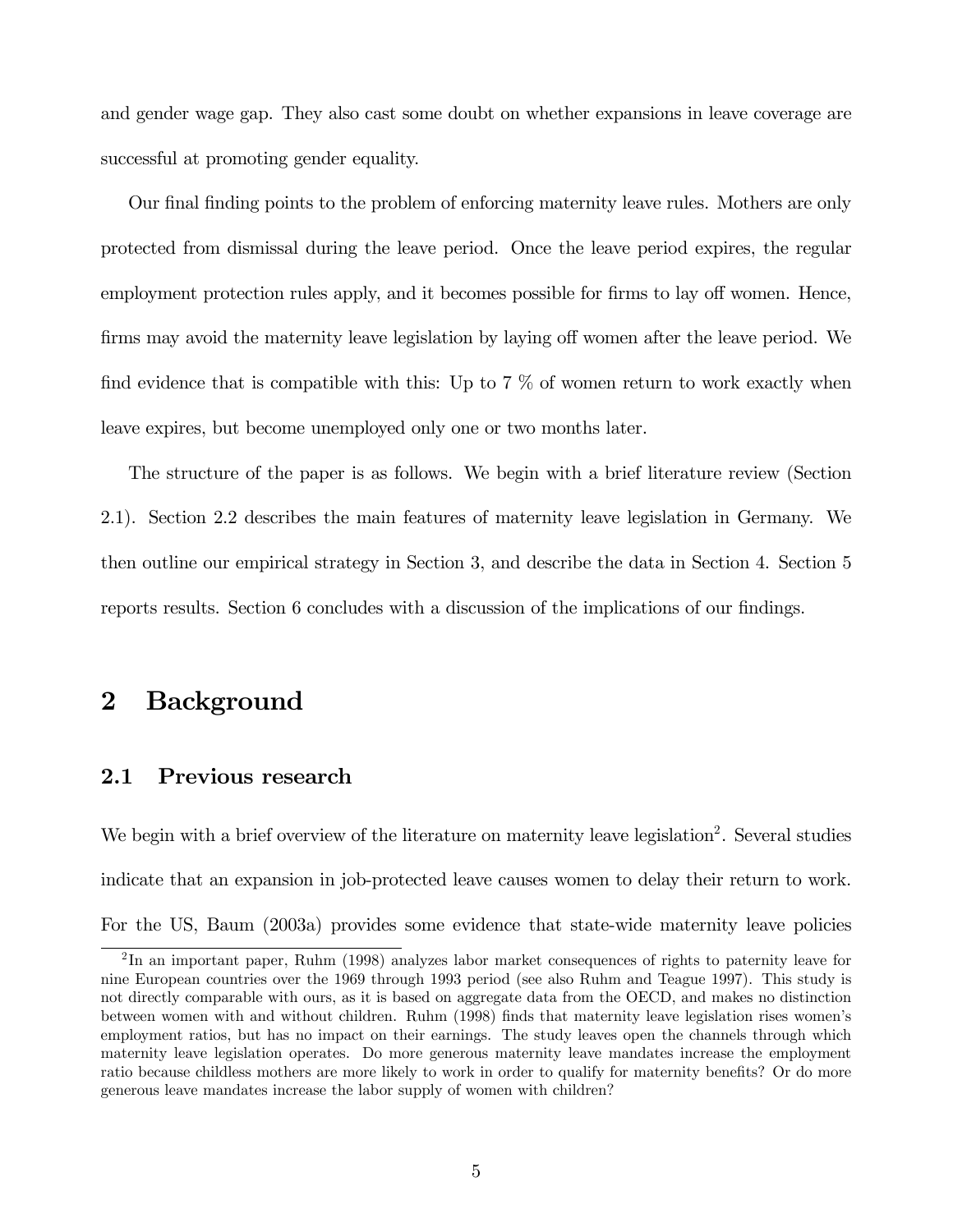together with the Family and Medical Leave Act (FMLA) of 1993 induced women to postpone their return to work. In line with this result, Berger and Waldfogel (2004) find that women in jobs that provided leave coverage are more likely to take leave of up to 12 weeks, but return more quickly after 12 weeks. For Canada, Baker and Milligan (2005) conclude that short mandates have little impact on a mother's labor supply — probably because they duplicate private arrangements. Longer mandates, in contrast, increase the time women spend at home with their infants. Hanratty and Trzcinski (2005) focus on the impact of the expansion of paid maternity benefits from 25 to 50 weeks in Canada in 2000. They also report that women waited longer after the expansion. Finally, Lalive and Zweimüller (2005) find that the expansion in job-protected leave from one to two years in Austria strongly reduced the probability that women return to work within one year of childbirth.

In contrast, evidence on the long-term effects of maternity leave legislation on female labor supply past childbirth is scarce and mixed. For the US, Klerman and Leibowitz (1997) do not find any significant impact of maternity leave mandates on employment. Hanratty and Trzcinski (2005) also argue that the 2000 reform in maternity leave legislation in Canada had little impact on the employment ratios one year after childbirth. In contrast, Ondrich et al. (2003a) provide some suggestive evidence that the expansions in leave coverage in Germany reduced employment of mothers. Likewise, Lalive and Zweimüller (2005, 2006) find that the Austrian reform lowered the proportion of women who have not returned to the labor market within 8 years of childbirth by 8 percentage points. However, Lalive and Zweimüller (2005) evaluate a reform that provided a strong financial incentive for women to become pregnant with a second child within two years, prior to the expiration of the leave period. This incentive is weaker in the German legislation as well as in the legislation of many other countries with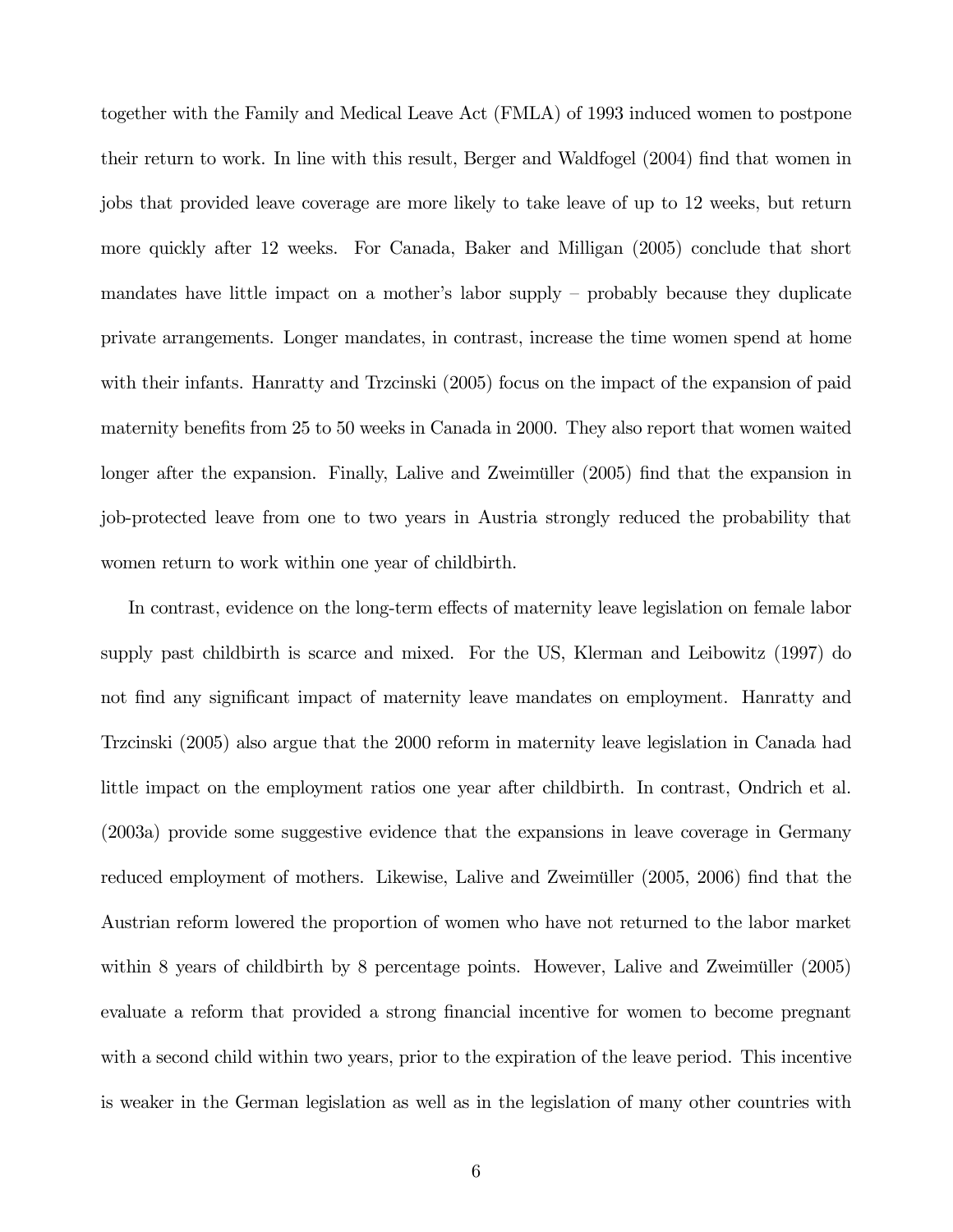long leave mandates.

Only few papers analyze the impact of maternity leave mandates on wages for returning mothers. Both Baum (2003b) and Waldfogel (1999) find that in the US, the FMLA had no significant effect on women's wages. For Germany, Ondrich et al. (2003b) report that the increases in maternity leave led to lower wage growth for returning mothers. It is important to bear in mind, however, that these studies are based on small sample sizes, and because of the absence of a good control group, may not identify the causal impact of the law. Waldfogel (1997, 1998) and Waldfogel et al. (1999) examine the effect of maternity leave coverage provided by employers, as opposed to coverage mandated by the government. They find that women who are covered by maternity leave and returned to work after childbirth earned wages up to 20 % higher than those who are not. However, these large gains may reflect a selection of women with a high earnings potential into jobs that provide maternity leave coverage, rather than a causal relationship. In line with this argument, Hashimoto et al. (2004) show that the impact of maternity leave coverage on wages is small and short-lived once selection into jobs that provide coverage is appropriately controlled for. Lalive and Zweimüller (2006) also find that the expansion in leave coverage from 1 to 2 years in Austria had little impact on women's subsequent earnings.

This paper improves and extends this literature in several ways. First, we isolate the causal impact of the expansions from aggregate time trends by comparing labor market outcomes of women who give birth shortly before or after the policy change. Second, we evaluate a series of policy changes as opposed to a single, specific reform, allowing us to detect possible nonlinearities in the impact of maternity leave legislation on labor market outcomes. A further advantage of our study is the large sample size of our data, allowing us to estimate the impact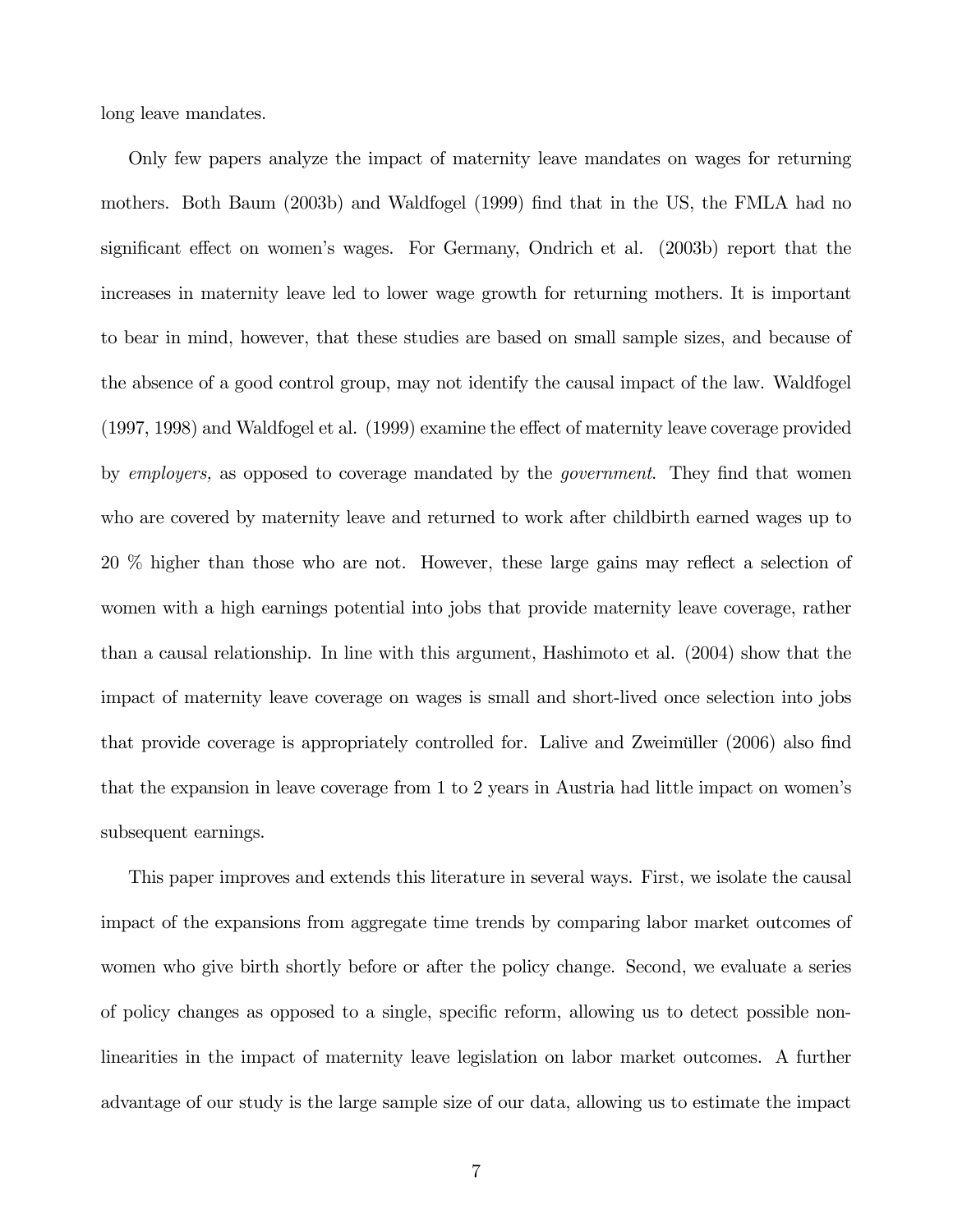of expansions in leave coverage on wages and employment more precisely.

Next, we describe in detail the expansions in leave coverage that have taken place in Germany since the late 70s.

#### 2.2 Maternity Leave Legislation in Germany

The US introduced the first federal, government-mandated parental leave policy, the Family and Medical Leave Act (FMLA) in 1993. The FMLA requires companies with more than 50 employees to provide 12 weeks of unpaid parental leave. In Germany, a similar coverage has been available to mothers since 1952. Since 1968, mothers are entitled to paid maternity leave 6 weeks before and 8 weeks after childbirth. Firms are not allowed to dismiss women during this period. It is important to stress that mothers have the right to return to a job that is comparable to the job they held before childbirth; firms are not required to keep the same job available. Payment during the leave period is equivalent to mothers' average earnings during the last three months prior to childbirth. Costs are shared between the public health insurance, the federal government, and the employer. The federal government contributes 200 Euros as a one time payment per child. The health insurance pays around 12.50 Euros per calender day, or about 375 Euros per month. The additional costs are borne by the employer<sup>3</sup>.

Since the late 70s, there have been several expansions in leave coverage. Figure 1 provides a visual overview of the reforms. The first reform took place in May 1979. This reform is comparable to the California expansion in leave coverage in 2003. It raised the job-protected maternity leave period from 2 to 6 months. It further turned the entitlement of leave 6 weeks before and 8 weeks after childbirth into a prohibition of work. The main motivation behind

<sup>&</sup>lt;sup>3</sup>Firms with less than 20 employees were exempt from paying maternity benefits. In this case, the additional costs are borne by the federal government.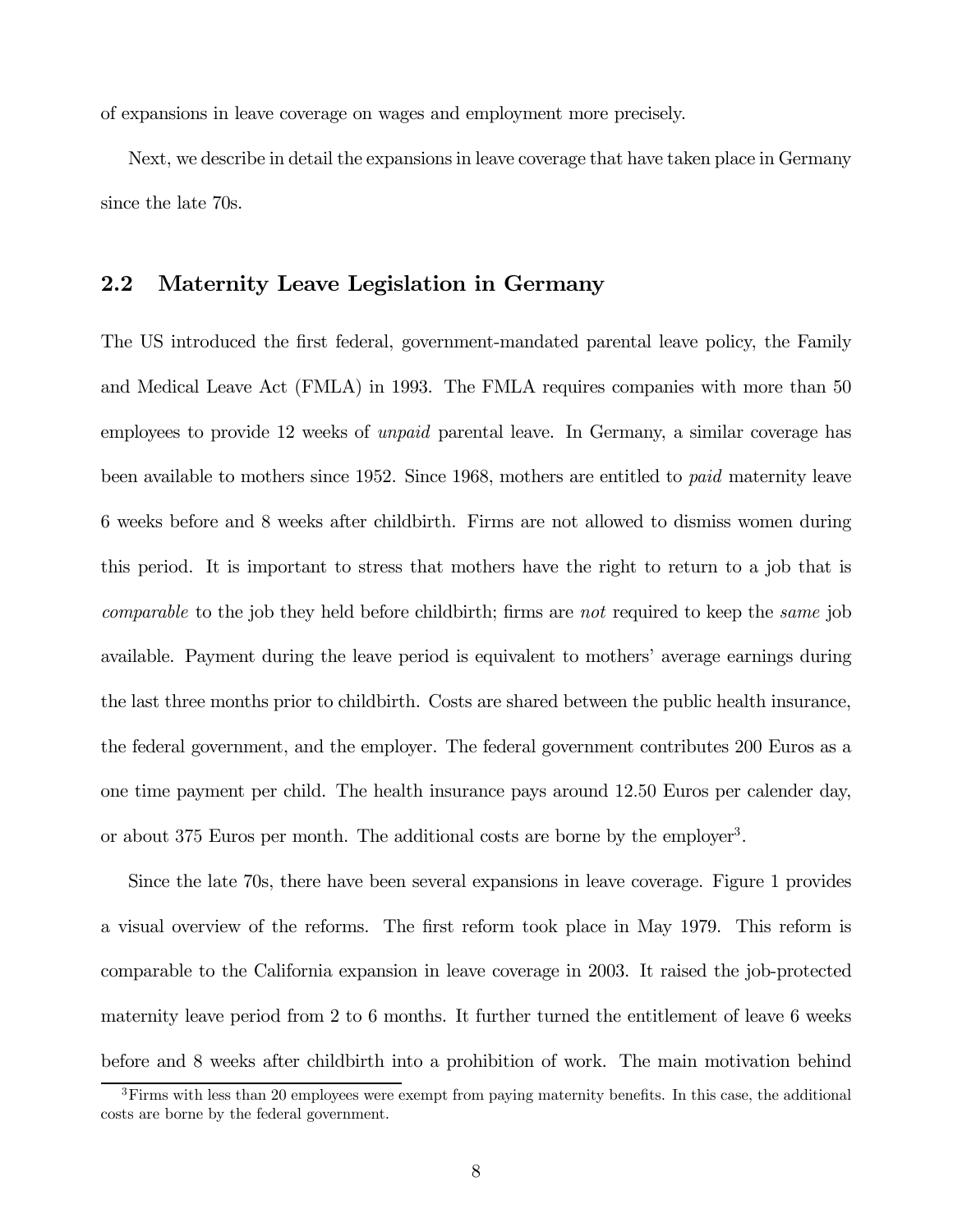this reform was the health of the mother; it was argued that female body takes longer than two months to fully recover from the pregnancy. Payment during this period remained unchanged from mothers' earnings prior to childbirth. Payment between the 3rd and 6th month following childbirth was equivalent to sick pay, and up to  $375$  Euros per month<sup>4</sup>. This corresponds to about one third of women's average pre-birth earnings. Note that this sharp reduction in maternity benefits allows us to disentangle the impact of these benefits from the impact of job protection on the mother's labor supply. Maternity benefits from the 3rd month onwards were paid by the federal government. Only women who were employed before childbirth were entitled to maternity benefits.

The reforms implemented during the mid-80s and early 90s shifted the focus from health of mother to welfare of the child. It was argued that the early years are the most important ones in a child's life, and the reforms were explicitly aimed at encouraging mothers (and possibly fathers) to spend more time with their child after childbirth. The 1986 reform increased the jobprotection period from 6 to 10 months and announced a further increase to 12 months starting in January 1988. This reform thus shares some similarities to the Canadian and Danish reform implemented in 2000 and 2002, respectively. An important component of the 1986 reform was that all mothers — regardless of their employment status prior to childbirth — became eligible for maternity benefits. During the 6 weeks prior to and 8 weeks following childbirth, the maternity benefit remained unchanged from mothers' pre-birth earnings (or 300 Euro if the mother was not employed before childbirth). From the third to the sixth month after childbirth, maternity benefits are equal to 300 Euros, independently of the mother's (or the father's) income prior to childbirth. This corresponds to about 20 % of women's average pre-birth earnings. From

<sup>&</sup>lt;sup>4</sup>It was reduced to 510 DM ( $\approx$  255 Euros) per child and month in 1984.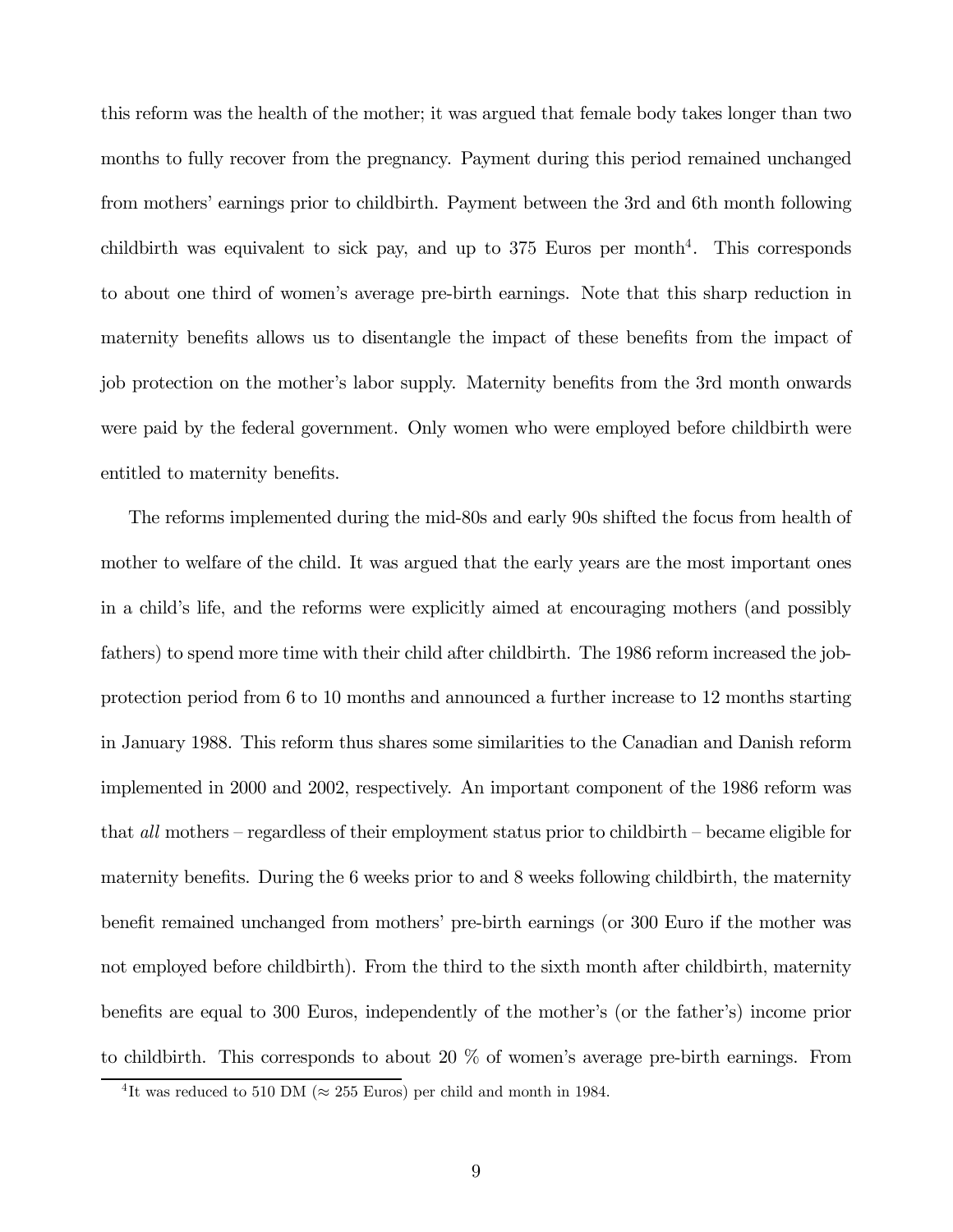the seventh month onwards, maternity benefits are means-tested and depend on the annual net family income two years before childbirth. The majority of women receive benefits longer than 6 months. In 1986, this proportion was 83.6 % (Engstler and Menning (2003), Bundesministerium für Familie, Senioren, Frauen und Jugend  $(2000)^5$ . Benefits from the 3rd month onwards are paid by the federal government. A further component of the reform is that fathers became eligible for leave taking. However, the proportion of fathers taking parental leave is very small; in 2001 it was 1.6% (Engstler and Menning (2003)).

In July 1989 and July 1990, the job-protected leave period was further raised to 15 and 18 months, respectively. The final policy reform took place in January 1992 when job-protected leave was raised from 18 to 36 months. This reform kept the maximum duration during which women are entitled to maternity benefits at 18 months. In January 1993, this period was extended to 24 months<sup>6</sup>. Note that these two policy reforms provide a further opportunity to isolate the impact of maternity benefits from the impact of job-protection on the mother's return decision.

Our empirical analysis focuses on the three major policy reforms: the increase in jobprotected leave from 2 to 6 months in 1979, the increase from 6 to 10 months 1986, and the increase from 18 to 36 months 1992.

<sup>&</sup>lt;sup>5</sup>Some West-German states pay maternity benefits in addition to the federal benefits. The West-German states who pay additional maternity benefits are Bayern, Baden-Württemberg, and Rheinland-Pfalz. See Rosenschon (2001) for details.

 ${}^{6}$ If a woman has a second child within the period during which maternity benefits are paid (i.e. 18 months since July 1989 and 24 months since January 1993), she receives the full maternity benefits for *both* children — just as she would if she had the second child after the expiration of the benefit period. If the mother has a second child within the job-protection period (i.e. 3 years since January 1992), her employer has to keep her job available for another 3 years starting from the birthday of her second child.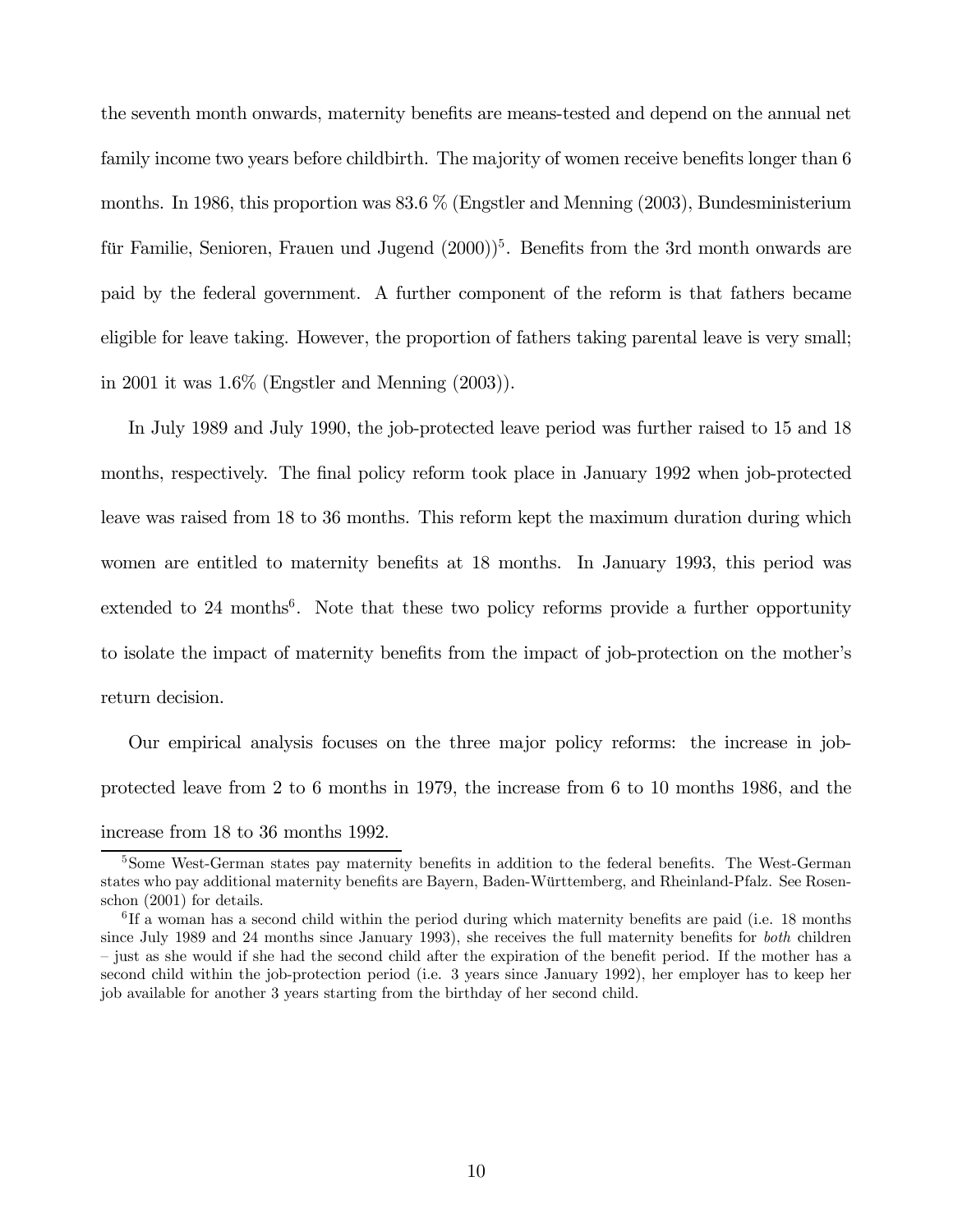## 3 Estimation Strategy

We identify the causal effect of maternity leave legislation on labor market outcomes by comparing women who gave birth just before and just after the policy reform. Consider for instance the increase in job-protected leave from 2 to 6 months that took place in May 1979. Here, our estimation strategy amounts to comparing women who gave birth in April and were subject to 2 months of job-protected leave with women who gave birth in May and were subject to 6 months of leave. Our identifying assumption is that it is random whether a woman gives birth in April or in May. A similar strategy was used by Lalive and Zweimüller (2005) to evaluate the impact of an Austrian policy reform on fertility, and by Ekberg et al. (2005) to analyze the impact of Sweden's 'daddy month reform' on the labor supply of fathers. Next, we discuss possible problems with this strategy.

Problems One reason why the identifying assumption might be violated is that there are inherent differences between births in different months of the year. Such differences could arise because of seasonalities or because of data peculiarities<sup>7</sup>. This problem can be dealt with by using mothers who give birth in the same months, but in a year in which there was no change in maternity leave legislation as a control group.

Second, our identification strategy would not be valid if women timed the birth of their child as a response to the change in maternity leave legislation. We believe that this is unlikely, at least for the reforms that took place in 1979, 1986, and  $1992<sup>8</sup>$ . This is because women could not anticipate these reforms. We searched three leading German newspapers<sup>9</sup> for articles

 ${}^{7}$ In our data, February births tend to be different from births in other months. This is probably a consequence of our restriction that leave spells starting the first of a month are dropped - see Section 4 for more details.

<sup>8</sup>The 1988 reform that extended job-protected leave from 10 to 12 months was already decided in 1986. The 1990 reform that extended job-protected leave from 15 to 18 months was already decided in 1989.

<sup>9</sup>The search was conducted in the following newspapers: Süddeutsche Zeitung, Frankfurter Allgemeine, and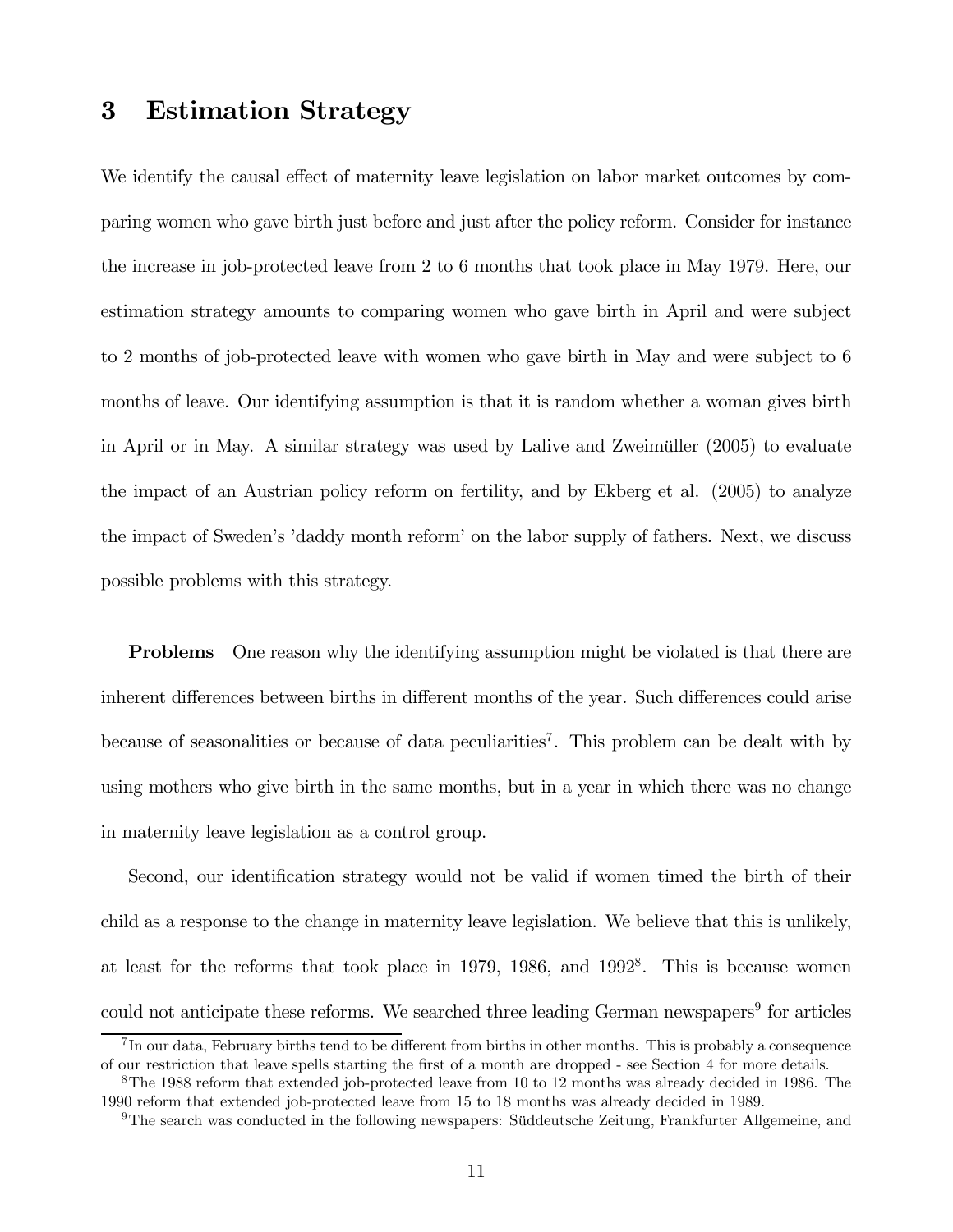about the reform. The first articles typically appear two to three months before the reform was finally implemented. By that time, children born around the change in the law would already have been conceived. It is true that women still have some opportunities to time the birth of their child through induced births or cesarean cuts<sup>10</sup>. However, this allows women to bring the birth date forward — whereas in our case women presumably would like to postpone childbirth in order to be eligible for the more generous leave policy. It is also worth pointing out that throughout the time period of consideration, cesarean cuts were relatively rare and predominantly occurred for medical reasons.

Third, even if it is random whether a woman gives birth shortly before or shortly after the policy reform, the probability that she takes maternity leave may be influenced by the reform and therefore not exogenous. To check whether this is a problem, we first compare the *pre-birth* characteristics of those mothers who give birth shortly before the legislated maternity leave extension to those who give birth shortly after. Table 1 reports results for the three major reforms: the increase in job-protected leave from 2 to 6 months, from 6 to 10 months, and from 18 to 36 months. The differences are small and not statistically significant. The same holds when comparing women who give birth three months before to those who give birth three months after the policy reform. In contrast, differences between women who give birth one year before and those who give birth one year after a change in maternity leave legislation are substantial and consistently statistically significant.

We also use data from the German Pension Register to check whether there is a discontinuity in the fraction of women taking maternity leave when job-protected leave is extended; see

Die Zeit.

 $10$ Dickert-Conlin and Chandra (1999) provide evidence that women time childbirth as a response to financial incentives. They find that the probability that a child is born in the last week of December rather than the first week of January is positively correlated with tax benefits in the US.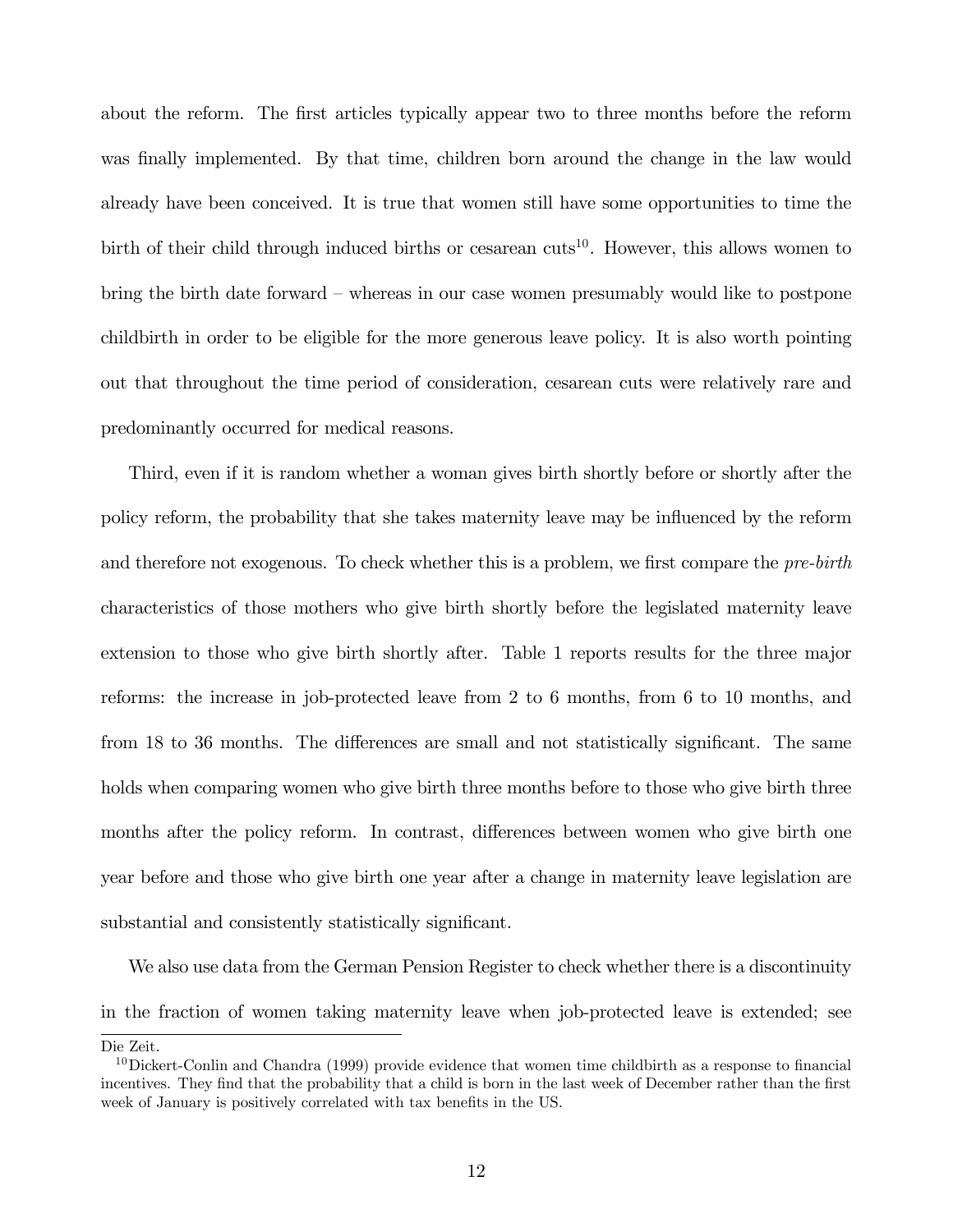Section 4 for a description of this data set. Since the data starts in 1986 only, we are not able to evaluate the extensions in job-protected leave from 2 to 6 months and 6 to 10 months. Results can be found in Appendix B. We find no significant increase or drop in the incidence of leave taking when maternity leave was expanded, although the sample size may be too small to draw definite conclusions.

Next, we describe the data used in the empirical analysis.

### 4 Data

Our data comes from Social Security Records (BLH — Beschäftigten-Leistungsempfänger-Historik). The data allows us to construct the complete work history — including time spent in unemployment and on leave of absence  $-$  of *every* man and woman covered by the social security system. Not included in the data are civil servants (including teachers) and the self employed. So-called marginal jobs that are exempt from social security contributions are reported in the data only after 1999. These include jobs with at most 15 hours per week or temporary jobs that last no longer than 6 weeks. Altogether, the data represents about 80% of the German work force. From this database, we select all West-German women who go on maternity leave between 1976 and 1993 and are between 16 and 45 years of age. Further details on the sample selection as well as variable definitions can be found in Appendix A.1.

An important advantage of our data is its large sample size; in our final sample, there are up to 25,000 women who go on maternity leave each month. This is crucial for our estimation strategy which consists of comparing women who give birth just before and just after a change in maternity leave legislation. A further advantage is that, due to the administrative nature of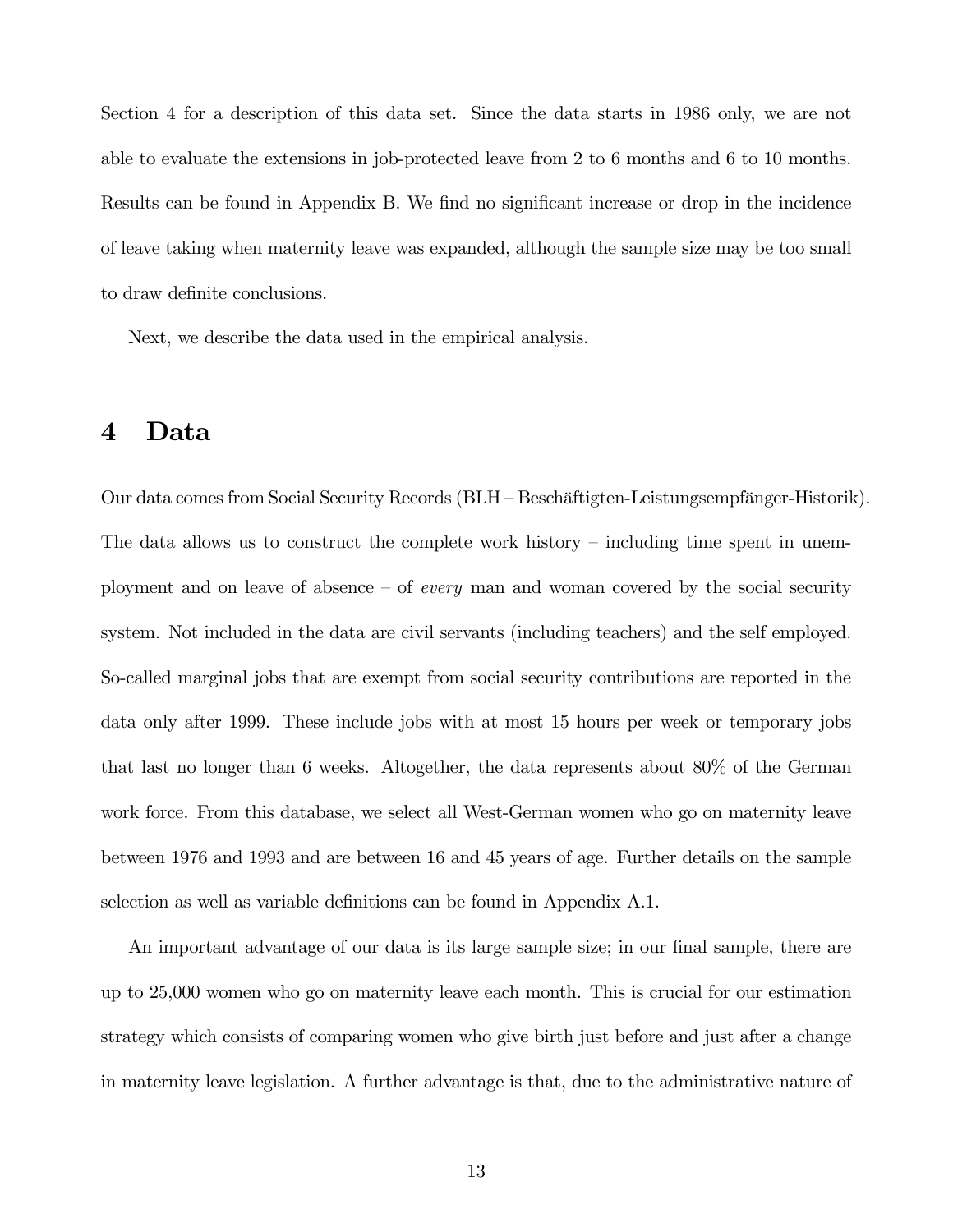the data, employment and wages are measured very precisely.

However, our data also have two main shortcomings. First, they do not contain direct information on children. We only observe whether and when a woman goes on leave. We thus have to infer the birth month of the child from the month the mother goes on leave. This is likely to lead to some measurement error. Second, not all leave taking may be maternity in nature. Alternative reasons include military service, illness, disability, and early retirement. Our sample may thus include some women who are on leave but have not given birth.

We use an additional data source, the German Pension Register, to address these problems. The German Pension Register is a  $1\%$  random sample drawn from our data base, supplemented with precise information on when a woman gave birth. The data is principally available from 1975 to 1995. However, reliable fertility data exists only from 1986 onwards.

How Many Leave Spells Are due to Childbirth? We first use the German pension register to check how many leave spells are due to reasons other than maternity leave, such as retirement, illness, etc. Exact variable definitions as well as details on the selection criteria can be found in Appendix A.2.

The first column of Table 2 shows the proportion of leave spells due to childbirth in our data, separately by the month the spell started. In total, about 14% of the leave spells are not due to childbirth. In January, however, the fraction of 'wrong' leave spells increases to 36%. It turns out that most of these 'wrong' leave spells start at the first of the month. Column 2 of Table 2 displays the proportion of true leave spells after dropping spells that start at the first of a month. This reduces the total fraction of wrong leave spells to about 9%. More importantly, it is now roughly the same across months. We therefore discard all leave spells that begin at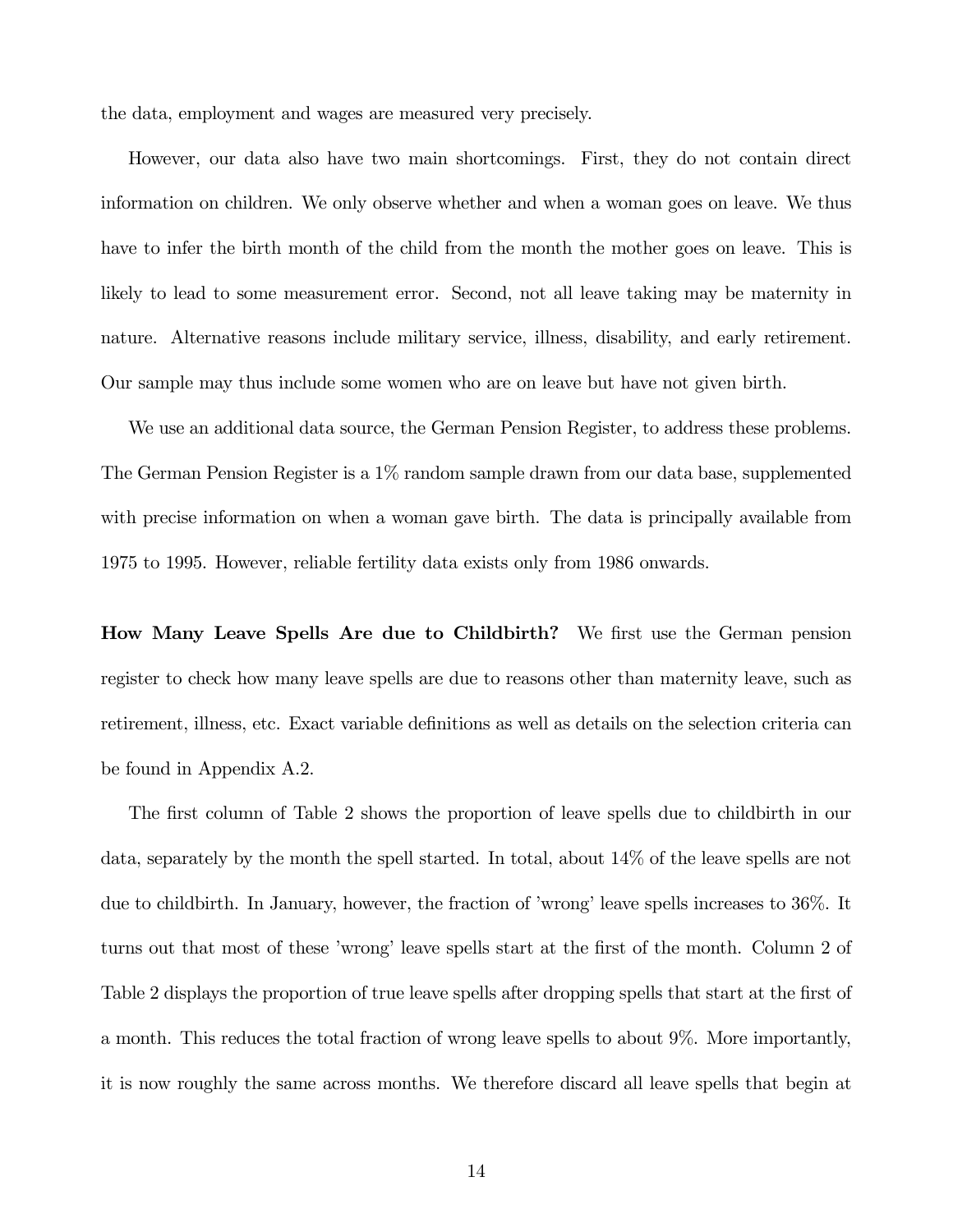the first of the month.

Inevitably, by doing so we lose correct leave spells. After we impose this restriction, there are less recorded births in February (leave spells that start at the first of January are recorded as February births) than in any other month in our main data. February births differ with respect to observable pre-birth characteristics as well as post-birth labor market outcomes. In order to make sure that our results are not driven by this data peculiarity, we do not include February births in the emprical analysis. Results are similar if we include February births and use as a control group February births from a year in which no change in maternity leave legislation occurred.

The Month a Mother Goes on Leave and the Month She Gives Birth Next, we use the German Pension Register to analyze the relationship between the month a woman gives birth and the month she goes on leave. Details on the selection criteria as well as exact variable definitions can be found in Appendix A.2.

Since women are (since May 1979) prohibited from working 6 weeks before birth, we approximate the birthday of the child as 6 weeks after the mother went on leave. Table 3 shows that with this definition, the child's birth month is correctly specified in about 70% of the cases. In about 12% of the cases, we either over- or underestimate the true birth month by one month. The second panel of Table 3 reveals that the distribution is somewhat asymmetric; there are more 'too early' than 'too late' childbirths (13.09% versus 17.11%). This is not surprising, as women who are sick during pregnancy are likely to go on leave earlier.

How Does Measurement Error Affect Our Estimates? How do these two types of measurement error affect our estimates? Consider first the first type of measurement error, i.e.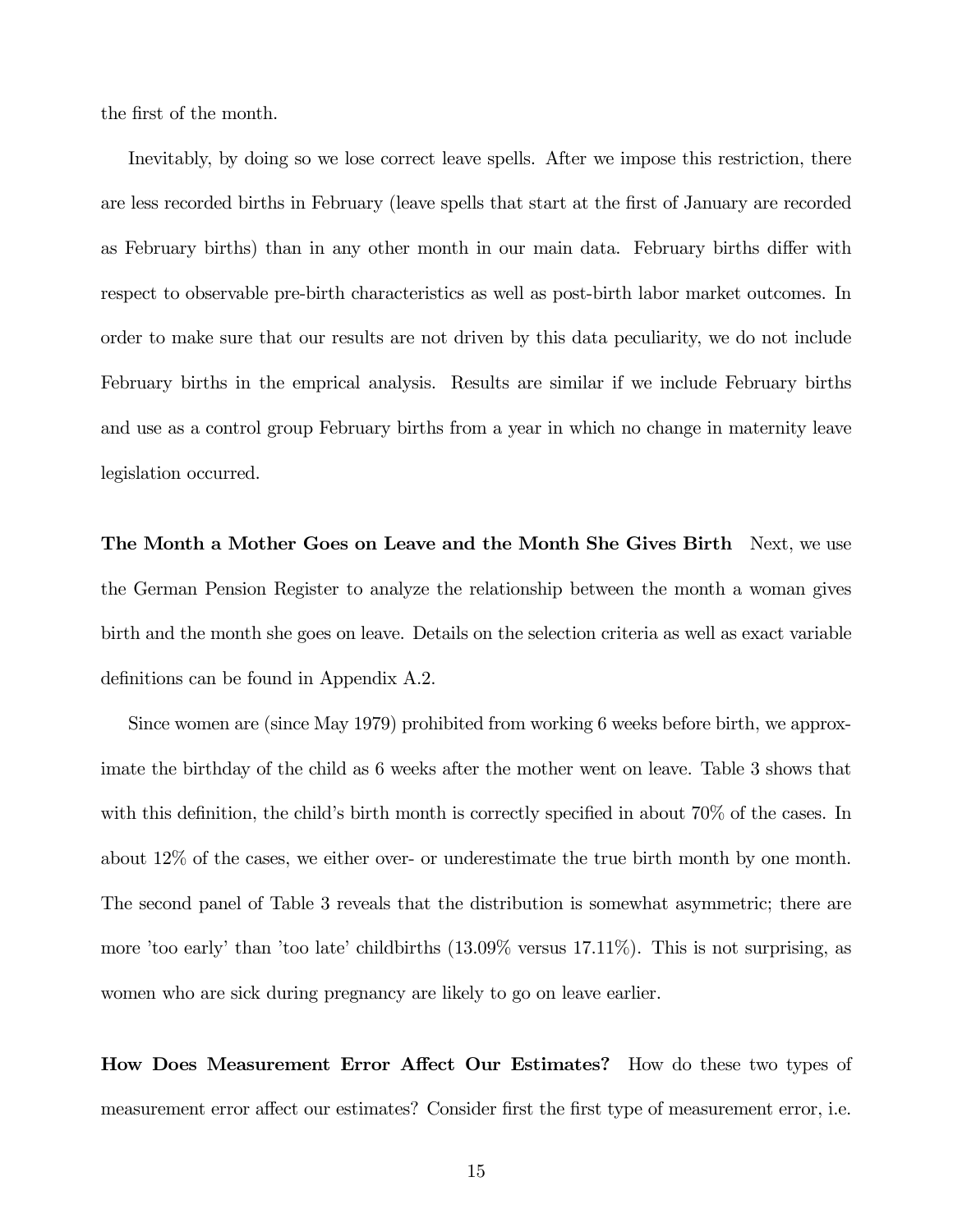that not all leave spells are maternity in nature (Table 2). We used the Pension data to check whether the incidence of a wrong leave spell is correlated with the month or year a woman gives birth. This does not appear to be the case. Moreover, labor market outcomes of women with 'wrong' leave spells do not vary with the year or month the spell started. This implies that our estimates are biased towards  $zero<sup>11</sup>$ . Since we know the fraction of correct leave spells, in principle we could correct for this type of measurement error by dividing by the fraction of correct leave spells. We decided not to do so because of the relatively small fraction of incorrect leave spells.

Next, consider the second type of measurement error, i.e. the incorrect measurement in the child's birth month (Table 3). This type of measurement error implies that some women whom we record giving birth just before a change in maternity leave legislation have in fact given birth after the change, and vice versa. According to the Pension data, the probability of a mis-recorded birth does not vary with the month or the year a mother gives birth. This implies once again that our estimates are biased towards zero. We deal with this type of problem by comparing labor market outcomes of women who give birth 2 (or 3, 4, etc) months before to women who give birth 2 (3, 4, etc.) months after a change in maternity leave legislation; the mis-classification of the true birth month — and thus the bias due to measurement error — should be lower for these women. We also provide estimates that correct for measurement error by dividing the observed difference in labor market outcomes one month before and one

$$
\overline{Y}_{-1}^{M_1} - \overline{Y}_{+1}^{M_2} = (p_{-1}Y_{-1}^{M_1} + (1 - p_{-1})I_{-1}) - (p_{+1}Y_{+1}^{M_2} + (1 - p_{+1})I_{+1}).
$$

According to our data,  $p_{-1} = p_{+1}$ , and  $I_{-1} = I_{+1}$ . Hence,  $\overline{Y}_{-1}^{M_1} - \overline{Y}_{+1}^{M_2} = p(Y_{-1}^{M_1} - Y_{+1}^{M_2})$ .

<sup>&</sup>lt;sup>11</sup>To see this, let  $p_j$  denote the proportion of correct leave spells;  $Y_j^M$  denotes labor market outcomes of women who give birth in month j under legislation M; and  $I_i$  denotes labor market outcomes of women who have not given birth and whose leave spell starts in month j. Since the fraction of incorrect leave spells does not vary by the year or month the leave started, the observed difference between labor market outcomes of women whose leave started one month before or after the change in law equals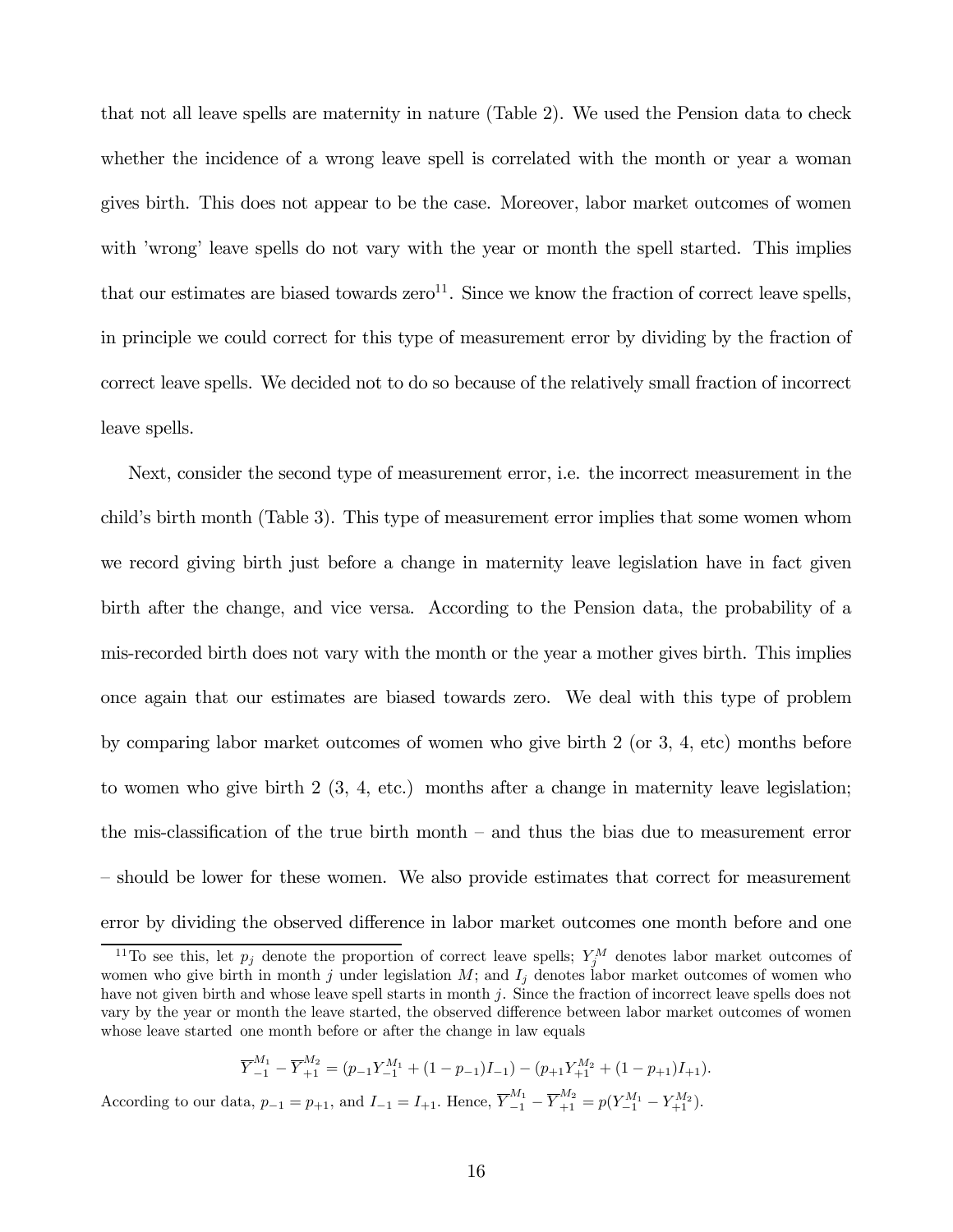month after the change in law by the fraction of births that are correctly recorded (roughly 70\%, according to Table  $3)^{12}$ .

**Variable Description** Our main variables are defined as follows. Due to the measurement error in the birth month, a woman is considered to be working  $t$  months after childbirth if she is working in month  $t-1$ ,  $t$ , or  $t+1$  after childbirth. Similarly, a woman is considered to have returned to work by month t after childbirth if she has returned by month  $t + 1$ . We require women to return to work for at least two consecutive months. Full-time work refers to work between 20 and 30 hours per week. Marginal jobs with less than 20 hours per week are excluded from the analysis. Our wage measure is the *daily* wage, averaged over the days a woman was working for a single employer during the year. Hence, a lower wage may be either due to a lower hourly wage rate, or due to fewer hours worked per day. Pre-birth characteristics are measured 9 months prior to childbirth. Further details can be found in Appendix A.1.

When focusing on the long-term consequences of maternity leave legislation, we use labor outcomes measured 12, 24, 36 etc. months after childbirth for the 1979 policy reform, but 18, 30, 42 etc. months after childbirth for the 1986 and 1992 policy reforms. We do this to make sure that the wage or employment spell of women who give birth before or after the reform refer to the same calendar year; see Appendix A.1 for a further explanation.

$$
\overline{Y}_{-1}^{M_1} - \overline{Y}_{+1}^{M_2} = (P_{-1}Y_{-2}^{M_1} + P_0Y_{-1}^{M_1} + P_{+1}Y_{+1}^{M_2})
$$
  
-
$$
(P_{-1}Y_{-2}^{M_1} + P_0Y_{-1}^{M_1} + P_{+1}Y_{+2}^{M_2}).
$$

Under the assumptions that  $Y_{-2}^{M_1} = Y_{-1}^{M_1}$ , and  $Y_{+1}^{M_2} = Y_{+2}^{M_2}$ , this difference equals  $P_0(Y_{-1}^{M_1} - Y_{+1}^{M_2})$ .

<sup>&</sup>lt;sup>12</sup>To see this, let  $Y_j^M$  denote labor market outcomes of women who give birth in month j under maternity leave legislation M;  $P_0$  denotes the proportion of births that are correctly recorded;  $P_{-1}$  denotes the proportion of births that are recorded one month too late (e.g. the true birth month is March, but we record April); and  $P_{+1}$  denotes the proportion of births that are recorded to early. These proportion are not indexed by the birth month because according to our data there is no evidence for a correlation between the probability of a correctly recorded birth and the birth month. The observed difference between labor market outcomes of women whom we record to give birth one month before or after a change in legislation equals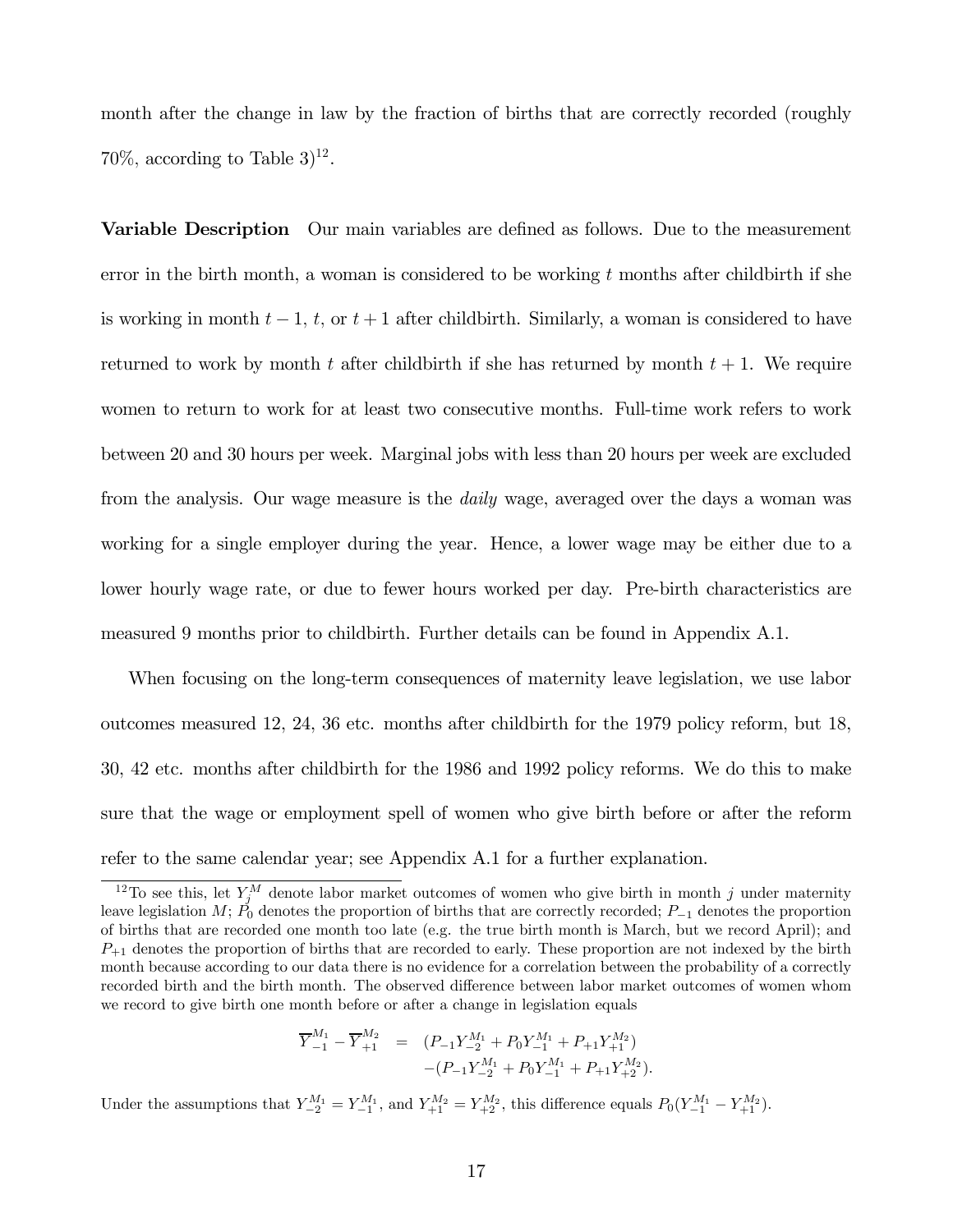Overview of Sample Period and Data Table 4 provides an overview of our sample period and data. Panel A focuses on the fertility rate as well as the share of women who take maternity leave. Column 3 shows the fertility rate, i.e. the average number of children of women who are between 15 and 45 years old, between 1977 and 1993. While there are sizable fluctuations over this period, there appears to be no long-run trend.

Column 4 displays the number of all births (excluding births where both parents are not German citizens) in West Germany; and Column 5 lists the number of women who go on maternity leave in our data. The ratio between the two numbers reported in Column 6 is a proxy for the fraction of mothers who take maternity leave. There appears to be a clear upward trend in leave taking; the number of observations in our data as a percentage of the total number of births increased from 31.74% in 1977 to 44.60% in 1992.

Column 7 likely underestimates leave taking because our data excludes up to 20 % of the German work force. Using data from the German Pension Register, Column 7 provides an alternative and arguably more reliable estimate of leave taking from 1986 to 1993. This data source reveals an almost 10 percentage point higher incidence of leave taking. Column 8 restricts the sample to women who were employed 9 months before giving birth. Among these women, leave taking is very common, as about 85% go on maternity leave.

Panel B focuses on how characteristics of mothers have changed throughout the sample period. In our sample, there are less university graduates than in the economy as a whole. This is because university graduates are less likely to have children and because one of the most popular occupation among female university graduates — teacher — is excluded in our data. In line with the general skill upgrading in the economy, the proportion of mothers with an apprenticeship and university degree substantially increased between 1976 and 1992 (Columns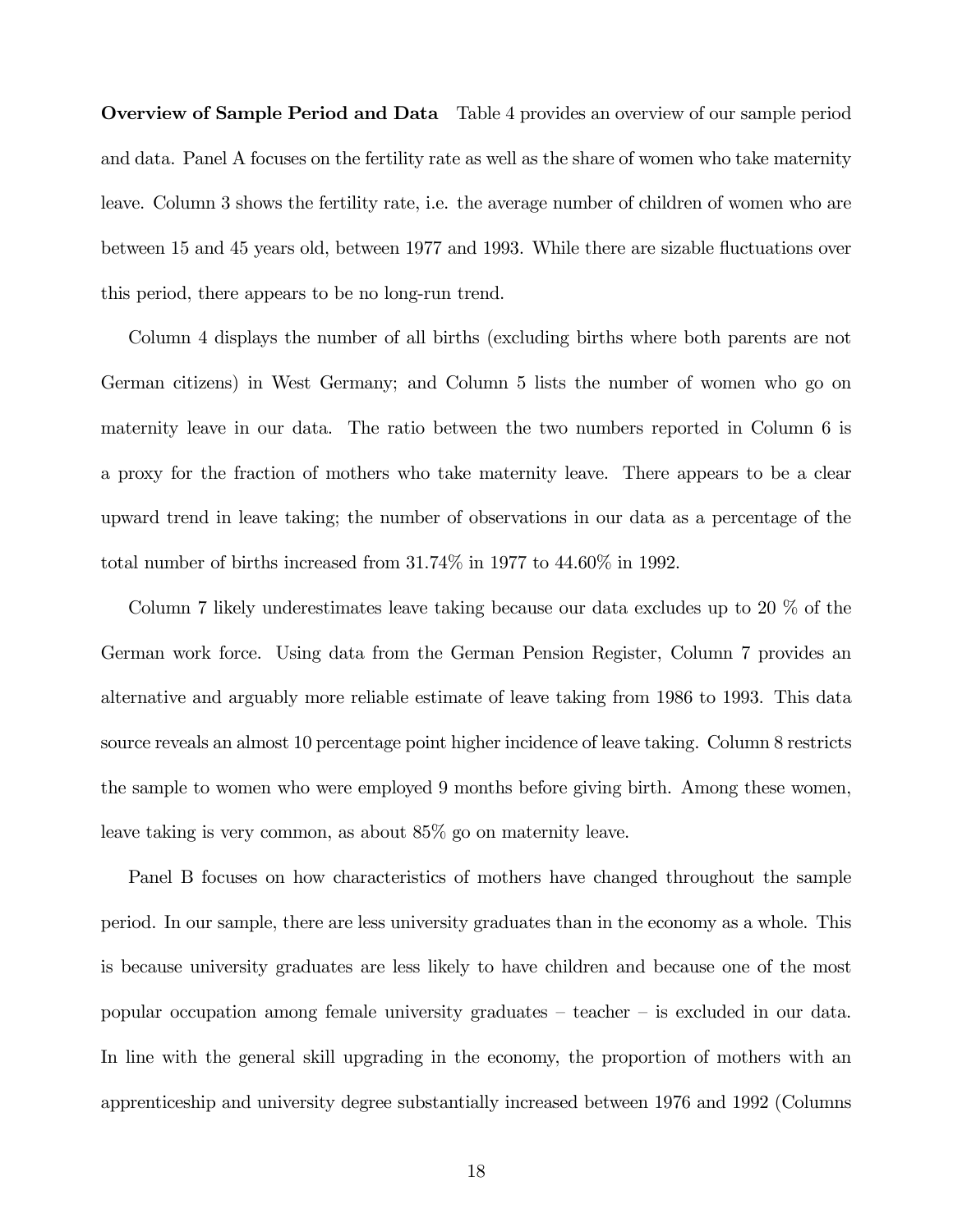4 and 5). The average age at childbirth rose by 3 years from 26.3 in 1978 to 29.3 in 1992, a trend that has also been observed in other developed countries. Finally, average daily wages increased by more than 30%, despite the fact that part-time work before childbirth has become increasingly common.

The next section reports results.

## 5 Results

We begin with the impact of maternity leave legislation on a woman's labor supply (Section 5.1). We then turn to its impact on wages (Section 5.2). Unless otherwise noted, results do not condition on observable pre-birth characteristics. Our results are very similar when we do so.

#### 5.1 Maternity Leave and Labor Supply

Women's Decision to Return to Work To get an idea how the maternity leave policy affects a woman's decision when to return to work, Figure 2 plots the proportion of women who return to work  $t$  months after their child was born separately for the eight different policy regimes. Four characteristics stand out. First, a large fraction of mothers returns exactly when maternity leave expires. Second, this fraction is lower for more generous leave policies. For instance, in the late 70s when women were entitled to 2 months of job-protected leave, 25% of women returned to work exactly two months after childbirth. In 1992, when women were entitled to 3 years of job-protected leave, 6% returned to work exactly 3 years after childbirth. Third, the fraction of women who return to work either in the month before or after maternity leave expires is higher than in other months. This is expected since often we over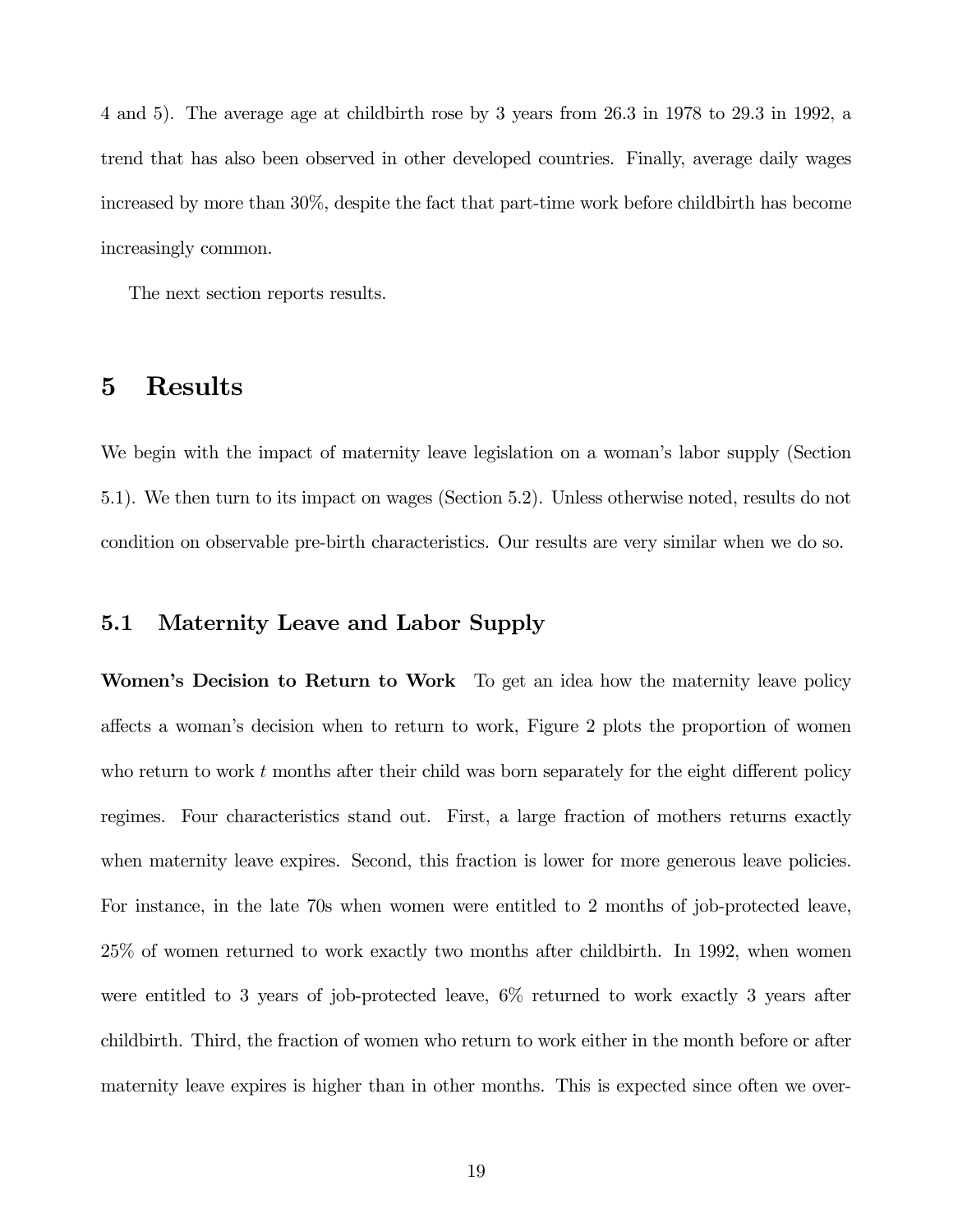or underestimate the birth month by one month (see Table 3). Fourth, we observe a higher fraction of women returning to the labor market when maternity *benefits* are reduced or expire (i.e. after 2, 6, 18 or 24 months), suggesting that women care not only about a job guarantee, but about maternity benefits as well. We discuss the impact of job protection and maternity benefits on a mother's labor supply in more detail below.

Next, we explore the return decision of women who give birth around a change in maternity leave legislation. Figures 3a and 3b display the proportion of women who return to the labor market within 2 to 18 months after birth, for women who give birth between March 1976 and December 1993. The vertical lines indicate a change in maternity leave legislation. The figures reveal that the fraction of women who returned to work by month  $T$  after childbirth sharply drops exactly when protected leave is raised from  $T$  to  $T'$  months. For instance, the fraction of women who has returned to the labor market within 2 months of childbirth is 34 % in March 1979, but only 9 % in June 1979. In line with Figure 2, the drop is smaller for the later extensions.

The bold columns  $(2)$ ,  $(6)$  and  $(18)$ ) in Table 5 report several estimates for the delay in the return to work for the three major changes in maternity leave legislation (i.e. 2 versus 6 months, 6 versus 10 months, and 18 versus 36 months). We begin by comparing women who give birth one month before or after the change in law. We then display estimates that correct for measurement error in the recorded birth (see Section  $4)^{13}$ . The third row compares women who give birth 2 or 3 months before and after the change in  $\text{law}^{14}$ . In order to make sure that our results are not driven by inherent differences between mothers giving birth in different

 $13$ This estimate is obtained by dividing the original estimate by 0.69, the fraction of births for which the birth month is correctly measured.

 $14$ For the reasons described in Section 4, we exclude February births from our analysis. Results are similar if we include February births, and use February births in a year in which there was no change in maternity leave legislation as a control group.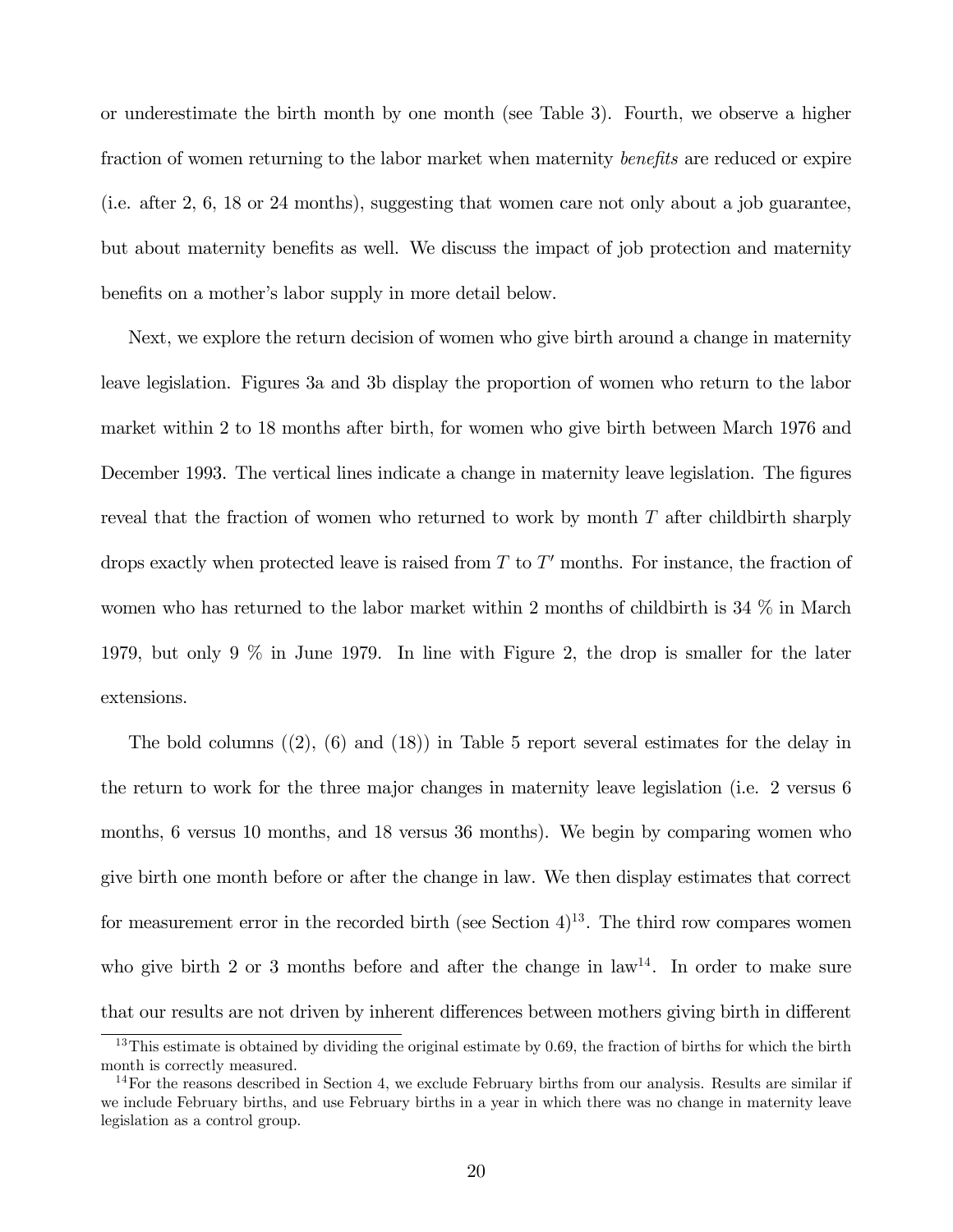months during the year, we finally report 'difference-in-difference estimates', using mothers who give birth in a year in which there was no change in maternity leave legislation as a control group. Once we correct for measurement error, all estimates give similar results. The first reform reduced the probability of returning to work within 2 months of childbirth by about 30 percentage points. The second reform caused 25-26% of women to delay their return to work, compared to about 7-8% of the third reform.

Does a more generous leave policy eventually bring more or less women back to work? The scale in Figures 3a and 3b is too coarse to reveal the long-term impact of the policy reforms. Figure 4 restricts the sample to women who give birth one year before or after a policy reform, and plots on a finer scale the fraction of women who have returned to work. The figure also plots the predicted fraction, obtained from a linear regression that uses monthly data and controls for a linear time trend and a discontinuous jump when the law was changed  $(N=24)$ . The estimate for the discontinuous jump is reported as well. Panel A focuses on the expansion from 2 to 6 months, Panel B on the expansion from 6 to 10 months, and Panel C on the expansion from 18 to 36 months. Finally, Table 5 displays alternative estimates for the long-term impact of each reform, by comparing the fraction of women who have returned to the labor market in different months before and after the reform. The raise in leave from 2 to 6 months brought somewhat fewer women back to work. For instance, according to Figure 4, the fraction of women who had not returned to work within 5 years is 1.5 percentage points lower after the reform. The other two expansions, in contrast, had little impact on the share of women who returned to the labor market 3 to 8 years after childbirth. Note that some estimates in Table 5 suggest that these expansions lowered the share. However, Figure 4 reveals that this is due to a downward-sloping aggregate time trend. This illustrates the importance of accounting for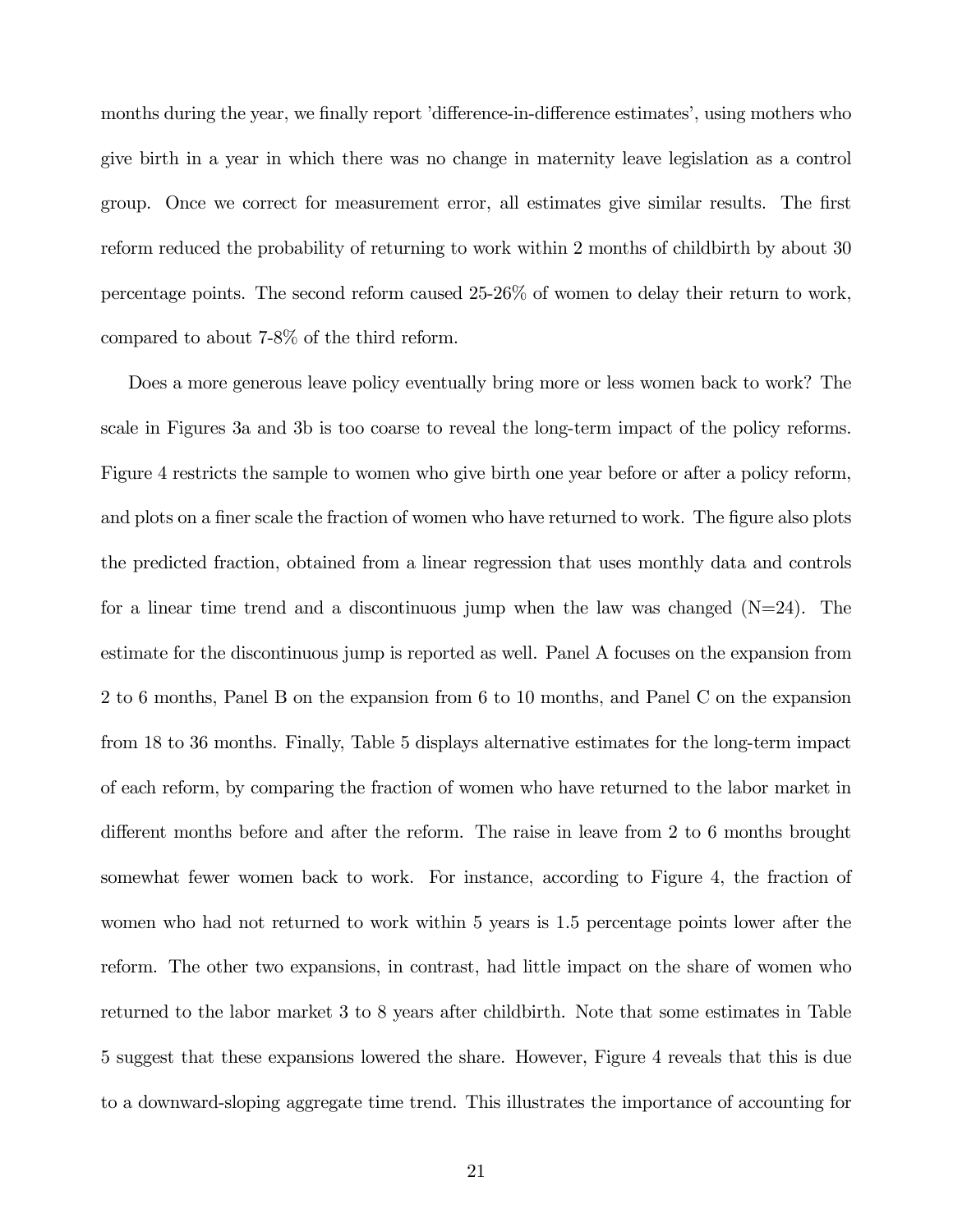time trends — in particular, the comparison of women who give birth one year before or after the policy would have given a misleading picture.

**The Probability of Working** So far, we have ignored the possibility that women may drop out of the labor market after returning, perhaps in order to take care of a second child. Indeed, the transition from home to the labor market seems to be far from permanent. In our sample, the fraction of women who ever returned to the labor market within eight years exceeds the fraction of women who are actually working eight years after childbirth by more than 25% (69.4% versus 42.4%). Next, we report estimates for the impact of maternity leave legislation on the probability of *working* t months after childbirth (Table 6). The table has the same structure as Table 5. Figure 5 plots the actual as well as predicted fraction of women working t months after childbirth, for women who give birth 6 months before or after the reform. It has the same structure has Figure 4. The table again reveals that the expansions in job-protected leave caused women to delay their return to work (bold columns).

Interestingly, there is little evidence that the expansion in leave from 2 to 6 months lowered the share of women working t months after childbirth  $-$  although it lowered the share of women who returned to work within t months after childbirth (see Table 5, Figure 4, Panel A). A possible explanation for this finding is that the women who were discouraged from returning to work because of the expansion in leave coverage would have dropped out of the labor market soon had job-protected leave not been increased. Similarly, the 1992 policy reform that raised job-protected leave from 18 to 36 months appears to have increased the share of women working 36 and 66 months after childbirth by 1 to 2 percentage points — although it had no impact on the share of women who returned to work within 36 or 66 months after childbirth (see Table 5,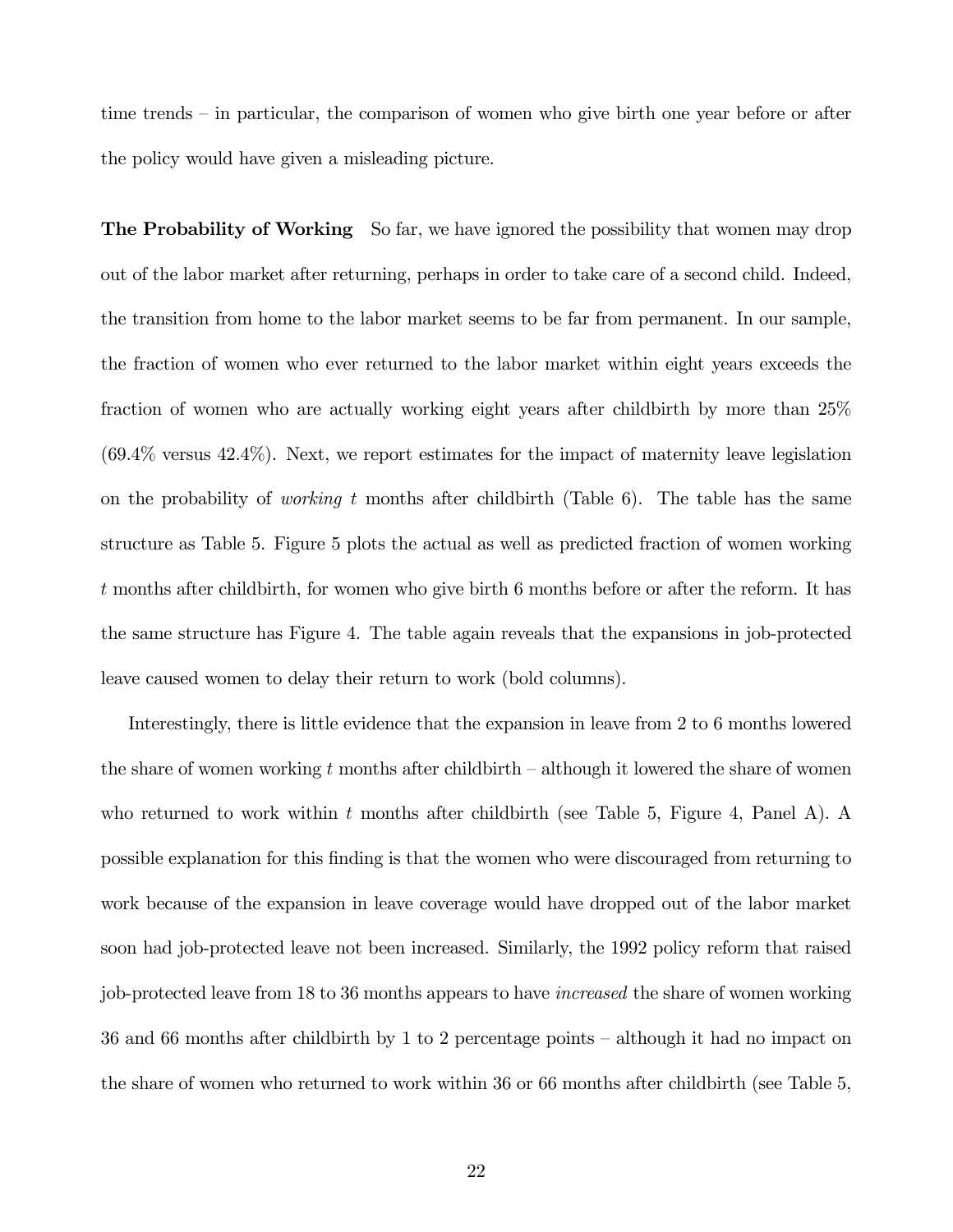Figure 4, Panel C).

Maternity Benefits or Job Protection? Do mothers delay their return to work because of the extension of job-protected leave or because of the extension of the period during which maternity benefits are paid? The policy reforms in 1979 and 1992 allow us to assess this. The 1979 reform raised job-protected leave from 2 to 6 months. Maternity benefits were paid for a total of 6 months, but at a substantially reduced rate from the 3rd month onwards (one third of women's pre-birth earnings on average). The reform in 1992 increased job-protected leave from 18 to 36 months, but left the period during women are entitled to maternity benefits unchanged at 18 months. Figure 6 plots the fraction of women who return to work  $t$  months after childbirth for women who give birth 2 months before or after the policy change<sup>15</sup>. Panel A considers the 1979 reform and Panel B the 1992 reform. After the 1979 reform, about 8% of mothers return to work around the time when maternity benefits are substantially reduced (i.e. around 2 months after childbirth), while about 35% of mothers go back to work around the time job-protected leave expires (i.e. in the 5th, 6th or 7th month after childbirth). After the 1992 reform, about 10% return to work around the time maternity benefits expire (i.e. around 18 months after childbirth). About the same fraction goes back to work around the time when job-protected leave expires (i.e. around 3 years after childbirth). These findings indicate that women do not only care about maternity benefits, but also about the job guarantee<sup>16</sup>.

<sup>&</sup>lt;sup>15</sup>We did not use women who give birth one month before the change in the law because of measurement error in the month of birth. We also excldue women who give birth in February as they differ from women who give birth in other months - see Section 4.

 $^{16}$ Burgess et al. (2002) analyze the woman's decision when to return to work after childbirth in the UK, comparing women with and without maternity rights. In line with our results, they find that both job-protected leave and benefits affect the mother's return decision after childbirth.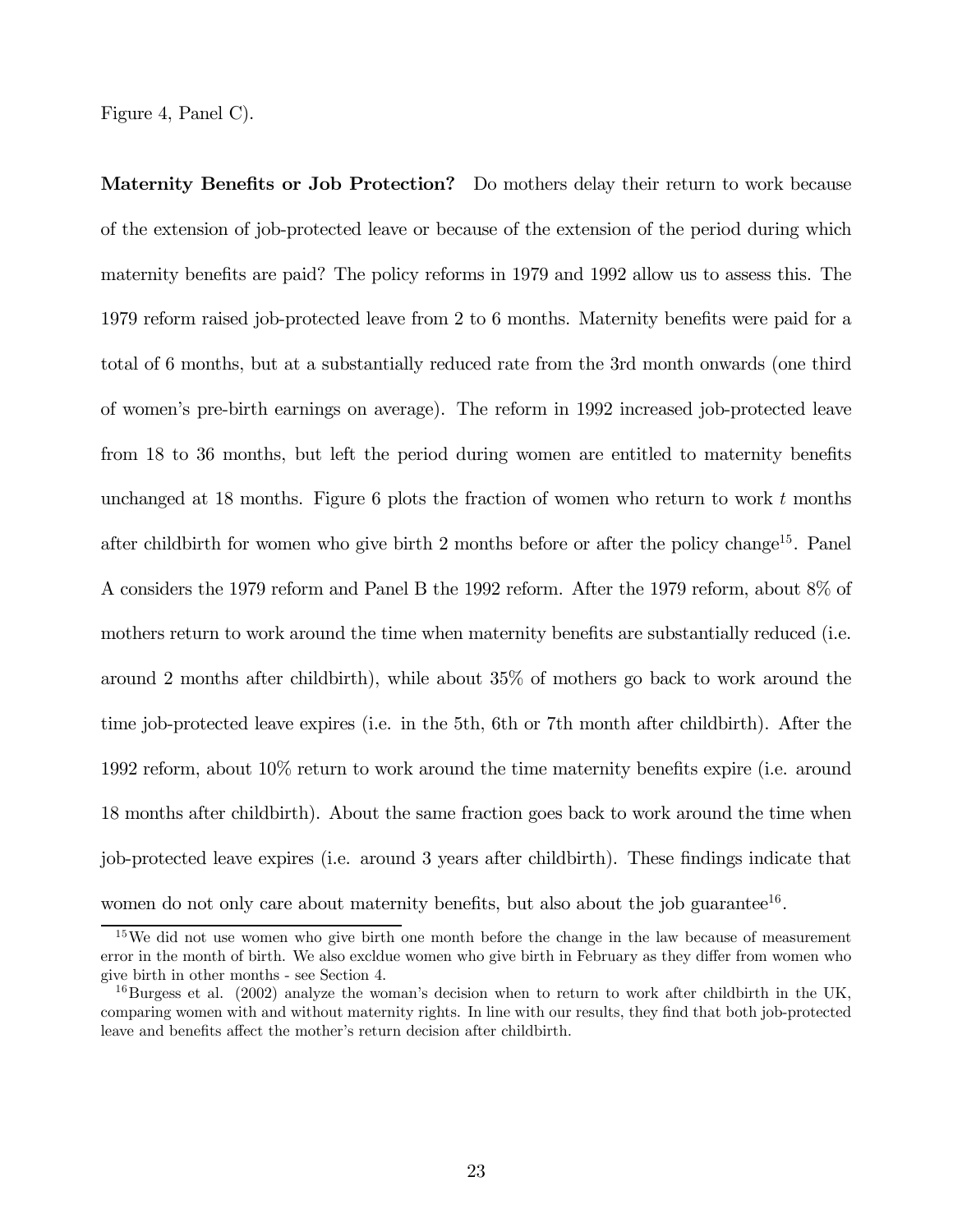The Probability of Switching Firms Does an extension in job-protected leave increase the probability that women retain employment with their pre-birth employer? Table 7 estimates the impact of maternity leave legislation on the probability that a woman continues to work for her pre-birth employer t months after childbirth, for women who are working. The table has the same structure as Tables 5 and 6. A figure similar to Figure 3 and 4 which plots the actual and predicted fractions of women working at their pre-birth employer, for women who give birth 6 months before and after the reform, can be found in Appendix C (Figure C.1). Each reform increased the probability that a woman works for her pre-birth employer shortly after maternity leave expires (i.e. 6, 10, and 36 months after childbirth, respectively; see bold columns). However, for the first and second reform this effect declines fast, suggesting that many women leave their pre-birth employer shortly after returning. We discuss this finding in more detail in Section 6. For the expansion in leave from 18 to 36 months, the effect persists more than 5 years after childbirth.

The next section analyzes the impact of maternity leave legislation on earnings.

#### 5.2 Maternity Leave and Wages

There are several channels through which maternity leave may affect wages, and these channels may offset each other. First, if an expansion in maternity leave induces women to postpone their return to work, women will have less time to accumulate labor market skills and existing skills may atrophy while at home. Second, there is some evidence that maternity leave legislation affects women's probability of working for their pre-birth employer (at least initially), thus affecting the probability that women retain valuable firm-specific human capital or productive match capital. This is the main reason put forward in the literature for why maternity leave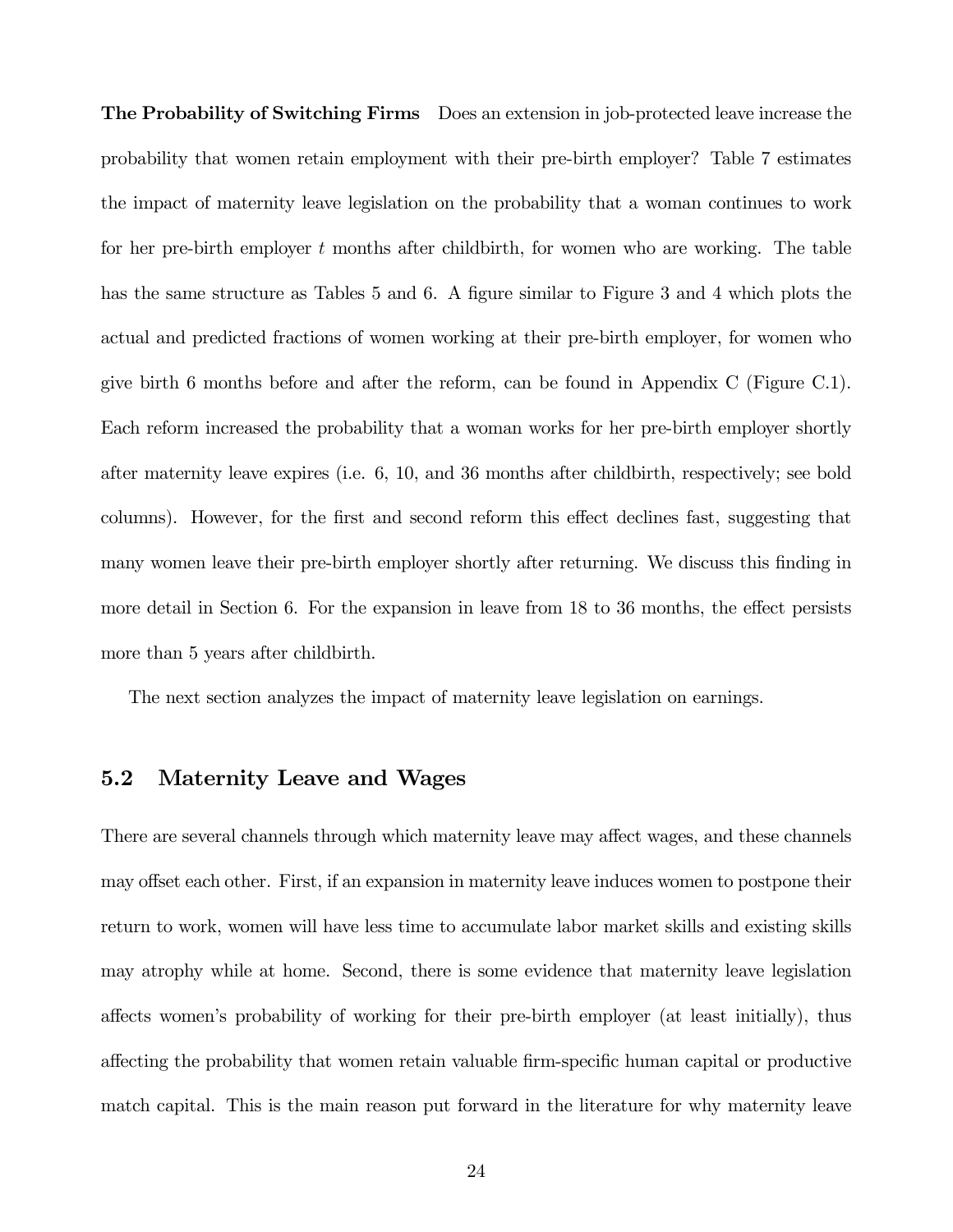legislation may alleviate adverse effects of career interruptions (e.g. Waldfogel (1998), Klerman and Leibowitz (1997), Hashimoto et al. (2004)). Finally, maternity leave legislation may change the type of women who work, thus affecting earnings through selection. We begin with estimating the impact of maternity leave legislation on earnings. Then, we attempt to shed light on the channels through which maternity leave legislation affects earnings.

Our wage variable is the daily wage, averaged over the days a woman was working for a single employer during the year. Hence, a lower wage may be either due to a lower hourly wage rate, or due to fewer hours worked per day.

Main Effect Table 9 displays alternative estimates for the impact of the three main policy reforms on the daily wage of women working  $t$  months after childbirth. Each row lists the birth month we use to estimate this impact. Figure 7 plots the actual and predicted average wage against the month of birth. We only use 12 birth months (as opposed to 24 in Figure 4 and 5) in order to make sure that all wage observations refer to the same calendar year (see Appendix A.1 for more details). A 'placebo' figure that plots actual and predicted average wages in the same birth months, but in a year in which there was no change in maternity leave legislation, can be found in Appendix C (Figure C.2).

The results vary by policy reform. Both Table 9 and Figure 7 show that the 1979 expansion in job-protected leave from 2 to 6 months significantly *lowered* wages for working women, even 8 years after childbirth (Panel A). The 1986 expansion from 6 to 10 months, in contrast, had no significant impact on daily wages. Finally, there is some tentative evidence that the 1992 expansion from 18 to 36 months *increased* daily wages for working women up until 66 years after childbirth. While the point estimate is robust across alternative specifications and estimation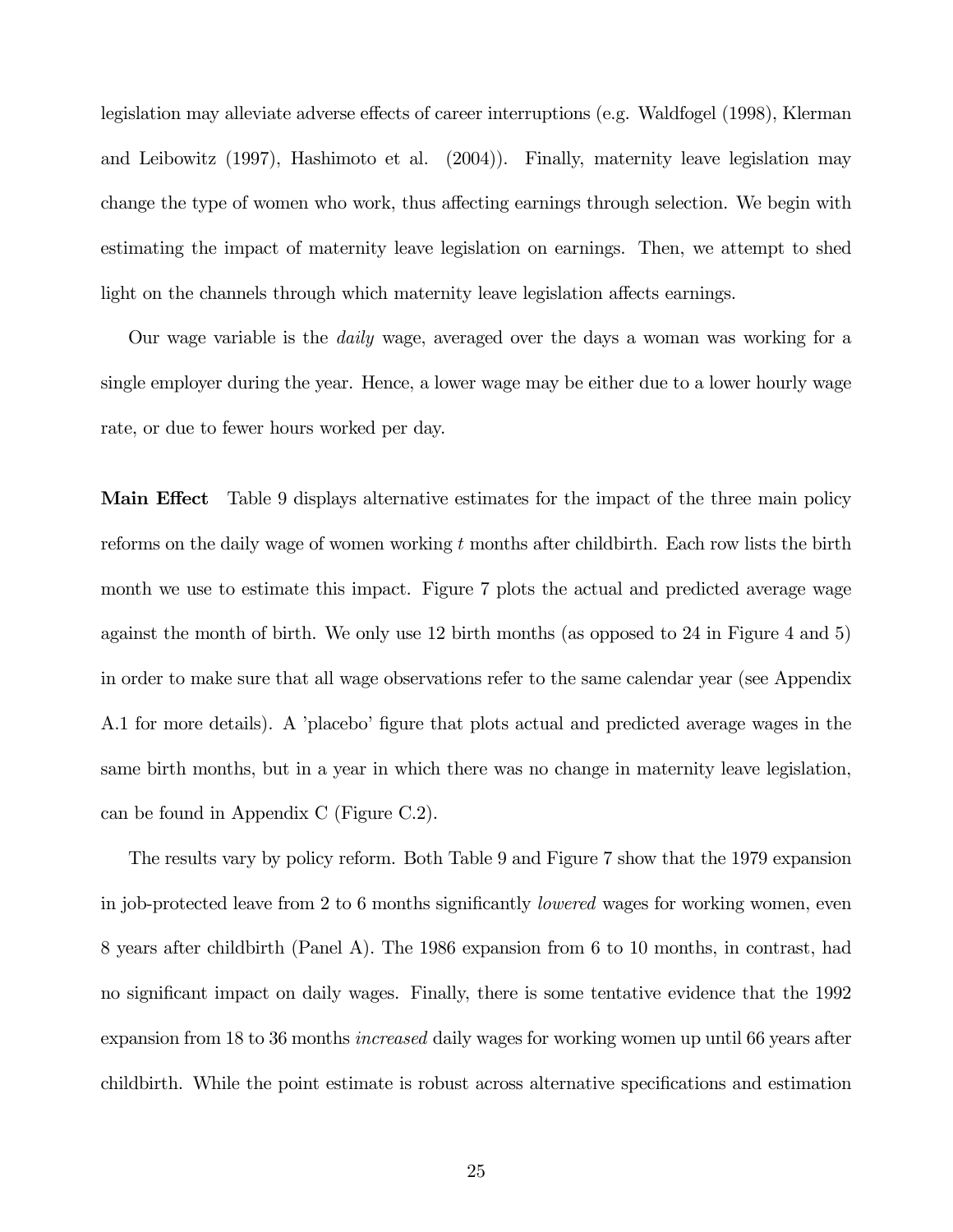methods, it is not always statistically significant. Also notice that this reform raised wages of women working 30 months after childbirth. A natural explanation for this finding is that women who are working 30 months after childbirth although they are eligible for 36 months of job-protected leave are positively selected in terms of their productivity.

Channels How does maternity leave legislation affect wages? Why does the increase in jobprotected leave from 2 to 6 months lower wages, and why does the increase in job-protected leave from 18 to 36 months (possibly) increase wages? We employ an Oaxaca-Blinder decomposition in order to investigate the extent to which differences in the number of months worked after childbirth, in the probability of working for the pre-birth employer and in the probability of working full-time can account for the difference in wages before and after the policy reform. We estimate the following log-wage regression for employed women, separately for women who give birth shortly before or shortly after a change in maternity leave legislation, and separately for different points of time after childbirth:

$$
\ln w_{ijt} = \beta_{0t}^j + \beta_{1t}^j Exp_{it} + \beta_{2t}^j SE_{it} + \beta_{3t}^j FT_{it} + u_{it}^j, \qquad j = \text{before/after}.
$$

Here, i denotes individuals, t denotes the time since childbirth, and j denotes whether the woman gives birth before or after the policy reform;  $Exp_{ijt}$  is the accumulated number of months worked by month t after childbirth,  $SE_{ijt}$  is a dummy variable equal to 1 if the woman works at her pre-birth employer, and  $FT_{ijt}$  is a dummy variable equal to 1 if the woman is working full-time. Using these estimates (which we denote by a hat), we decompose the total difference in log-wages before and after the policy change into an explained and unexplained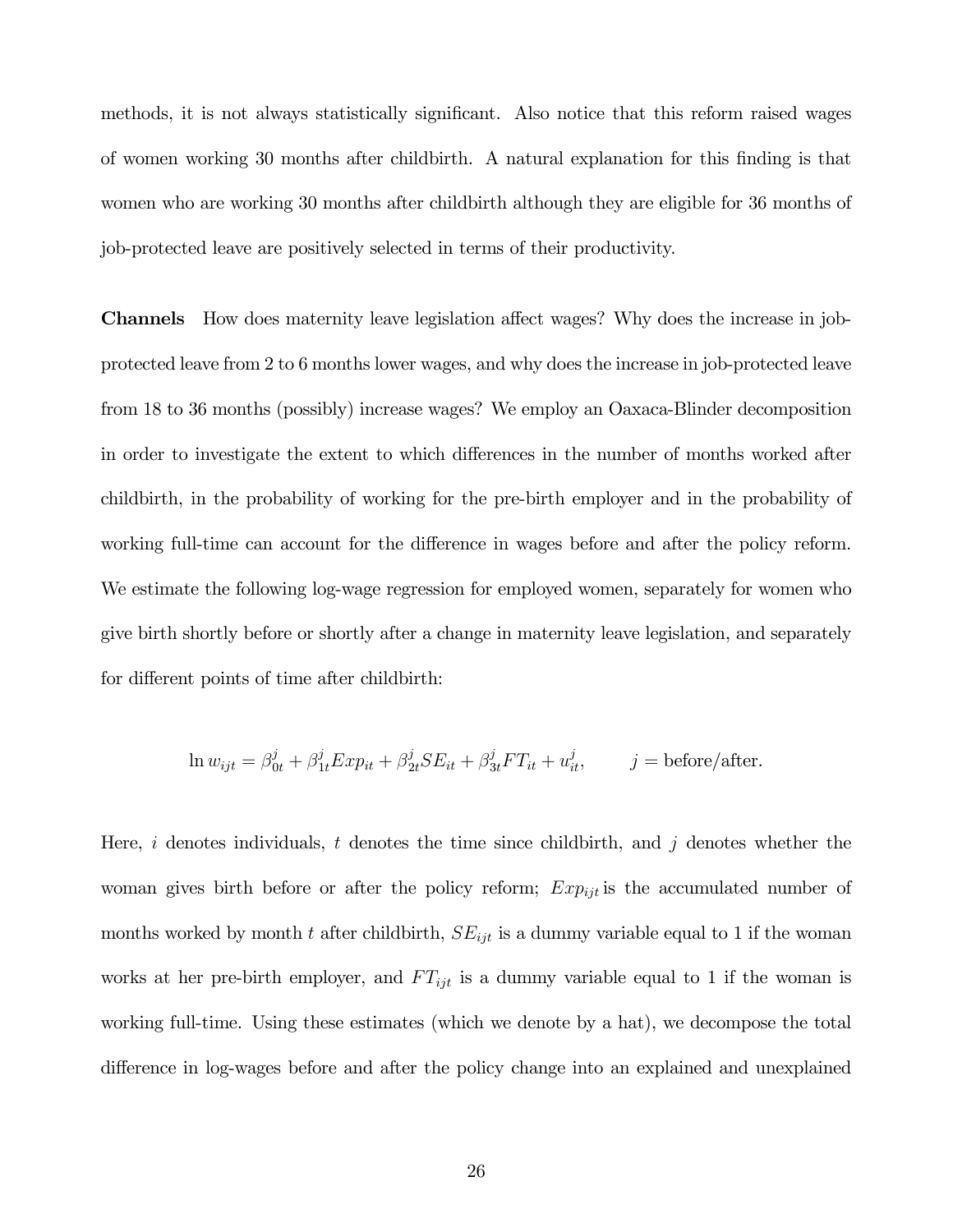part:

$$
\underbrace{\left(\overline{Exp}_t^{\text{after}} - \overline{Exp}_t^{\text{before}}\right) \widehat{\beta}_{1t}^{\text{after}} + \left(\overline{SE}_t^{\text{after}} - \overline{SE}_t^{\text{before}}\right) \widehat{\beta}_{2t}^{\text{after}} + \left(\overline{FT}_t^{\text{after}} - \overline{FT}_t^{\text{before}}\right) \widehat{\beta}_{3t}^{\text{after}}}{\exp\left[\overline{\beta}_{0t}^{\text{after}} - \widehat{\beta}_{0t}^{\text{before}}\right) + \left(\widehat{\beta}_{1t}^{\text{after}} - \widehat{\beta}_{1t}^{\text{before}}\right) \overline{Exp}_t^{\text{before}} + \left(\widehat{\beta}_{2t}^{\text{after}} - \widehat{\beta}_{2t}^{\text{before}}\right) \overline{SE}_t^{\text{before}} + \left(\widehat{\beta}_{3t}^{\text{after}} - \widehat{\beta}_{3t}^{\text{before}}\right) \overline{FT}_t^{\text{before}}}
$$
\nun exp lained (selection)

We refer to the unexplained component as 'selection', reflecting that maternity leave legislation may change the type of women who work.

(1)

Row (1) in Table 8 reports results. Row (2) reverses the order of the decomposition, and evaluates the explained component using the coefficients from the before regression. The table also reports the mean difference in characteristics before and after the policy reform. Results are based on women who give birth 3 months before or after the reform, and exclude February births; results are similar when a different sample is used.

The delay in the return to work – i.e. the lower number of months worked since childbirth  $-$  predicts a lower wage after *each* policy reform. This effect is rather large, usually between 1 and 2 percentage points; we discuss the magnitude of our estimates in more detail in Section 6. Note that it captures two effects: First, one more month away from work results in more human capital depreciation; second, it results in less human capital accumulation. This suggests that career interruptions due to childbirth are an important determinant of the family gap. Differences in the probability of working at the pre-birth employer as well as in full-time work, in contrast, hardly contribute to the difference in wages before and after a policy reform.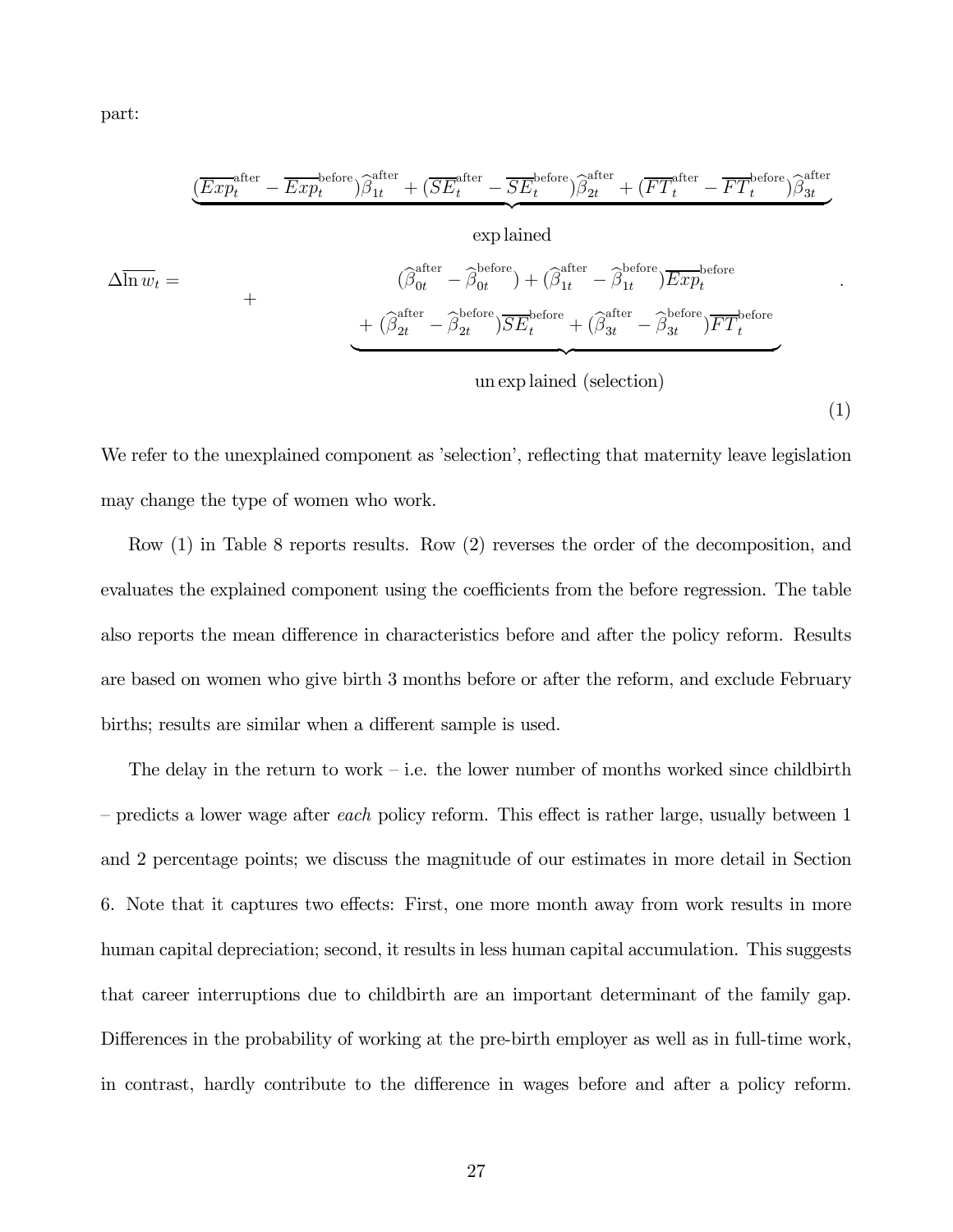Although the 1992 policy reform significantly raised the probability that a woman is employed at her pre-birth employer 3 or 5 years after childbirth, its impact on wages is too small to be quantitatively important.

The lower work experience can almost entirely account for the lower wage 3 years after childbirth after the 1979 policy reform; here, the unexplained  $-$  i.e. the selection  $-$  component is small and not statistically different from zero. Five years after childbirth, the selection component becomes negative and marginally significant. In contrast, the selection component is substantial and positive for the two later reforms. For the 1986 reform, the selection effect almost exactly offsets the negative effect from delaying the return to work. For the 1992 reform, the selection effect even exceeds the negative effect from the lower work experience, resulting in a higher wage after the reform. In both cases, the selection effect declines with time since childbirth; 90 months after childbirth, it becomes small and statistically indistinguishable from zero (not reported).

What explains this large selection effect? It must be driven by the women who make full use of the maternity leave legislation and return to work exactly when job-protected leave expires i.e. by those women whose return decision is affected by the maternity leave legislation. How do mothers who are affected by the maternity leave legislation differ from those who are not? When the leave period is 2 months, women who return to work after 2 months earn a higher wage than women who return at other times, both before and after childbirth. Hence, these mothers are *positively* selected. In contrast, when the leave period is longer than 2 months, mothers who return to work exactly when job-protected leave expires become *negatively* selected, and the more so the longer the leave period. This is what we would expect if the more productive women return to work earlier after childbirth. Moreover, with time after childbirth, the share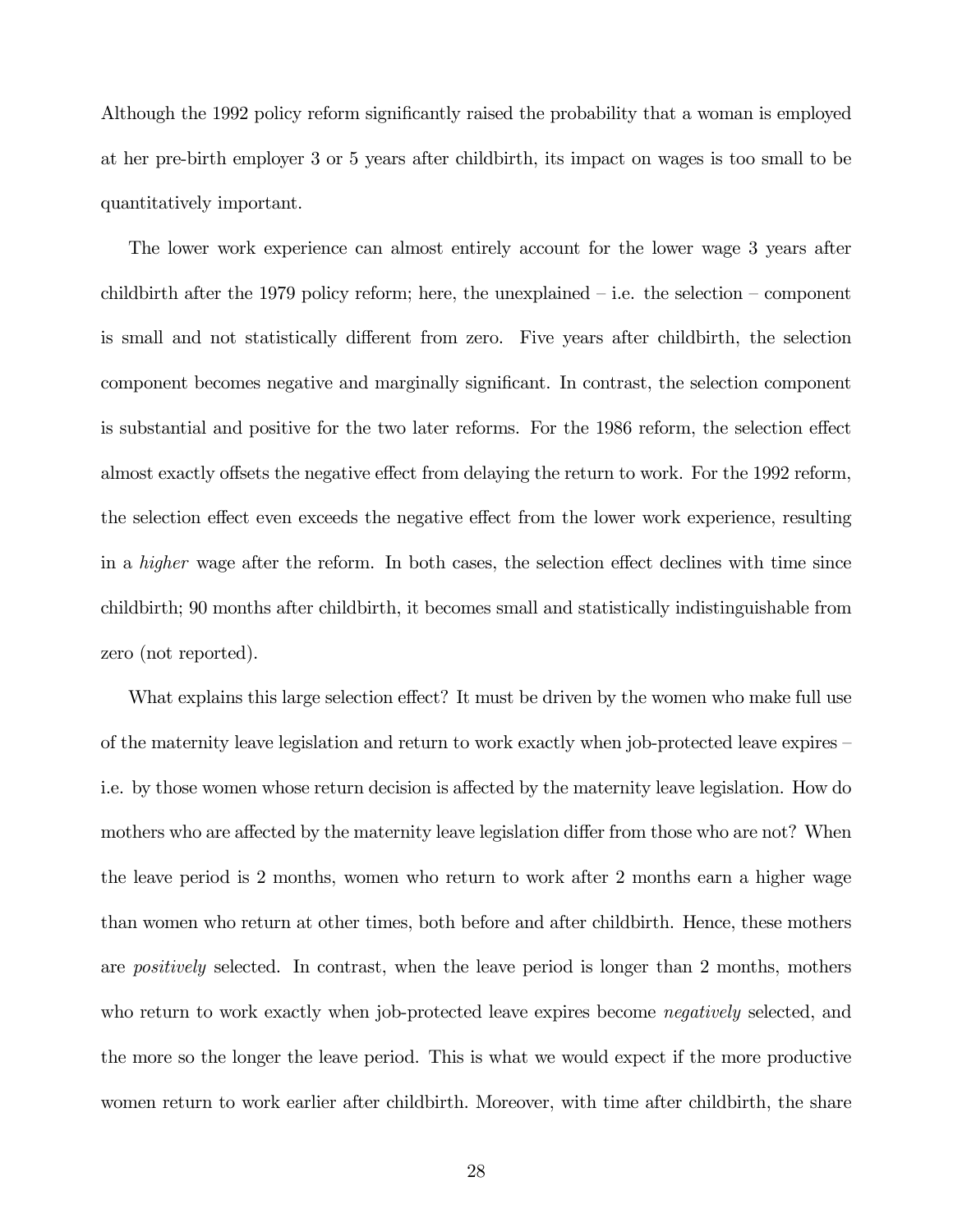of women who return to work after the expiration of the leave period increases. This reinforces the difference in post-birth wages of women affected and not affected by the legislation when the leave period is 2 months, but reduces it for longer leave periods.

To better see how this is related to the selection effect in (1), write the average difference in the post-birth wage of mothers who give birth before and after the reform as

$$
\Delta \overline{\ln w_t} = \left\{ P_{At}^{\text{after}} w_{At}^{\text{after}} + (1 - P_{At}^{\text{after}}) w_{At}^{\text{after}} \right\} - \left\{ P_{At}^{\text{before}} w_{At}^{\text{before}} + (1 - P_{At}^{\text{before}}) w_{At}^{\text{before}} \right\}
$$
\n
$$
= \left[ P_{At}^{\text{after}} (w_{At}^{\text{after}} - w_{At}^{\text{before}}) + (1 - P_{At}^{\text{after}}) (w_{At}^{\text{after}} - w_{At}^{\text{before}}) \right] +
$$
\n
$$
\left\{ P_{At}^{\text{after}} - P_{At}^{\text{before}} \right\} \left\{ w_{At}^{\text{before}} - w_{At}^{\text{before}} \right\}.
$$

Here,  $P_{At}^{j}$  (j = before, after) denotes the share of women affected by the reform, while  $w_{At}^{j}$  and  $w_{\overline{A}t}^j$  denote the average wage earned by women who are and are not affected by the reform. The last term in curly brackets — i.e. the difference in the share of women who go back to work exactly when leave expires after and before the reform multiplied by the difference in the wage of women who are and are not affected by the reform — is related to the selection effect. Recall from Figure 2 that the longer the job-protection period, the lower the share of women affected by maternity leave legislation. Hence,  $P_{At}^{\text{after}} - P_{At}^{\text{before}}$  is negative for all three reforms, but more so for the two later expansions. Moreover,  $w_{At}^{\text{before}} - w_{At}^{\text{before}}$  is positive for the expansion in leave from 2 to 6 months, accounting for the negative selection effect; but negative for the expansions in leave from 6 to 10 and 18 to 36 months, accounting for the positive selection effect. Moreover,  $w_{At}^{\text{before}} - w_{\overline{At}}^{\text{before}}$  declines with time since childbirth for both the 1986 and 1992 reform, thus accounting for the decline in the selection effect over time. In contrast,  $w_{At}^{\text{before}} - w_{At}^{\text{before}}$ increases with time since childbirth for the 1979 reform, thus accounting for why the selection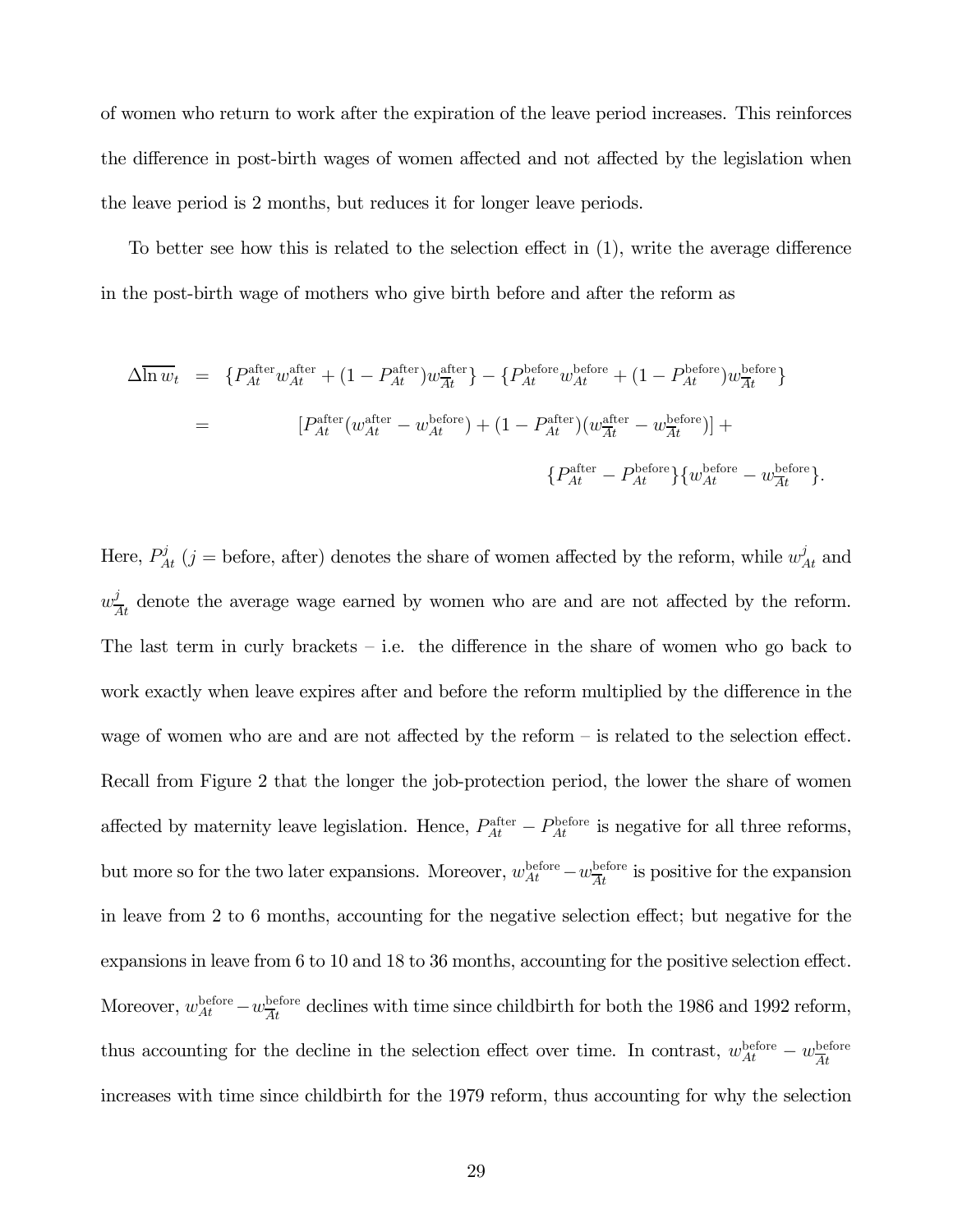effect becomes more negative over time.

## 6 Discussion and Conclusion

We find strong evidence that each expansion in leave coverage induced women to delay their return to work. The delay is strongest for the increase in job-protected leave from 2 to 6 months in 1979, and weakest for the increase from 18 to 36 months in 1992. Hence, each expansion succeeded in increasing the time women spend with their children after childbirth. However, whether this leaves children better off – which was the main motivation behind the 1986 and 1992 reform – remains an open question<sup>17</sup>.

Despite this strong short-term effect, there is little evidence that the expansions had any long-term impact on mothers' labor force participation rates. For instance, according to Figure 4, Panel A and B, the point estimate of the impact of the raise in job-protected leave from 2 to 6 months in 1979 (6 to 10 months in 1986) on the probability of working 5 years after childbirth is  $-0.003$   $(0.004)$ , with a standard error of  $0.006$   $(0.004)$ . Given the precision of these estimates, we are able to rule out the hypothesis that the 1979 (1986) expansion raised labor force participation by more than 0.7 (1) percentage points at a 5 percent level. Hence, these expansions failed to increase employment continuity of mothers after childbirth. This, however, was an important motivation behind similar reforms recently implemented in other countries. However, there is some evidence that the effect of leave coverage on labor force participation is non-linear, as the expansion from 18 to 36 months increased the share of women who are working 66 months after childbirth by about 1.5 percentage points.

<sup>&</sup>lt;sup>17</sup>Ruhm (2000) and Tanaka (2005) provide some evidence that expansions in leave coverage reduces child mortality. For a recent paper on the impact of maternity leave legislation on child development, see Baker and Milligan (2006).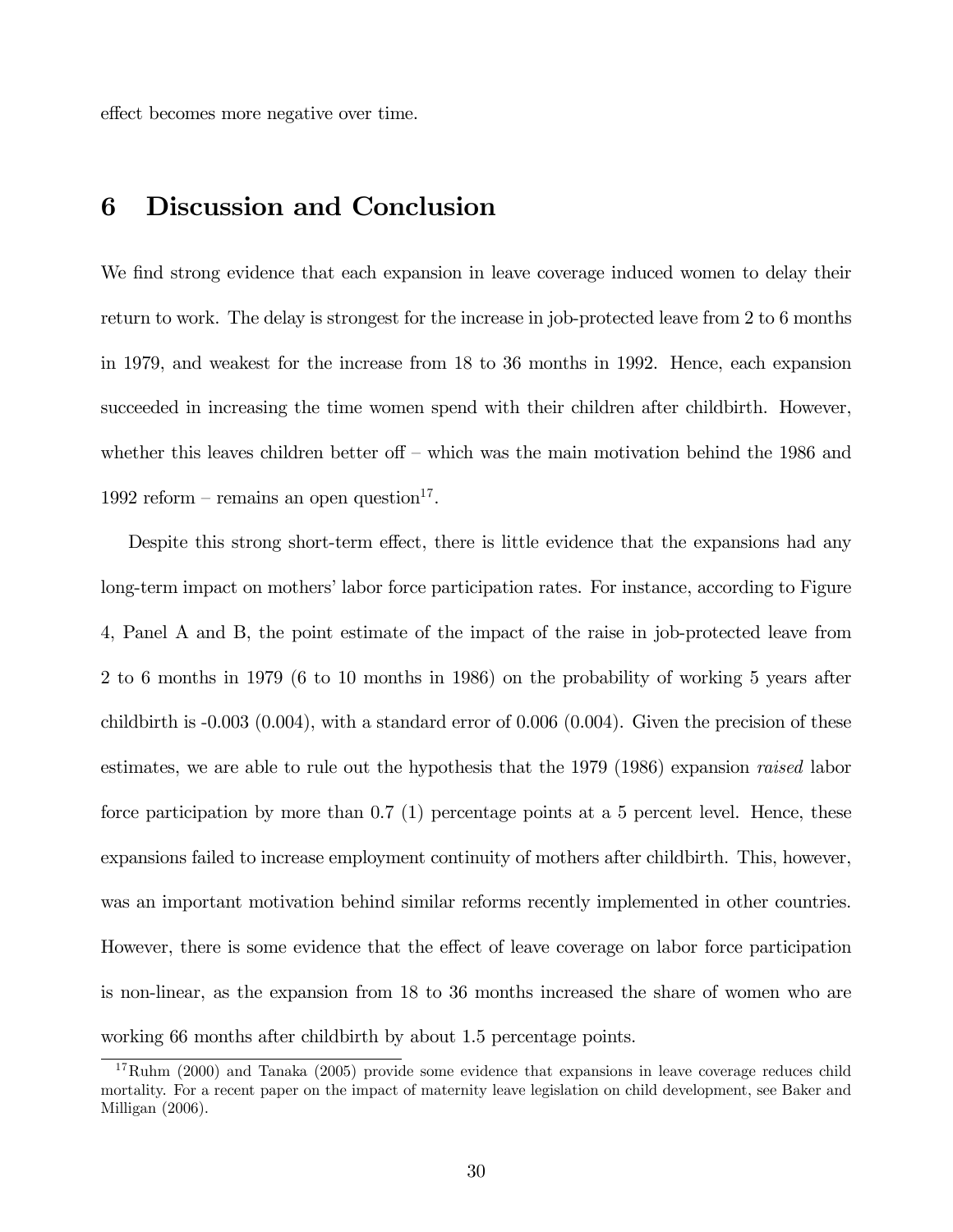Our estimates also imply that the expansions in leave coverage did not lower mothers' longrun labor force participation rates. We are able to rule out the hypothesis that the expansion in leave from 2 to 6 months in 1979 (6 to 10 months in 1986) decreased the share of women working 5 years after childbirth by more than 1.28 (0.3) percentage points at a 5 percent level. This suggests that time away from work has only a small causal impact on future labor market attachment. Such a causal impact could arise because of human capital depreciation: If women's employment opportunities decline with the time away from work, women may become less and less likely to return to work the more time they spend away from work. Alternatively, more time spent with children may cause mothers to want to spend even more time with their children. The detrimental effect that time away form work may have on future labor market attachment is at the heart of the current debate on the design of social assistance and welfare programs. In particular, the changes in US welfare and tax policy between 1984 and 1996 were designed to encourage work by single mothers, and an important motivation behind the changes was that time away from work may lower women's future labor market attachment (e.g. Meyer and Rosenbaum (2001), Blank (2002)).

Our results on the long-run effect of expansions in leave coverage on a mother's labor supply further suggest that the expansions had little effect on the spacing of subsequent births<sup>18</sup>.

How did the expansions in leave coverage affect wages? Did the delay in the return to work caused by the expansions in leave coverage lead to lower wages because mothers lost more and accumulated less human capital after childbirth? We find this to be the case for the expansion

<sup>&</sup>lt;sup>18</sup>This is different from Lalive and Zweimüller (2005, 2006) who find that an increase in leave coverage from 1 to 2 years in Austria lowered the share of women who returned to work within 3 and 8 years of childbirth by 12 and 8 percentage points, respectively. The policy also increased the probability of having a second child within 3 years by 4.9 percentage points. The Austrian reform provided a strong financial incentive for women to become pregnant with a second child within two years, prior to the expiration of the leave period. Since in Germany women are entitled to maternity benefits even if they were not employed, this incentive is weaker in Germany.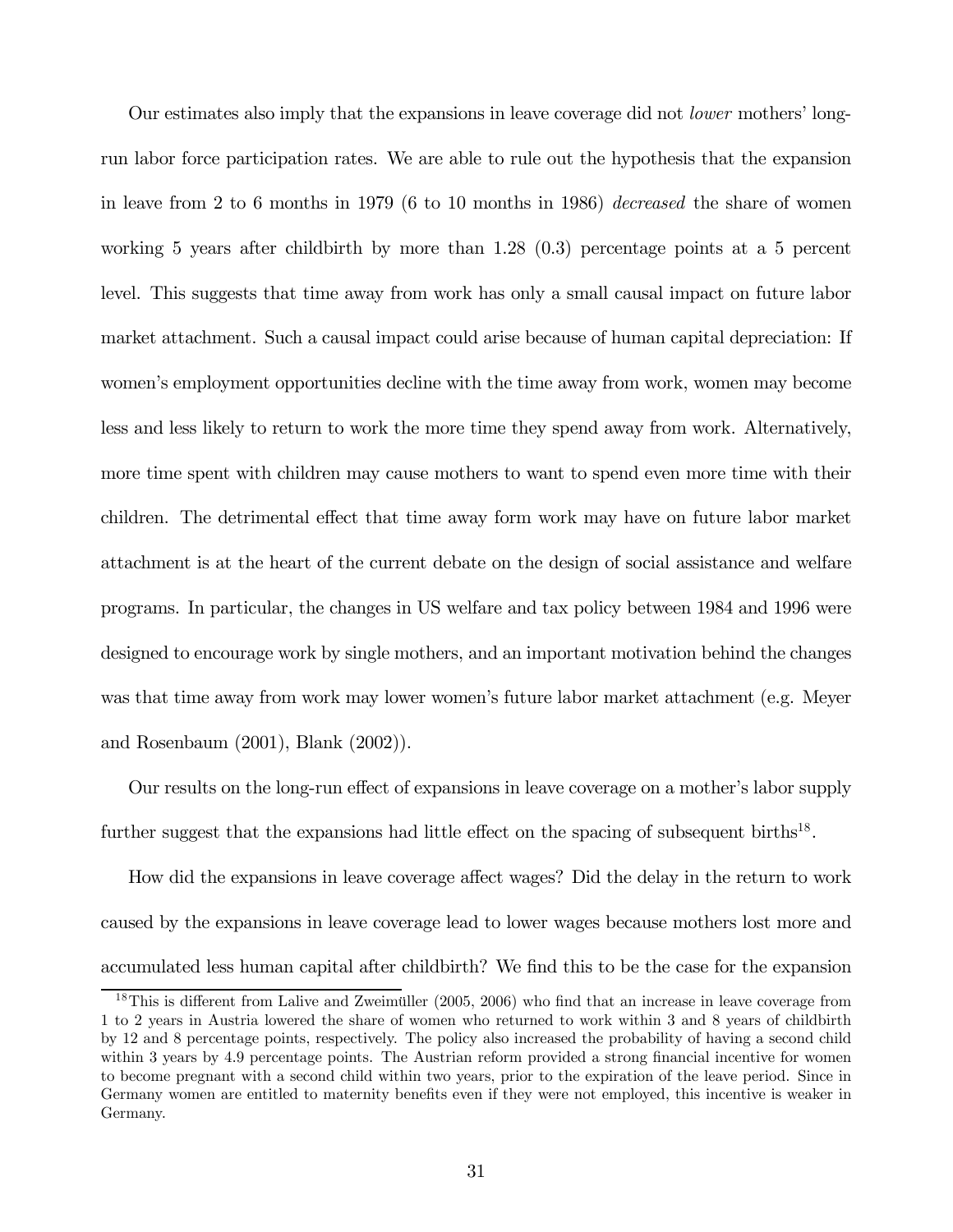in leave coverage from 2 to 6 months. For the expansion in leave from 6 to 10 months and 18 to 36 months, the delay in the return to work *alone* also reduced wages. However, for these expansions the negative human capital effect is offset by a positive selection effect, resulting in a zero or even positive overall wage effect. How important is the wage loss due to more time away from work quantitatively? The delay in the return to work typically predicts a 1.4 percentage point lower post-reform wage, with estimates ranging from -2.5 percentage points for the 1992 reform, and -0.9 percentage points for the 1986 reform (Table 8). If we divide these estimates by the difference in the months worked before and after the reform, we get numbers ranging from 0.8% (e.g. 1986 policy reform, 66 months after childbirth) to 1.3% (e.g. 1979 reform, 3 years after childbirth) per month - implying that one months more away from work lowers wages by about  $1\%$ . This is a large effect. It is, however, somewhat smaller than the corresponding OLS or first-difference estimate. When we regress wages three years after childbirth on the number of months worked since childbirth, indicator variables for whether the woman is working full-time or for her pre-birth employer, as well as on birth year and birth month dummies, our estimate for one additional month of post-birth work experience is 1.45%. If instead we regress the change in the wage three years after childbirth and the pre-birth wage on the above variables, our estimate reduces slightly to 1.33%. Several studies for Germany report estimates of similar magnitude. For instance, Kunze and Ejrnaes (2004) report that for the medium-skilled, one year out of work after child birth is associated with a wage loss of 12%; see also Kunze (2002) and Beblo and Wolf (2002). Compared to other countries, these estimates are large<sup>19</sup>. A possible explanation for this is that German firms find it increasingly costly to keep the same job available the longer a woman stays away from work, and assign her

<sup>19</sup>See e.g. Albrecht et al. (1999) for Sweden, Datta Gupta and Smith (2002) for Denmark, and Light and Ureta (1995) and Spivey (2005) for the US.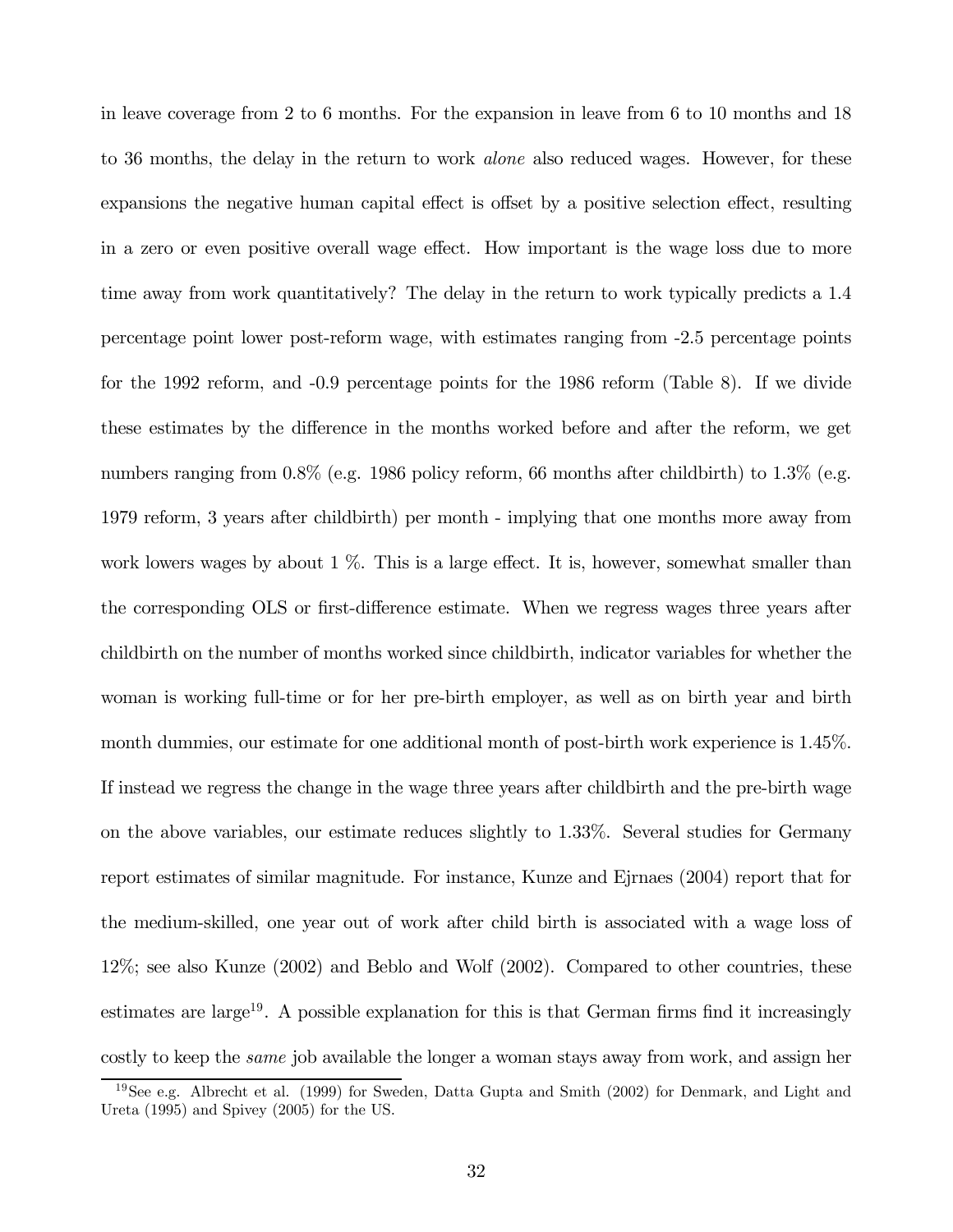to a job that is *comparable* to the one she held prior to childbirth once she returns to work – resulting in a lower match quality.

Proponents of maternity leave policies have argued that leave policies may raise mothers' wages through the retention of firm-specific human or match capital (see e.g. Waldfogel (1998), Hashimoto et al. (2004) for a discussion). We find little support for this claim. While there is some evidence that the expansion in leave coverage initially increased the mother's employment with her pre-birth employer, its impact on wages is *very* small; the negative impact of an expansion in leave coverage on wages caused by the delay in the return to work is by far more important. These results indicate that, as first argued by Mincer and Polacheck (1974), career interruptions due to childbirth are an important determinant of the family and gender wage gap. Our results are also supportive of the hypothesis that the main driving forces behind the relative improvement of women's wages in the US during the 1980s and 1990s is the increase in the labor market attachment of women (Blau and Kahn (2000)). Our findings further cast some doubt on whether expansions in leave coverage are successful at promoting gender equality.

Our final comment relates to firms' possibilities of avoiding the maternity leave legislation. Our results on the impact of the expansions in leave coverage on the probability to work for the pre-birth employer suggest that many women leave their pre-birth employer soon after they returned to work (Table 7, Figure C.1). Recall that we imposed the restriction that women have to return to work for at least two consecutive months; if we drop this restriction, this effect becomes even more pronounced. For instance, about 7% of women who are eligible for 2 or 6 months of leave return to work exactly when leave expires, but leave their employer 1 or 2 months later. This share is somewhat lower for the longer leaves, but still substantial (between 2 and 4%). The majority of these women claim unemployment benefits afterwards and do not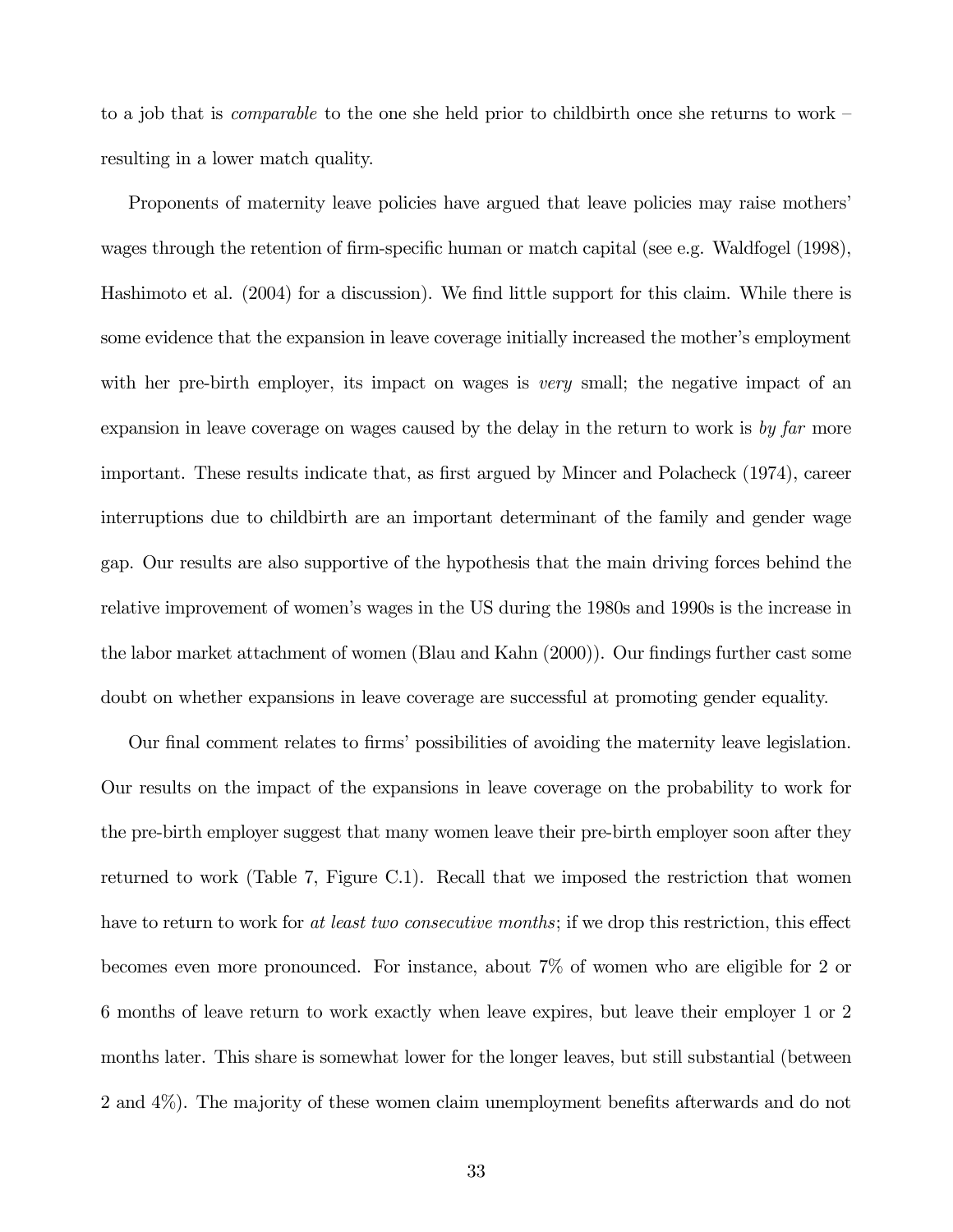return to work for many years. What explains this finding? Once mothers return to work, the regular employment protection rules apply and it becomes possible for firms to lay off women<sup>20</sup>. A possible interpretation of this finding therefore is that some firms avoid the law by laying off mothers soon after they return to work. There is, however, an alternative interpretation: Mothers play the system and return to work only in order to qualify for unemployment benefits.

To conclude, the primary effect of the expansions in leave coverage is the delay in the return to work. This may increase overall welfare if more time at home after childbirth improves the mother's health or the child's cognitive and emotional development. However, the delay in the return to work comes at a cost. Our estimates suggests that one months away from work lowers wages by about 1 %. Our results also cast some doubt on whether expansions in leave coverage are successful at promoting employment continuity or gender equality.

 $20$ See Bauer, Bender, and Bonin (2004) for more details on dismissal protection in Germany. According to the Protection Against Dismissal Act (Kuendigungsschutzgesetz), firing is only allowed for cause such as health, bad conduct, or redundancy. For most of the period considered, the advance notice period was 6 weeks for white-collar (*Angestellte*) and 2 weeks for blue-collar workers (*Arbeiter*). Importantly, small firms -where a substantial fraction of the German workforce is employed- are excempt from these laws.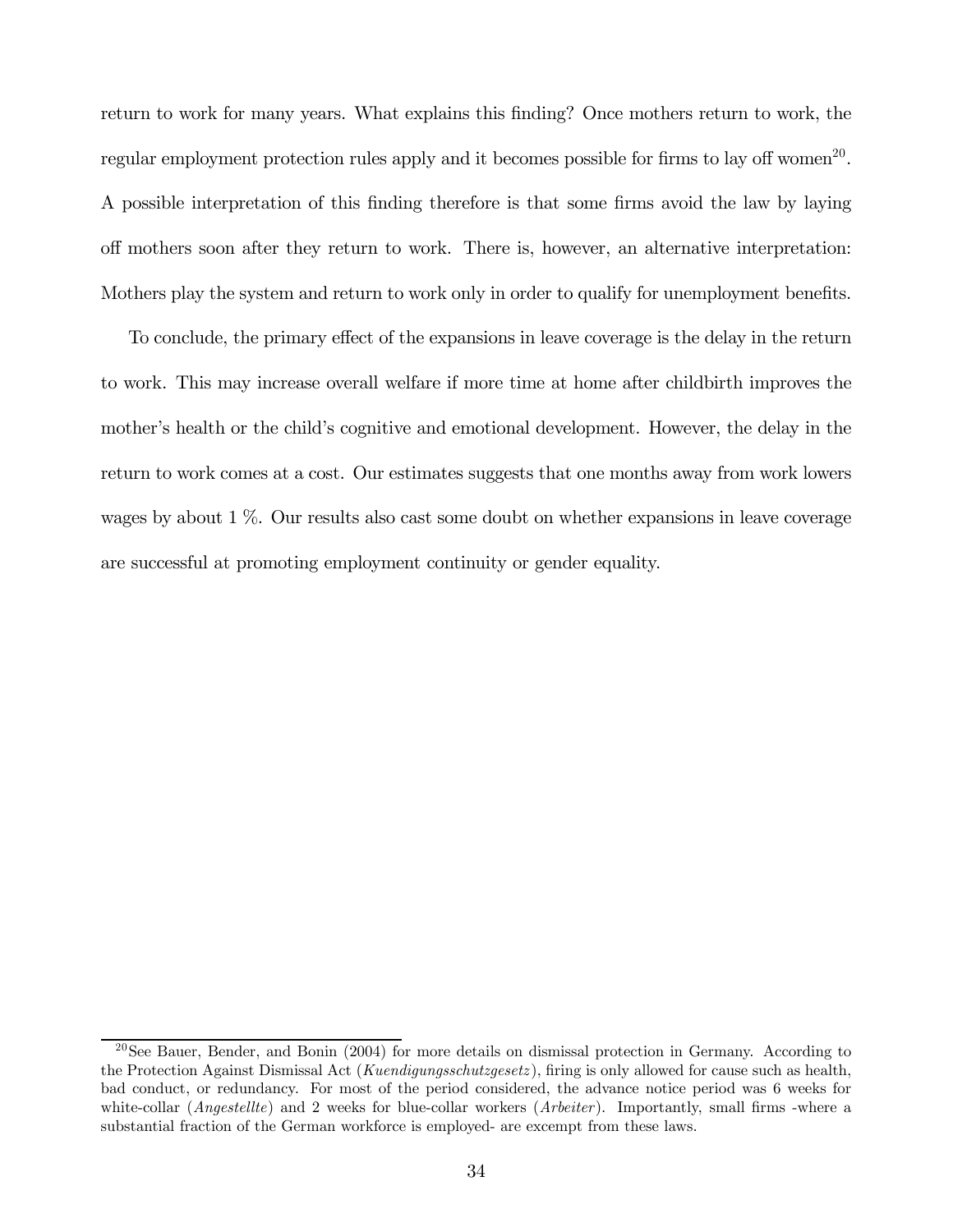### References

- [1] Anderson, D., Binder, M., and K. Krause (2002): "The Motherhood Wage Penalty: Which Mothers Pay it and Why?", American Economic Review, 2, 354-358.
- [2] Baker, M. and K. Milligan (2005): "How Does Job-Protected Maternity Leave Affect Mothers' Employment and Infant Health?", NBER Working Paper No. 11135.
- [3] Baker, M. and K. Milligan (2006): "The Early Development and Health Benefits of Maternity Leave Mandates", unpublished Working Paper, University of British Columbia.
- [4] Bauer, T.K., S. Bender, and H. Bonin (2004): "Dismissal Protection and Worker Flows in Small Establishments", IZA Discussion Paper No. 1105.
- [5] Baum, C. L. (2003a): "The Effects of Maternity Leave Legislation on Mothers' Labor Supply after Childbirth", Southern Economic Journal, 69, 772-99.
- [6] Baum, C. L. (2003b): "The Effect of State Maternity Leave Legislation and the 1993 Family and Medical Leave Act on Employment and Wages", Labour Economics, 10, 573-96.
- [7] Beblo, M. and E. Wolf (2002): "Wage Penalties for Career Interruptions: An Empirical Analysis for West Germany", ZEW Discussion Paper No. 02-45.
- [8] Berger, L. M. and J. Waldfogel (2004): "Maternity Leave and the Employment of New Mothers in the United States", Journal of Population Economics, 17, 331-49.
- [9] Blank, R. (2002): "Evaluating Welfare Reforms in the United States", Journal of Economic Literature, XL, 1105-1166.
- [10] Blau. F.D. and L. Kahn (2000): "Gender Differences in Pay", Journal of Economic Perspectives, 14, 75-99.
- [11] Bundesministerium für Familie, Senioren, Frauen und Jugend (2000): "Bundesstatistik Erziehungsgeld 2000".
- [12] Burgess, S., Gregg, P., Propper, C., E. Washbrook, and the ALSPAC Study Team (2002): "Maternity Rights and Mothers' Return to Work", CMPO Discussion Paper No. 02/055.
- [13] Datta Gupta, N. and N. Smith (2002): "Children and Career Interruptions: The Family Gap in Denmark", 69, 609-629.
- [14] Dickert-Conlin, S. and A. Chandra (1999): "Taxes and the Timing of Births", Journal of Political Economy, 107, 161-177.
- [15] Ekberg, J., R. Eriksson, and G. Friebel (2005): "Parental Leave: A Policy Evaluation of the Swedish 'Daddy-Month' Reform", IZA Discussion Paper 1617.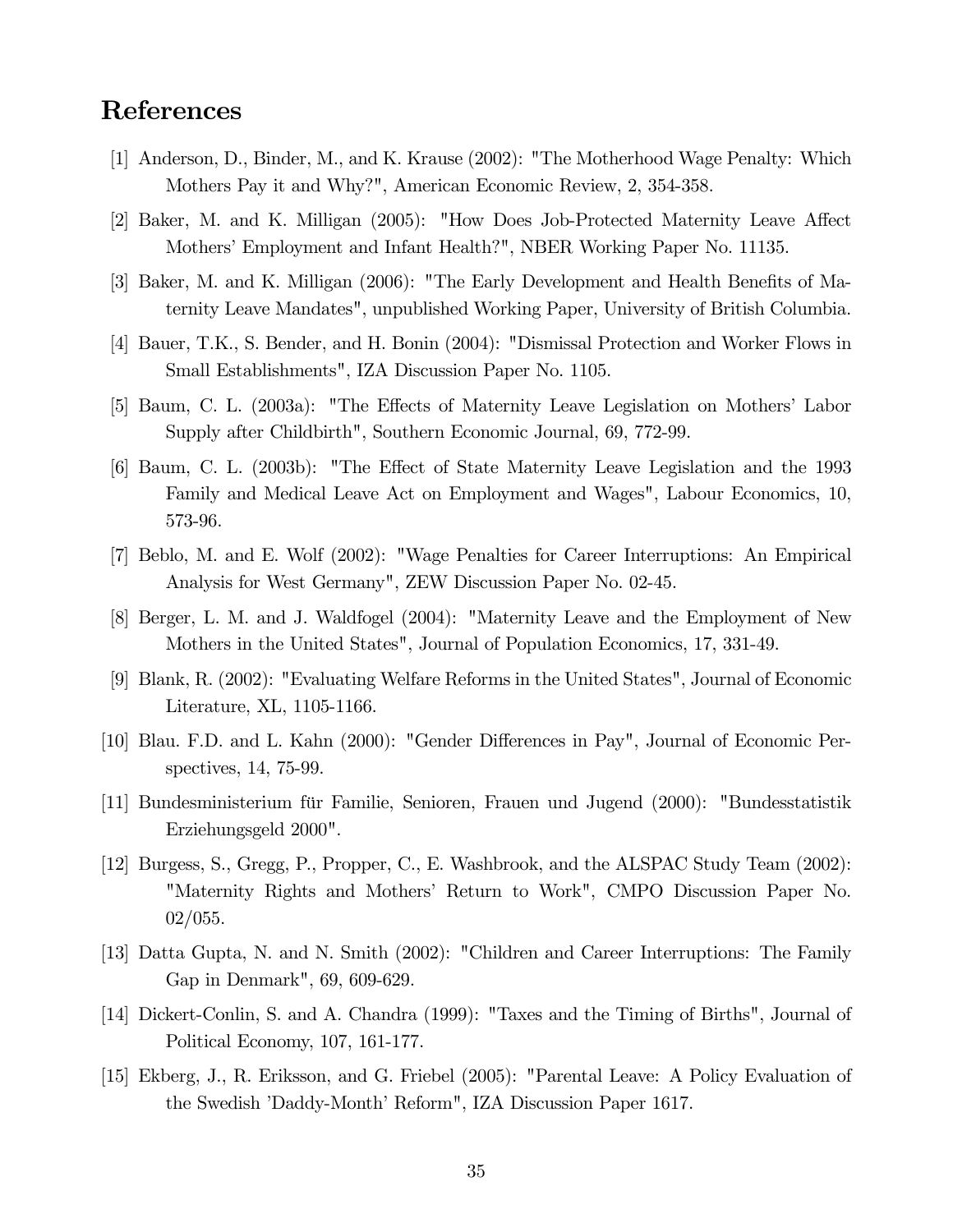- [16] Engstler, H. and S. Menning (2003): "Die Familie im Spiegel der amtlichen Statistik", Bundesministerium für Familie, Senioren, Frauen und Jugend.
- [17] Hanratty, M. and Trzcinski, E. (2005): "Impact of Family Leave in Canada and the United States on Post-Birth Employment Dynamics of Women", unpublished Working Paper, Humphrey Institute of Public Affairs, University of Minnesota.
- [18] Harkness, S. and J. Waldfogel (2003): "The Family Gap in Pay: Evidence from Seven Industrialized Countries", Research in Labor Economics, 17, 331-349.
- [19] Hashimoto, M., Percy, R., Schoellner, T., and B. A. Weinberg (2004): "The Long and Short of It: Maternity Leave Coverage and Women's Labor Market Outcomes", IZA Discussion Paper No. 1207.
- [20] Joshi, H. (1991): "Sex and Motherhood as Handicaps in the Labor Market", in: Groves, D. and Maclean, M. (eds), Women's Issue in Social Policy, London.
- [21] Klerman, J. A. and A. Leibowitz (1997): Labor Supply Effects of State Maternity Leave Legislation", in: Blau, F. D. and R. G. Ehrenberg (eds.), Gender and Family Issues in the Workplace. New York: Russell Sage Foundation, pp. 65-85.e?", Cambridge Journal of Economics, 23, 543-564.
- [22] Kunze, A. (2002): "The Timing of Careers and Human Capital Depreciation", IZA Discussion Paper No. 509.
- [23] Kunze, A. and M. Ejrnaes (2004): "Wage Dips and Drops around First Birth", IZA Discussion Paper No. 1011.
- [24] Lalive, R. and J. Zweimüller (2005): "Does Parental Leave Affect Fertility and Returnto-Work? Evidence from a 'True Natural Experiment'", IZA Discussion Paper No. 1613.
- [25] Lalive, R. and J. Zweimüller (2006): "Estimating the Effect of Maximum Parental Leave Duration on Mothers' Subsequent Labor Market Careers", University of Zürich, mimeo.
- [26] Light, A. and M. Ureta (1995): "Early Career Work Experience and Gender Wage Differentials", Journal of Labor Economics, 13, 121-154.
- [27] Meyer, B.D. and D.T. Rosenbaum (2001): "Welfare, The Earned Income Tax Credit, and the Labor Supply of Single Mothers", Quarterly Journal of Economics, 116, 1063-1114.
- [28] Mincer, J. and S.W. Polachek (1974): "Family Investment in Human Capital: Earnings of Women", Journal of Political Economy (March 1974 Supplement), S76-S108.
- [29] Ondrich, J., C. K. Spiess, Q. Yang and G. G. Wagner (2003a): "The Liberalisation of Maternity Leave Policy and the Return to the Work of Childbirth in Germany", Review of Economics of the Household, 1, 77-110.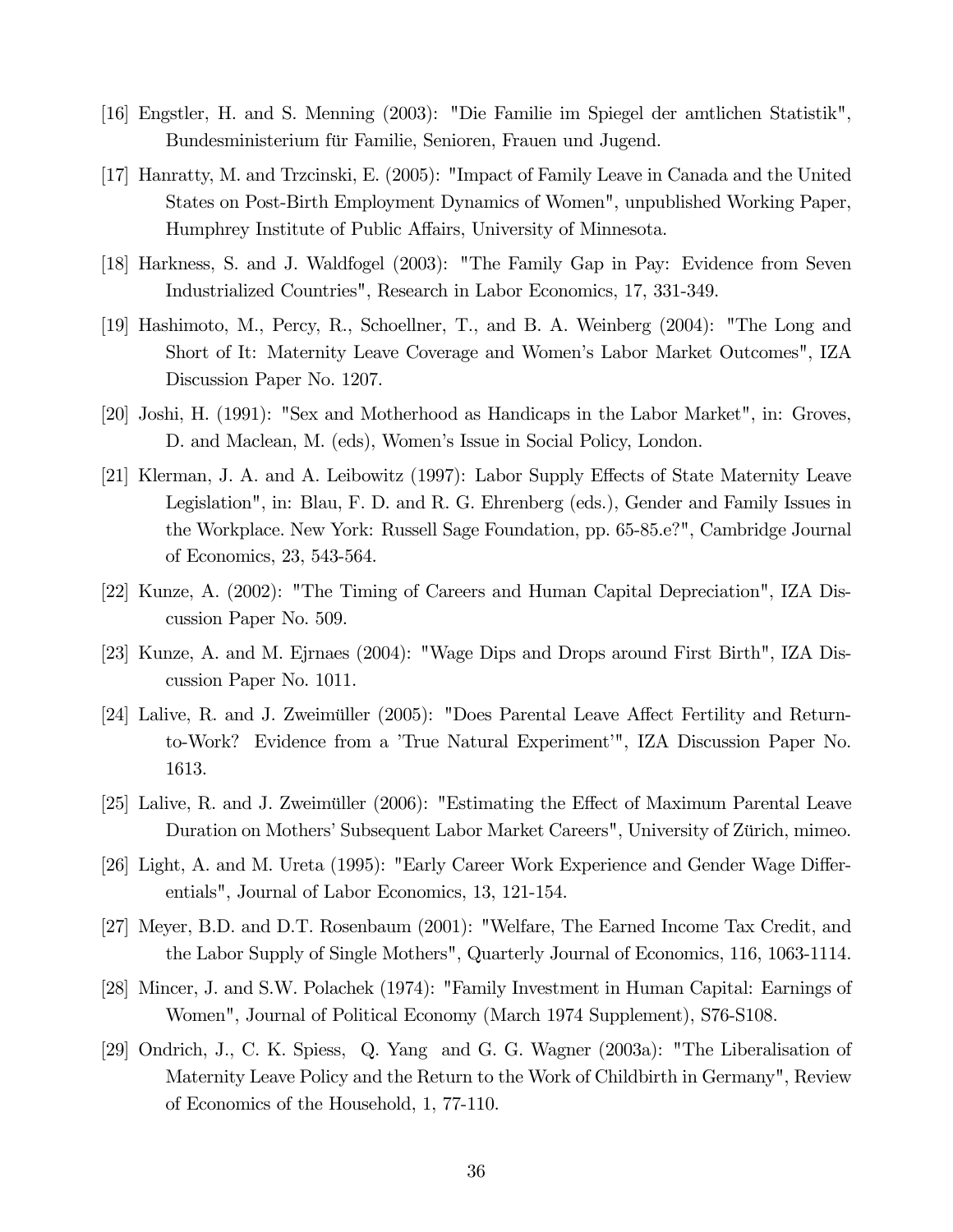- [30] Ondrich, J., Spiess, C. K. and Q. Yang (2003b): "Changes in Women's Wages after Parental Leave", Schmollers Jahrbuch: Zeitschrift fur Wirtschafts- und Sozialwissenschaften/Journal of Applied Social Science Studies, 123, 125-37.
- [31] Phipps, S. Burton, P., and L. Lethbridge (2002): "In and Out of the Labor Market: Longterm consequences of Child-Related Interruptions to Women's Paid Work", Canadian Journal of Labor Economics, 34, 411-429.
- [32] Rosenschon, A. (2001): "Familienförderung in Deutschland eine Bestandsaufnahme", Kieler Arbeitspapier Nr. 1071.
- [33] Ruhm, C.J. (1998): "The Economic Consequences of Parental Leave Mandates: Lessons from Europe", Quarterly Journal of Economics, 113, 285-317.
- [34] Ruhm, C. J., Teague, J. (1997): "Parental Leave Policies in Europe and North America", in: Blau, F. D. and R. G. Ehrenberg (ed.), Gender and Family Issues in the Workplace, New York: Russell Sage Foundation, pp. 133-156.
- [35] Ruhm, C. (2000): "Parental Leave and Child Health", Journal of Health Economics, 19, 931-960.
- [36] Spivey, C. (2005): "Time Off at What Price? The Effects of Career Interruptions on Earnings", Industrial and Labor Relations Review, 59, 119-140.
- [37] Tanaka, S. (2005): "Parental Leave and Child Health across OECD Countries", Economic Journal (Features), 115, F7-F28.
- [38] Waldfogel, J. (1997): "Working Mothers Then and Now: A Cross-Cohort Analysis of the Effects of Maternity Leave on Women's Pay", in: Blau, F. D. and R. G. Ehrenberg (ed.), Gender and Family Issues in the Workplace, New York: Russell Sage Foundation, pp. 92-127.
- [39] Waldfogel, J. (1998a): "The Family Gap for Young Women in the United States and Great Britain: Can Maternity Leave Make a Difference?" Journal of Labor Economics, 16, 505-45.
- [40] Waldfogel, J. (1998b): "Understanding the 'Family Gap' in Pay for Women with Children", Journal of Economic Perspectives, 12, 137-152.
- [41] Waldfogel, J. (1999): "The Impact of the Family and Medical Leave Act", Journal of Policy Analysis and Management, 18, 281-301.
- [42] Waldfogel, J., Y. Higuchi, and M. Abe (1999): "Family Leave Policies and Women's Retention after Childbirth: Evidence from the United States, Britain, and Japan", Journal of Popluation Economics, 12, 523-545.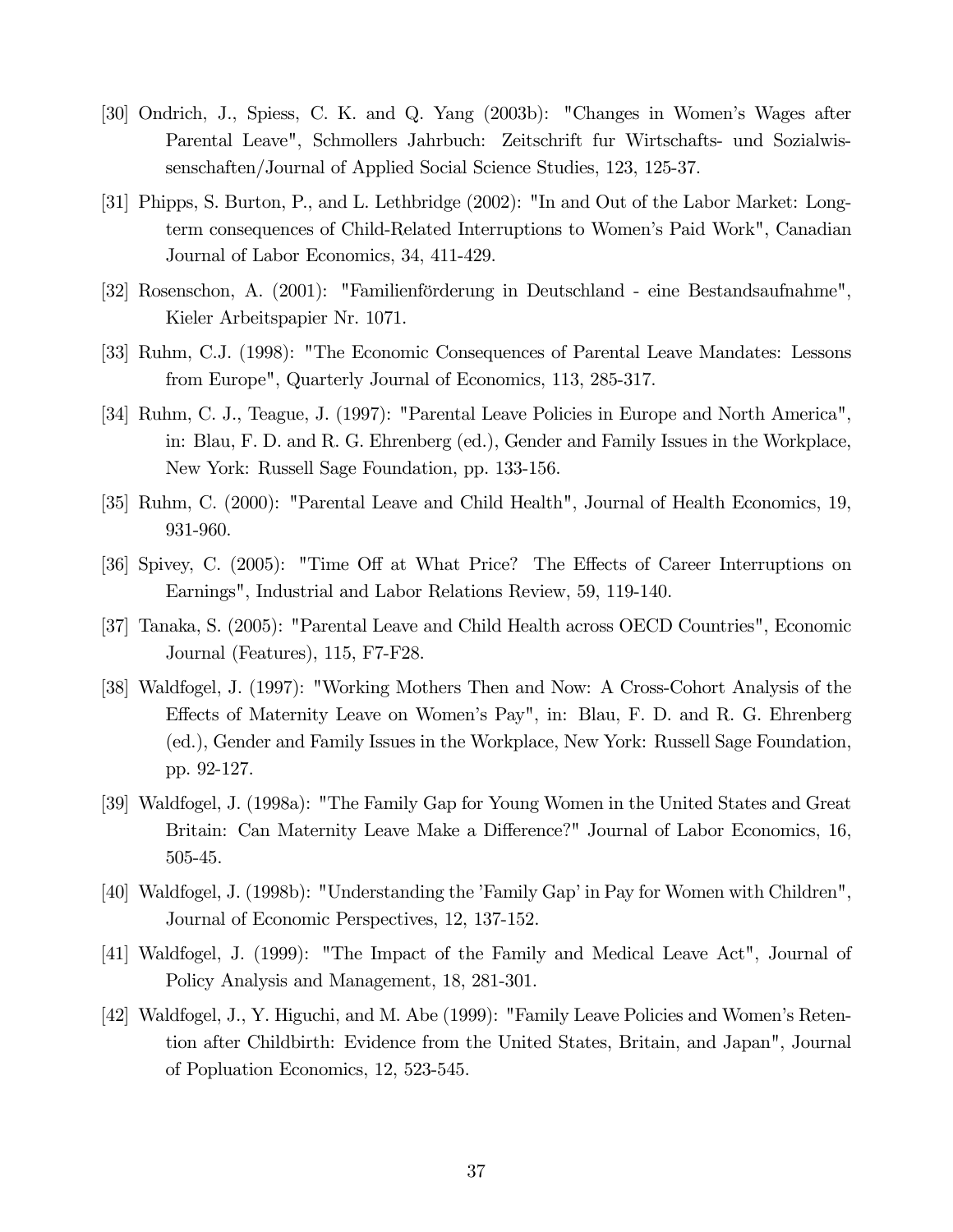## Appendix

#### Appendix A: Data Description and Sample Selection

#### A.1: Main Data (BLH)

Our main data comes from Social Security Records (the so-called Beschäftigten - Leistungsempfänger - Historik, BLH). The data is available from 1975 to 2001. It allows us to construct the complete work history – including time spent in unemployment and on leave of absence – for every woman covered by the social security system. In particular, we know the exact day a woman started and stopped working, switched employers, became unemployed, or went on leave. For each employed woman, we observe at least one wage per year. If the woman switched employers during the year, we observe more than one wage. As with many administrative data sets, wages are top coded at the highest level of earnings subject to social security contributions. This is not a serious problem in our data, since less than 1% of pre- and post-birth wages are right-censored.

Sample Selection We drop all dual employment relationships and all working spells with reported wages lower than the censoring limit for which social security contributions have to be paid. Marginal jobs, i.e. jobs with less than 15 hours per week, are likewise excluded.

From this data base, we select all spells of all women between 16 and 45 years of age with at least one leave spell between January 1978 and December 1993. We drop all women whose first spell classifies them as a foreigner or as from East Germany. We then impose the following restrictions on leave spells:

- the leave spell must not start on the first of a month;
- the leave spell must last at least 2 months;
- the leave spell must not be preceded by a spell in apprenticeship training;
- the leave spell must not be preceded by a spell in unemployment.

Why do we focus on labor market outcomes 18, 30, 42, ... months after childbirth for the reforms in 1986 and 1992? In our data, firms have to report the exact date the employment relationship started or ended. Hence, we know whether a woman has returned to work or is working at any point in time after childbirth (either at her pre-birth employer or at another firm). This is not true for wages. Table A.1 illustrates how wages are measured in our data.

Consider a woman who gives birth in December 1985 and is entitled to 6 months of jobprotected leave. Suppose she returns to work at the end of the leave period in July 1986.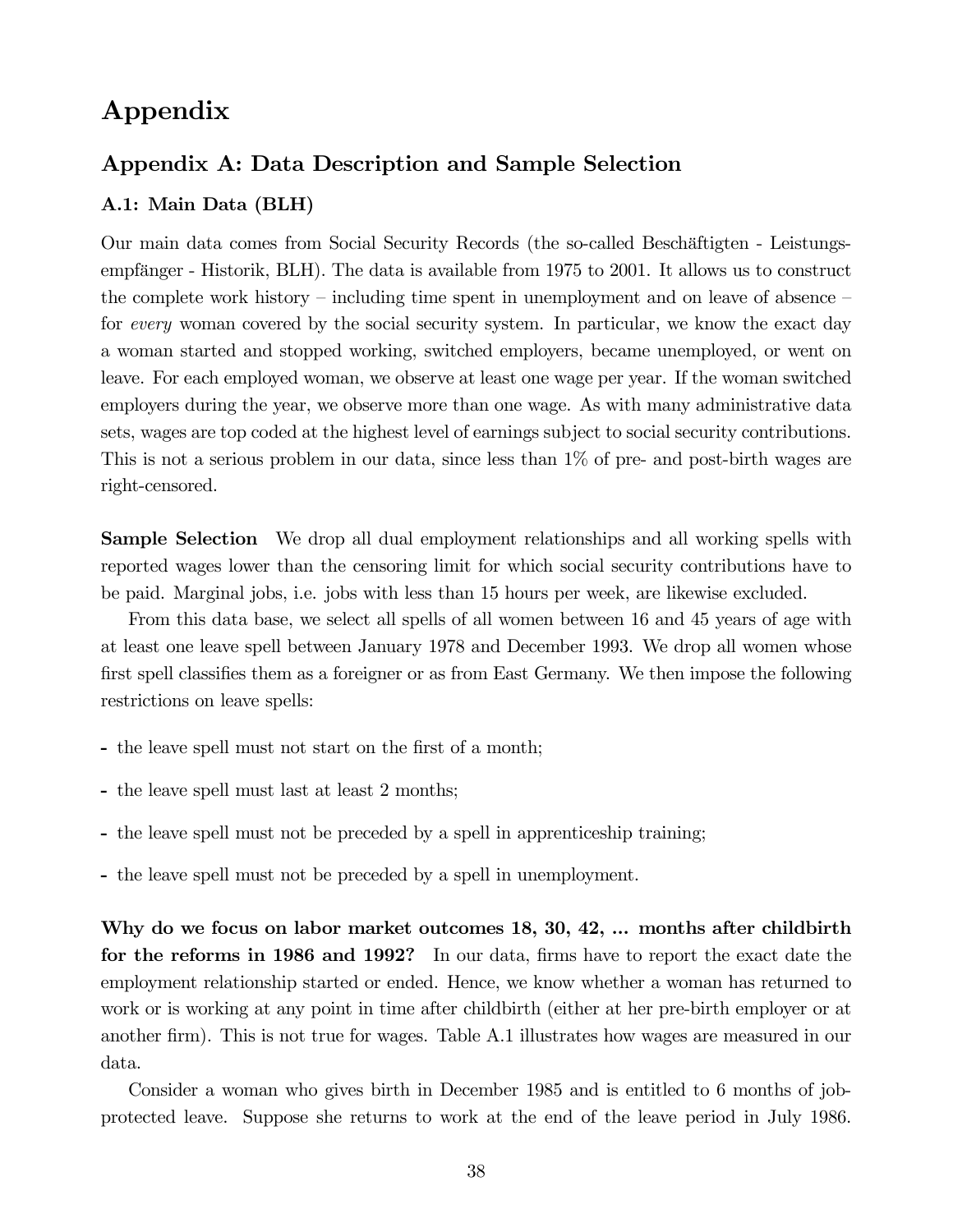Further suppose that for the next 3 years she keeps working for a pre-birth employer (woman 1 in Table A.1). For this woman, we observe the average daily wage between July and December 1986, i.e. the average daily wage between the 7th and 12th month after childbirth. The next wage observation refers to January to December 1987, i.e. to the 13th to 24th months after childbirth, and so on. Next, consider a woman who also gives birth in December 1985, returns to work in July 1986, but switches firms in April 1987 (woman 2 in Table A.1). For this woman, the first three wage spells refer to the 7th to 12th month, 13th to 16th month, and 17th to 24th month after childbirth. Contrast this with a woman who gives birth in January 1986, is eligible to 10 months of job-protected leave, returns to work in November 1986 and keeps working for the same employer for the next three years (woman 3 in Table A.1). For this woman, we observe the average daily wage between November and December 1986, i.e. between the 10th and 11th month after childbirth. The second wage observation refers to the 12th to 23rd month after childbirth. For woman 1, the spell 12 months after childbirth refers to the 7th to 12th month and calendar year 1985. For woman 2, in contrast, it refers to the 12th to 23rd month after childbirth and calendar year 1986. These two spells may not be comparable. As the spell 18 months after childbirth refers to 1986 for both women, we prefer to look at labor market outcomes 18, 30, 42 etc. months after childbirth, rather than at 12, 24, 36 etc. months.

In principle, we could have defined the spell one year after childbirth to be the second observed wage spell for woman 1. In fact, this spell is the same as the spell referring to 18 months after childbirth - unless the woman switches firms during that year. While this leads to similar results, we prefer to use the spell 18 months after childbirth as an unusual number of women switch firms at the first of January each calendar year.

Notice that when looking at the spell 18 months after childbirth, women who give birth in December have one additional month of post-birth work experience than women who give birth in January. This is even more of a problem when comparing women who give birth in October or November with women who give birth in February or March. To see how this affects our results, we compare women who give birth in the same months in a year in which there was no change in maternity leave legislation.

As the first policy reform happened in May 1979, the wage spell referring to the first, second, third etc. year after childbirth, for women who give birth shortly before and after the reform, refer to the same calendar year. Hence, for this reform, we focus on labor market outcomes 1, 2, 3 etc. years after childbirth.

#### Variable definition

• *education* Women with less than  $3/10$  of spells as university graduates and at least  $3/10$ of spells as apprentices are classified as apprentices or medium-skilled. Women with at least 3/10 of spells as university graduates are classified as high-skilled. All other women are classified as low-skilled.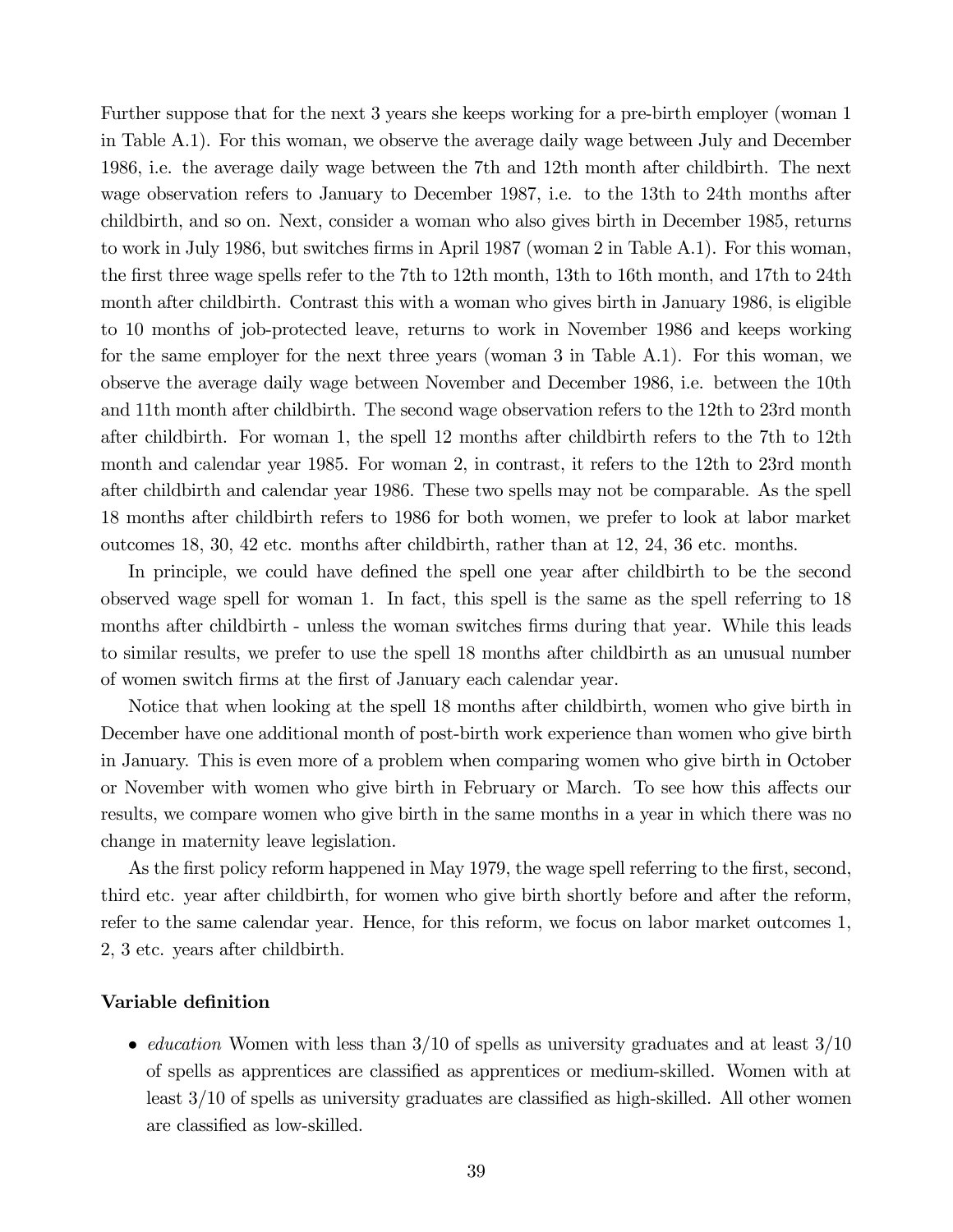- return to work: We require women to return to work for at least two consecutive months. We impose this restriction because up to 5% of women return to work for less than two months, typically right when job-protected leave expires — see also Section 6. Many of these women take up permanent employment only many years later. Results are similar if a more stringent definition, such as working for at least six consecutive months, is used.
- working t months after childbirth: A woman is considered to be working t months after childbirth if at  $t - 1$ ,  $t$ , or  $t + 1$ , if she is paying social security contributions and has returned to work. We find it convenient to define the variable in this way because in about 30% of the cases, we over- or underestimate the child's birth month by one month.
- wages t months after childbirth (working women only): The wage variable is the daily wage, averaged over the length of the employment spell. If we observe two wage spells that refer to  $t$  months after childbirth (this happens if a woman switches employers exactly t months after childbirth), we use the first wage spell. If a woman is not employed  $t$ months after childbirth, but is employed  $t-1$  or  $t+1$  months after childbirth (and is thus considered as working), we use the wage referring to the  $t-1$  or  $t+1$  spell.
- working full-time t months after childbirth (working women only): Full-time work refers to work between 20 and 30 hours per week. As with wages, we use the first spell if we observe two spells that refer to  $t$  months after childbirth. If a woman is not employed t months after childbirth, but is so  $t-1$  or  $t+1$  months after childbirth, we use the full-time status referring to the  $t-1$  or  $t+1$  spell.
- working at pre-birth employer t months after childbirth: The employer identification number refers to establishments.
- Pre-birth characteristics (age, wage, working full-time, occupation): Pre-birth characteristics are measured 9 months before childbirth. In the rare event that a woman is not working 9 months before childbirth, pre-birth characteristics are measured at the last valid employment and wage spell prior to childbirth.

#### A.2: Auxiliary Data: The German Pension Register

The Pension Register is a 1% random sample drawn from the data base described above. This data has the exact same structure as our main data, except that it additionally includes the birth year and birth month of each child. In principle, it is available from 1975 to 1995. However, reliable data on the fertility history exists only from 1986 onwards. We construct three samples.

• Sample 1: Our first sample consists of all women with at least one leave spell  $(2 \leq b$ typ ≤.6) between January 1986 and December 1992. We drop leave spells that are shorter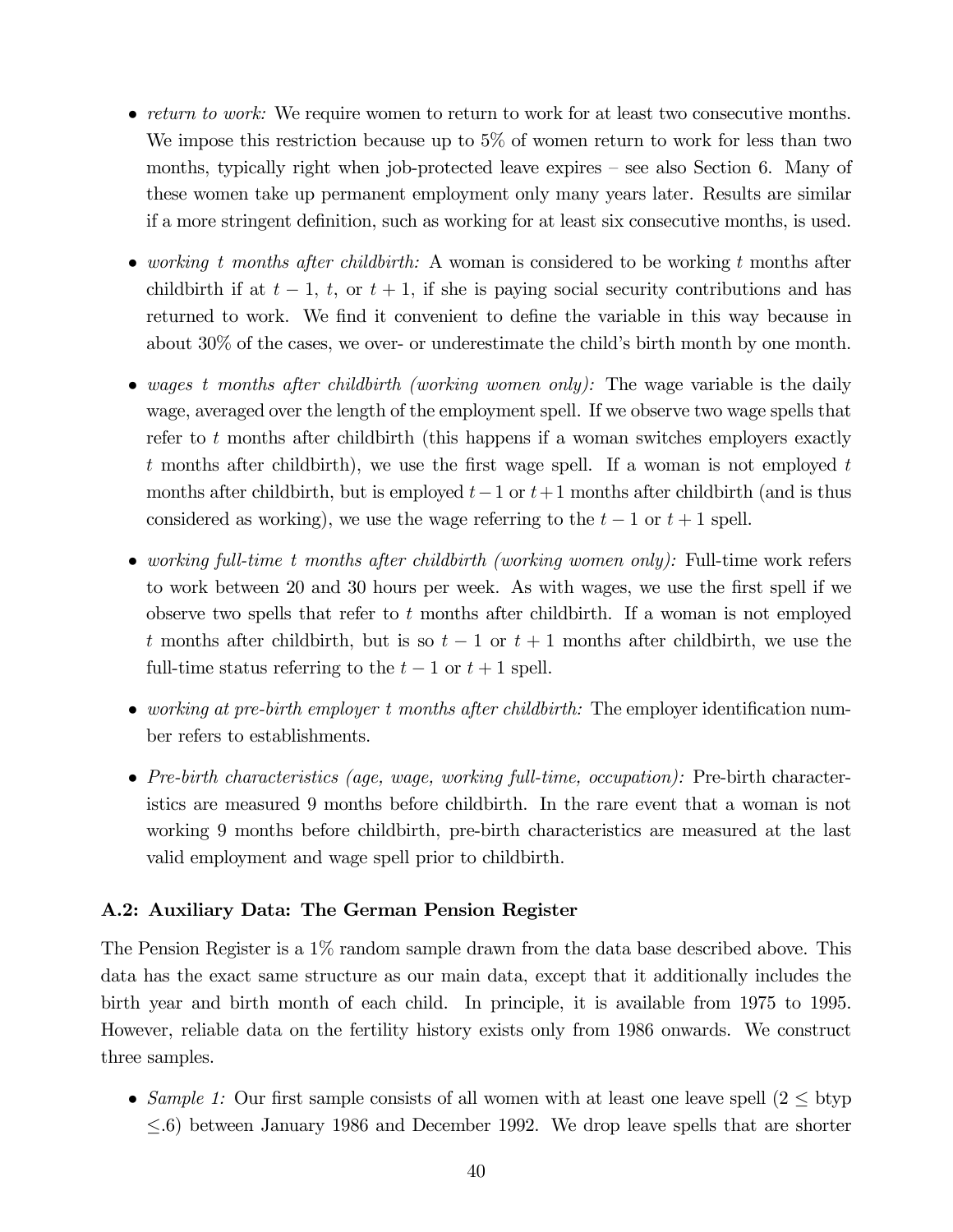than 2 months, leave spells where the woman was younger than 16 or older than 45, leave spells that were preceded by a spell in registered unemployment, and leave spells during apprenticeship training. We use this data to analyze how many leave spells are due to childbirth (see Table 2).

- Sample 2: Our second sample includes all women who give birth between January 1986 and December 1992 and go on maternity leave. We drop leave spells that are shorter than 2 months, leave spells where the woman was younger than 16 or older than 45, leave spells that were preceded by a spell in registered unemployment, and leave spells during apprenticeship training. We use this sample to analyze the relationship between the month a woman goes on maternity leave and the month she gives birth (see Table 3).
- Sample 3: For the third sample, we select all women who have given birth between January 1986 and December 1992. We use this sample to analyze the number of women who give birth take maternity leave (see Table 4).

We define variables as follows.

- *maternity leave:* A woman takes maternity leave if in the period 6 months before and 3 months after the child's birthday, the btyp variable takes a value between 2 and 6 at least once. We have experimented with more and less flexible definitions (e.g. up to 9 months or only 3 months before the child's birthday). This has little effect on our results.
- *childbirth:* The pension register records the year and birth month of all children born after December 1985. There is an additional variable in the data set that indicates whether a woman is eligible for a pension because of childbirth (ZU\_VDR). In some rare cases, a woman has given birth according to this variable, but there is no recorded birth. In Table 2, a leave spell is considered to be a true maternity leave spell if a birth (including births based on the ZU\_VDR variable) is recorded 3 months before or 6 months after the start of the leave spell. Alternative definitions have little effect on our results.

## Appendix B: Identification strategy, robustness checks

Figure B.1 plots the fraction of mothers who take maternity leave by birth month. The (blue) dots refer to the average fraction of women who give birth in a certain month and take maternity leave; the (red) solid line are predicted averages fitting a quadratic time trend. The red vertical lines indicate an extension in job-protected leave. While the fraction of mothers on leave varies substantially by birth months, there is little evidence for a discontinuous jump when maternity leave was extended, except possibly for the increase in job-protected leave from 15 to 18 months. However, this jump is not statistically significant, and disappears if we allow for polynomial time trends of higher order.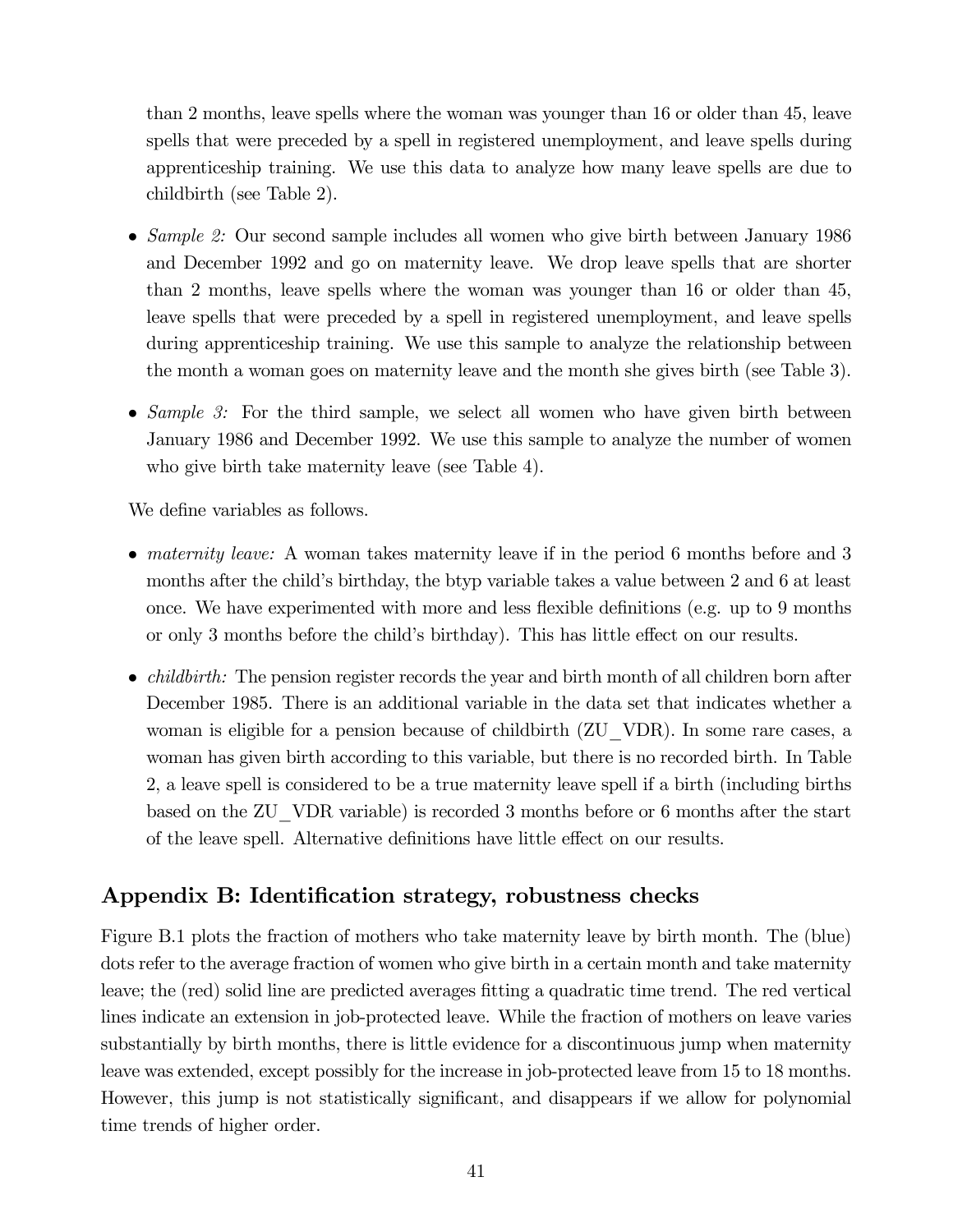Table B.1 reports results from linear probability models that control for a time trend in various ways. Each regression allows for a separate discontinuous jump whenever maternity leave was extended. The results indicate that there is no significant change in the incidence in leave taking following an extension in job-protected leave. However, due to the small sample size, standard errors are rather large.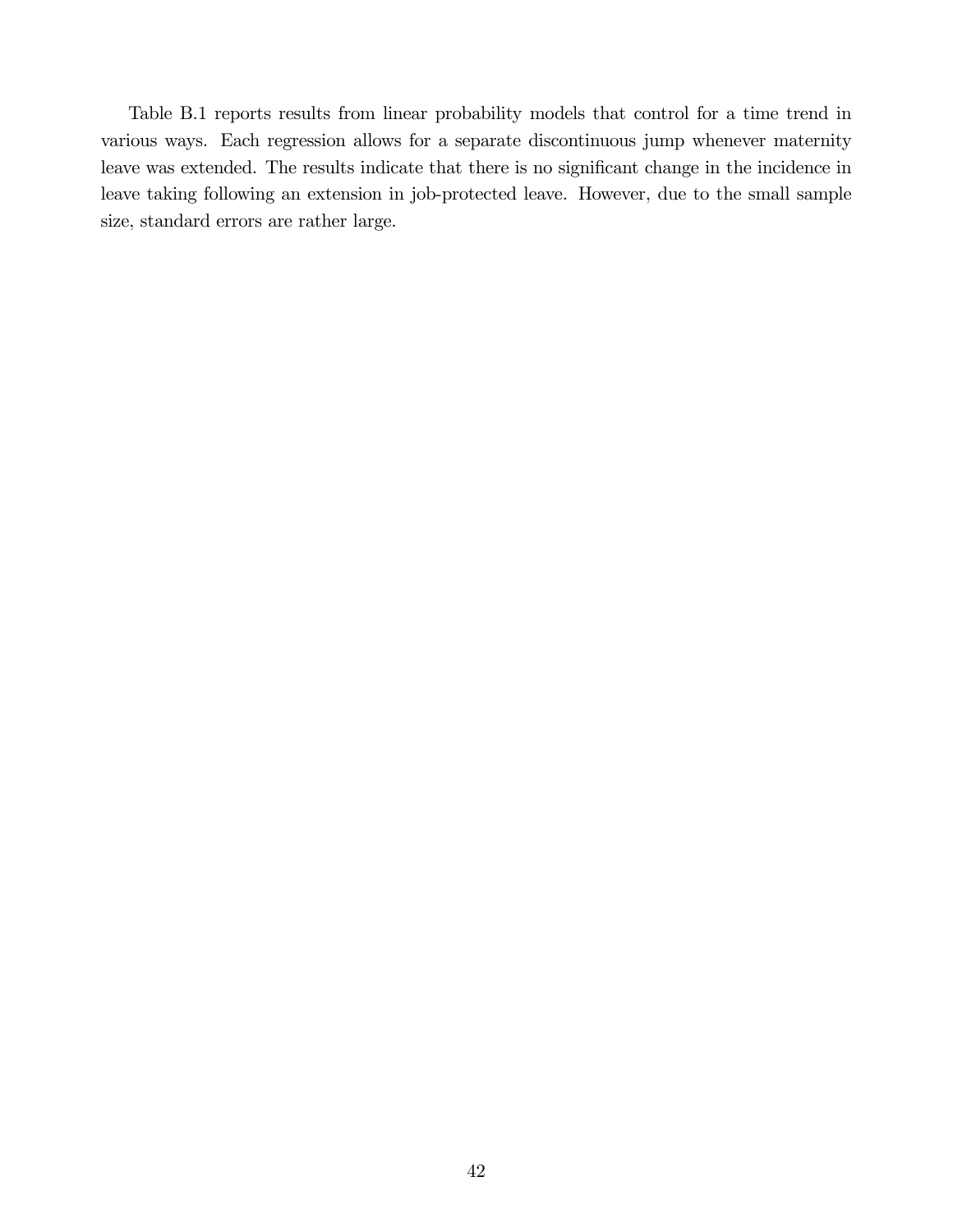

#### **Figure 1: Maternity Leave Legislation in Germany (Selected Reforms)**

*Note*: Since 1986, all women –employed before childbirth or not- are entitled to a maternity benefit of 300 Euro per month for a minimum of 6 months. From the 7th month onwards, maternity benefits are means-tested, and depend on the annual net family income two years before childbirth. The majority of women receive benefits longer than 6 months. In January 1988, maternity leave was extended from 10 to 12 months. Two further changes occurred in July 1989 and July 1990 when maternity leave was increased to 15 and 18 months, respectively.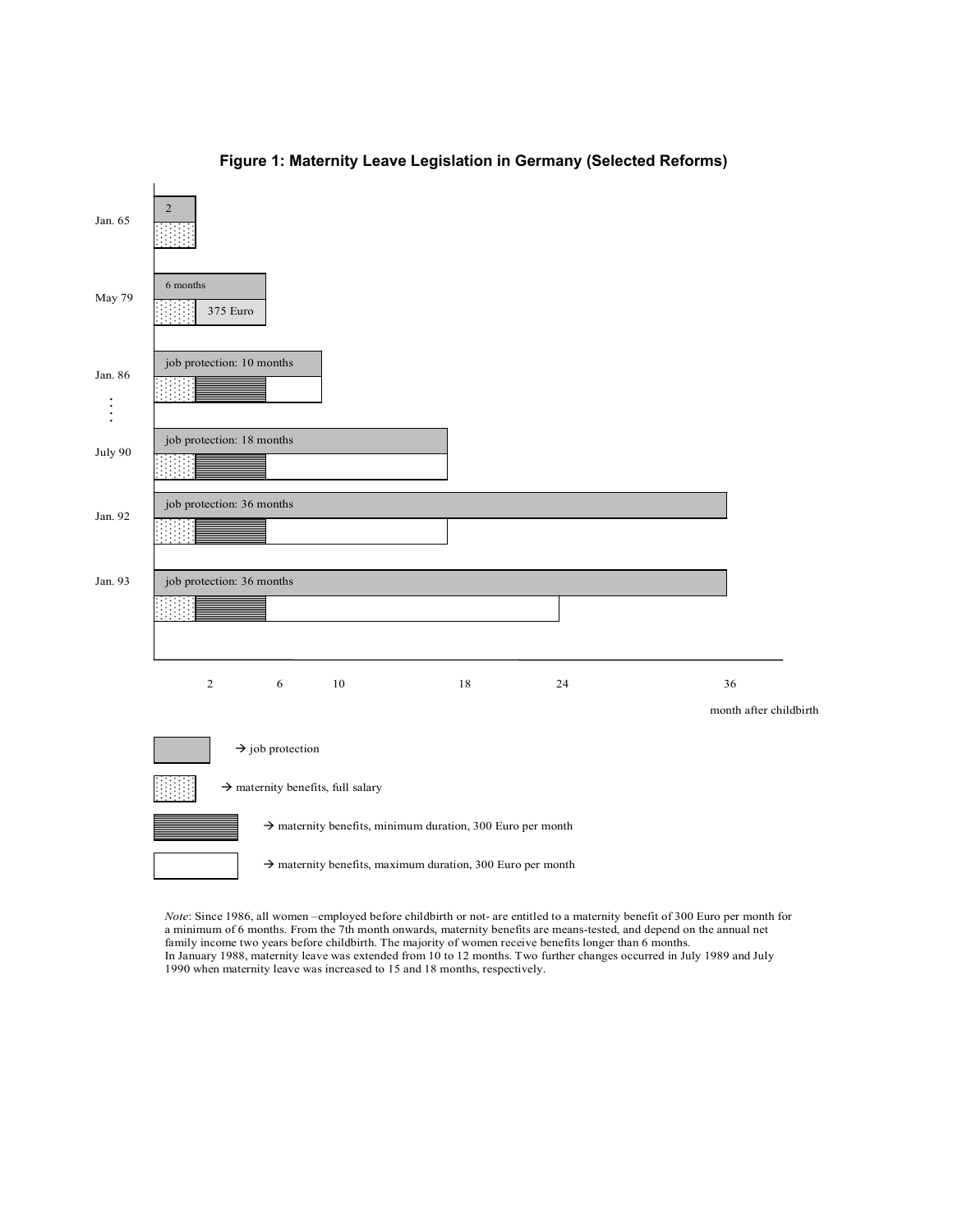| onoruy Derore and Onoruy Anter a Ghange in Legislation |               |               | 1st Reform: 2 vs 6 months (May 79)    |               |
|--------------------------------------------------------|---------------|---------------|---------------------------------------|---------------|
|                                                        | share medium  | log-wage      | age                                   | part-time     |
| April 79 vs May 79                                     | 0.001         | $-0.006$      | $-0.098$                              | $-0.003$      |
|                                                        | (0.005)       | (0.005)       | (0.062)                               | (0.004)       |
| March/April 79 vs May-July 79                          | 0.000         | $-0.005$      | $-0.049$                              | $-0.005$      |
|                                                        | (0.003)       | (0.003)       | (0.036)                               | (0.003)       |
| 1 year before/after                                    | 0.005         | 0.010         | 0.263                                 | 0.007         |
|                                                        | $(0.001)$ *** | $(0.001)$ *** | $(0.018)$ ***                         | $(0.001)$ *** |
|                                                        |               |               | 2nd Reform: 6 vs 10 months (Jan. 86)  |               |
|                                                        | share medium  | log-wage      | age                                   | part-time     |
| Dec. 85 vs Jan. 86                                     | 0.008         | 0.003         | 0.013                                 | 0.003         |
|                                                        | (0.005)       | 0.005         | (0.059)                               | (0.004)       |
| Oct.-Dec. 85 vs Jan./March 86                          | 0.012         | 0.000         | 0.102                                 | 0.003         |
|                                                        | $(0.003)$ *** | (0.003)       | (0.079)                               | (0.003)       |
| 1 year before/after                                    | 0.007         | 0.022         | 0.160                                 | 0.007         |
|                                                        | $(0.001)$ *** | $(0.001)$ *** | $(0.016)$ ***                         | $(0.001)$ *** |
|                                                        |               |               | 3rd Reform: 18 vs 36 months (Jan. 92) |               |
|                                                        | share medium  | log-wage      | age                                   | part-time     |
| Dec. 91 vs Jan. 92                                     | 0.003         | 0.005         | 0.080                                 | 0.003         |
|                                                        | (0.004)       | (0.004)       | (0.100)                               | (0.004)       |
| Oct.-Dec. 91 vs Jan./March 92                          | 0.004         | 0.000         | 0.090                                 | 0.004         |
|                                                        | (0.002)       | (0.003)       | (0.090)                               | $(0.002)^*$   |
| 1 year before/after                                    | 0.004         | 0.027         | 0.248                                 | 0.005         |
|                                                        | $(0.001)$ *** | $(0.001)$ *** | $0.014$ )***                          | $(0.001)$ *** |

**Table 1: Differences in Pre-Birth Characteristics of Women Who Give Birth Shortly Before and Shortly After a Change in Legislation**

*Note:* Pre-birth characteristics refer to 9 months before birth. February births are excluded. \*Statistically significant at 0.10 level, \*\* at 0.05 level, \*\*\* at 0.01 level.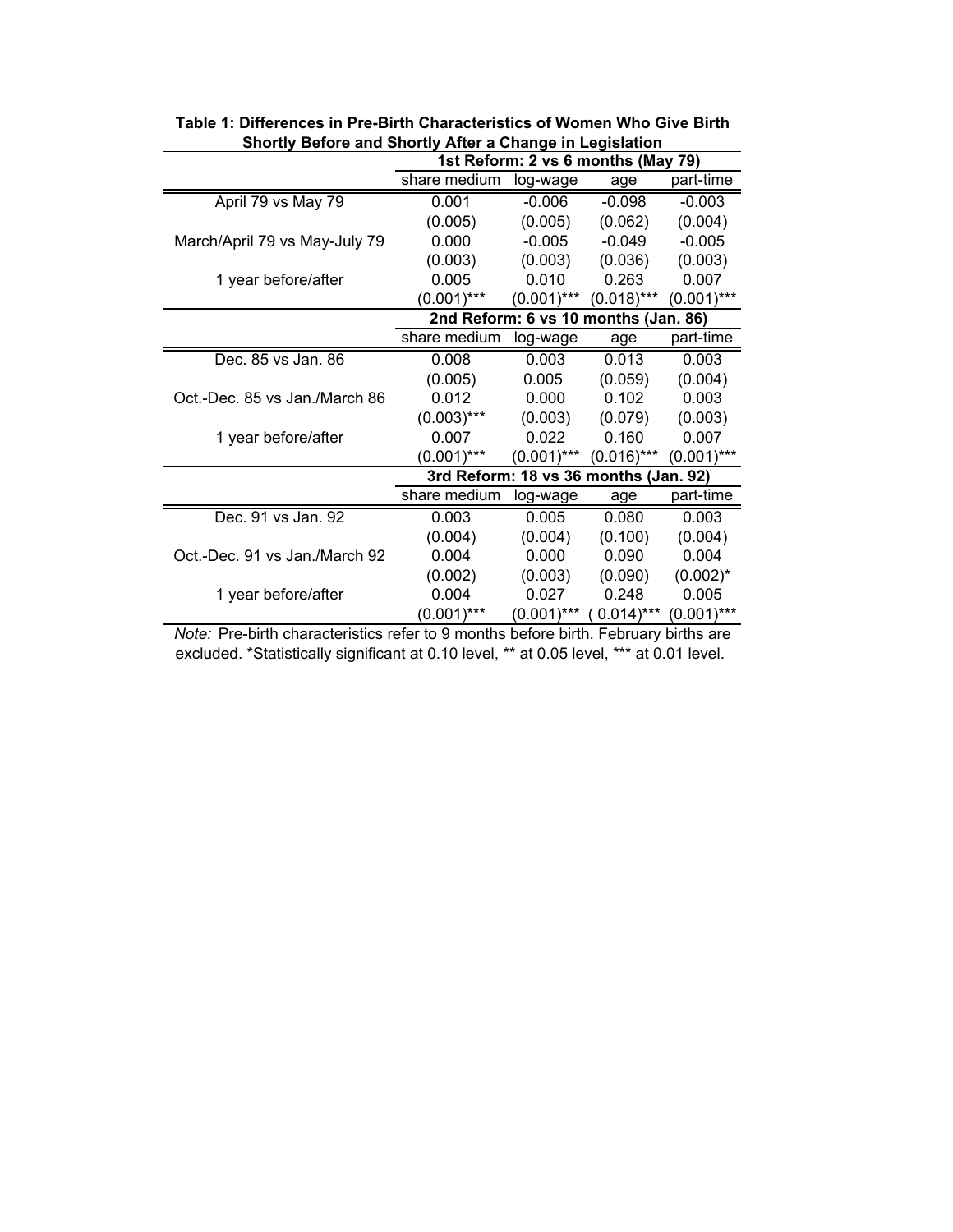|       | maternity leave spells, | maternity leave spells,   |
|-------|-------------------------|---------------------------|
|       | no restriction          | $\neq$ first of the month |
| N     | 14028                   | 13091                     |
| 1     | 63.84%                  | 91.71%                    |
| 2     | 91.22%                  | 91.57%                    |
| 3     | 89.63%                  | 89.94%                    |
| 4     | 88.35%                  | 91.78%                    |
| 5     | 92.41%                  | 92.62%                    |
| 6     | 91.20%                  | 91.65%                    |
| 7     | 91.09%                  | 91.62%                    |
| 8     | 91.84%                  | 92.50%                    |
| 9     | 90.49%                  | 91.27%                    |
| 10    | 86.47%                  | 87.90%                    |
| 11    | 89.78%                  | 90.05%                    |
| 12    | 91.13%                  | 91.39%                    |
| Total | 86.64%                  | 90.99%                    |
|       |                         |                           |

#### **Table 2: How Many Leave Spells are due to Childbirth?**

*Note:* German Pension Register, Sample 1. The first column shows the proportion of leave spells that are due to child birth in the raw data. The second column shows the proportion of leave spells that are due to child birth after dropping leave spells that start at the first of a month have been dropped.

#### **Table 3: True Birth Month and Imputed Birth Month**

| birth occured                |        |                       |        |
|------------------------------|--------|-----------------------|--------|
| more than one month before   | 0.64%  | lbirth occured        |        |
| one month before             | 12.50% | before                | 13.09% |
| in the same month as $\dots$ | 69.80% | lin the same month as | 69.80% |
| one month after              | 11.88% | lafter                | 17.11% |
| more than one month after    | 5.23%  | the imputed birth     |        |
| the imputed birth            |        |                       |        |

*Note:* German Pension Register, Sample 2. N=11198.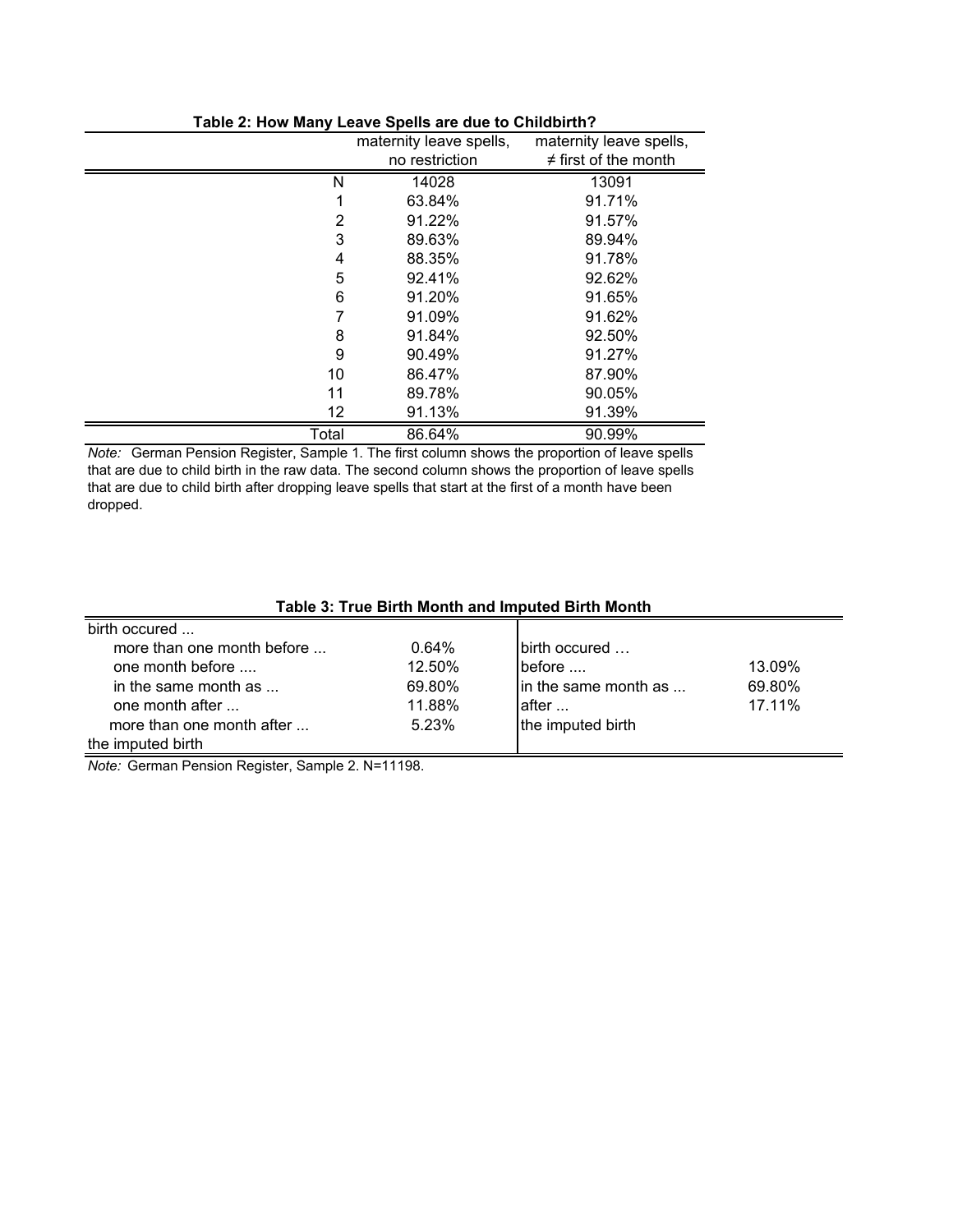|                |                |                |          |                                    | Panel A: Fertility Rate and The Incidence of Leave Taking |            |                   |
|----------------|----------------|----------------|----------|------------------------------------|-----------------------------------------------------------|------------|-------------------|
| 1              | $\overline{2}$ | 3              | 4        | $\overline{5}$                     | 6                                                         |            | 8                 |
| year           | <b>ML</b>      | fertility rate | # births | $N$ (# data)                       | ML: $N / #$ births ML: all (PR)                           |            | ML: employed (PR) |
| 1977           | $\overline{2}$ | 1.385          | 504,073  | 158,985                            | 31.54%                                                    |            |                   |
| 1978           | $\overline{2}$ | 1.378          | 501,073  | 167,896                            | 33.51%                                                    |            |                   |
| 1979           | $2\sqrt{6}$    | 1.377          | 506,242  | 185,980                            | 36.74%                                                    |            |                   |
| 1980           | 6              | 1.443          | 539,962  | 217,026                            | 40.19%                                                    |            |                   |
| 1981           | 6              | 1.433          | 544,548  | 225,955                            | 41.49%                                                    |            |                   |
| 1982           | 6              | 1.405          | 548,192  | 227,089                            | 41.43%                                                    |            |                   |
| 1983           | 6              | 1.329          | 532,706  | 217,819                            | 40.89%                                                    |            |                   |
| 1984           | 6              | 1.289          | 529,362  | 206,385                            | 38.99%                                                    |            |                   |
| 1985           | 6              | 1.279          | 532,405  | 210,428                            | 39.52%                                                    |            |                   |
| 1986           | 10             | 1.344          | 567,310  | 231,811                            | 40.86%                                                    | 48.86%     | 87.95%            |
| 1987           | 10             | 1.366          | 574,819  | 240,565                            | 41.85%                                                    | 48.81%     | 87.31%            |
| 1988           | 12             | 1.411          | 603,741  | 253,724                            | 42.03%                                                    | 50.42%     | 85.91%            |
| 1989           | 12\15          | 1.394          | 601,669  | 247,091                            | 41.07%                                                    | 50.89%     | 86.98%            |
| 1990           | 15\18          | 1.448          | 640,879  | 274,961                            | 42.90%                                                    | 52.02%     | 86.72%            |
| 1991           | 18             | 1.42           | 627,077  | 285,817                            | 45.58%                                                    | 54.50%     | 85.86%            |
| 1992           | 36 (18)        | 1.4            | 617,259  | 280,282                            | 45.41%                                                    | 54.70%     | 84.65%            |
| 1993           | 36 (24)        | 1.41           | 612,097  | 272,939                            | 44.59%                                                    | 54.38%     | 84.77%            |
|                |                |                |          | Panel B: Pre-birth Characteristics |                                                           |            |                   |
| $\overline{1}$ | $\overline{2}$ | $\overline{3}$ | 4        | 5                                  | 6                                                         | 7          | 8                 |
| year           | <b>ML</b>      | low            | medium   | high                               | age                                                       | daily wage | part-time         |
| 1977           | $\overline{2}$ | 24.10          | 74.13    | $\overline{1.77}$                  | 26.0                                                      | 4.38       | 12.36%            |
| 1978           | $\overline{c}$ | 22.86          | 74.99    | 2.15                               | 26.3                                                      | 4.41       | 12.66%            |
| 1979           | $2\sqrt{6}$    | 21.91          | 75.49    | 2.59                               | 26.6                                                      | 4.42       | 13.34%            |
| 1980           | 6              | 21.28          | 75.94    | 2.78                               | 26.7                                                      | 4.43       | 13.55%            |
| 1981           | 6              | 20.31          | 76.95    | 2.74                               | 27.0                                                      | 4.44       | 13.96%            |
| 1982           | 6              | 19.07          | 78.17    | 2.75                               | 27.2                                                      | 4.44       | 14.28%            |
| 1983           | 6              | 18.15          | 78.94    | 2.91                               | 27.4                                                      | 4.43       | 14.79%            |
| 1984           | 6              | 17.90          | 79.07    | 3.03                               | 27.8                                                      | 4.44       | 15.82%            |
| 1985           | $6\phantom{a}$ | 17.17          | 79.54    | 3.30                               | 27.9                                                      | 4.45       | 16.55%            |
| 1986           | 10             | 16.33          | 80.21    | 3.46                               | 28.1                                                      | 4.47       | 17.28%            |
| 1987           | 10             | 15.84          | 80.63    | 3.53                               | 28.3                                                      | 4.50       | 17.60%            |
| 1988           | 12             | 15.01          | 81.21    | 3.78                               | 28.4                                                      | 4.53       | 18.24%            |
| 1989           | 12\15          | 14.96          | 81.09    | 3.95                               | 28.6                                                      | 4.53       | 18.82%            |
| 1990           | 15\18          | 14.32          | 81.56    | 4.12                               | 28.7                                                      | 4.54       | 19.80%            |
| 1991           | 18             | 14.34          | 81.45    | 4.21                               | 29.0                                                      | 4.57       | 20.19%            |
| 1992           | 36 (18)        | 13.74          | 81.82    | 4.44                               | 29.3                                                      | 4.60       | 20.70%            |
| 1993           | 36 (24)        | 12.25          | 83.00    | 4.75                               | 29.5                                                      | 4.62       | 21.47%            |

**Table 4: Data Overview**

*Note:* Panel A: Column 2: Length of job-protected maternity leave. Column 3: fertility rate (average number of children of women who are between 15 and 45 years old (Source: Statistisches Bundesamt)). Column 4: number of registered births of West-German women (Source: Statistisches Bundesamt). Column 5: Number of observations in final sample. Column 6: Ratio between number of observations and number of registered births. Column 7 and 8: Incidence of leave taking, source: German Pension Register, Sample 3. Panel B: Pre-birth characteristics are measured at 9 months prior to child birth.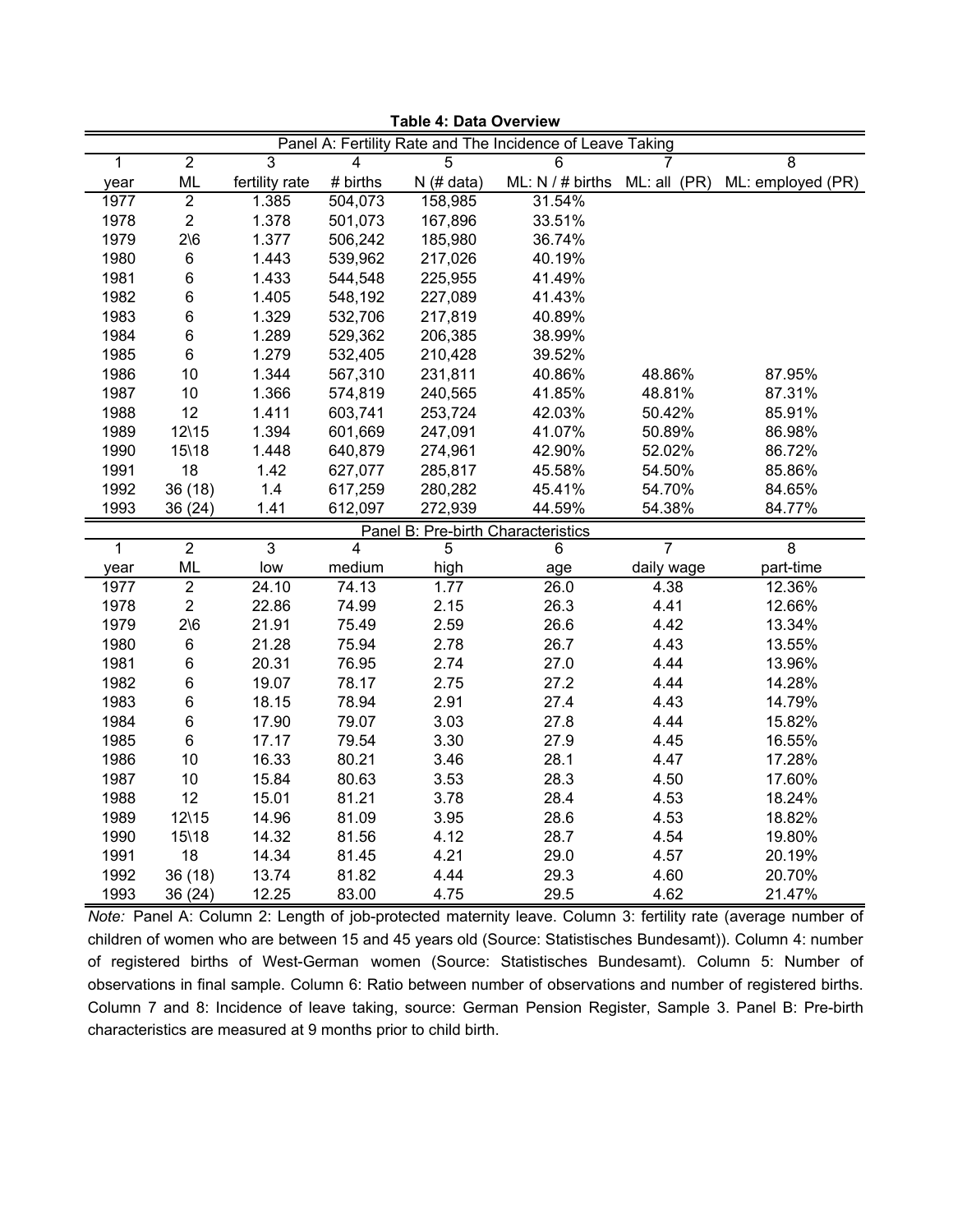



*Note:* The figure shows the fraction of women who return to work t months after childbirth for 8 different maternity leave regimes. 2 months: birth between 3/76-3/79. 6 months: birth between 5-79- 12/85. 10 months: birth between 1/86 -12/87. 12 months: birth between 1/88-6/89. 15 months: birth between 7/89-6/90. 18 months: birth between 7/90-12/91. 36 (benefits 18) months: birth between 1/92- 12/92. 36 (benefits 24) months: birth between1/93-12/93.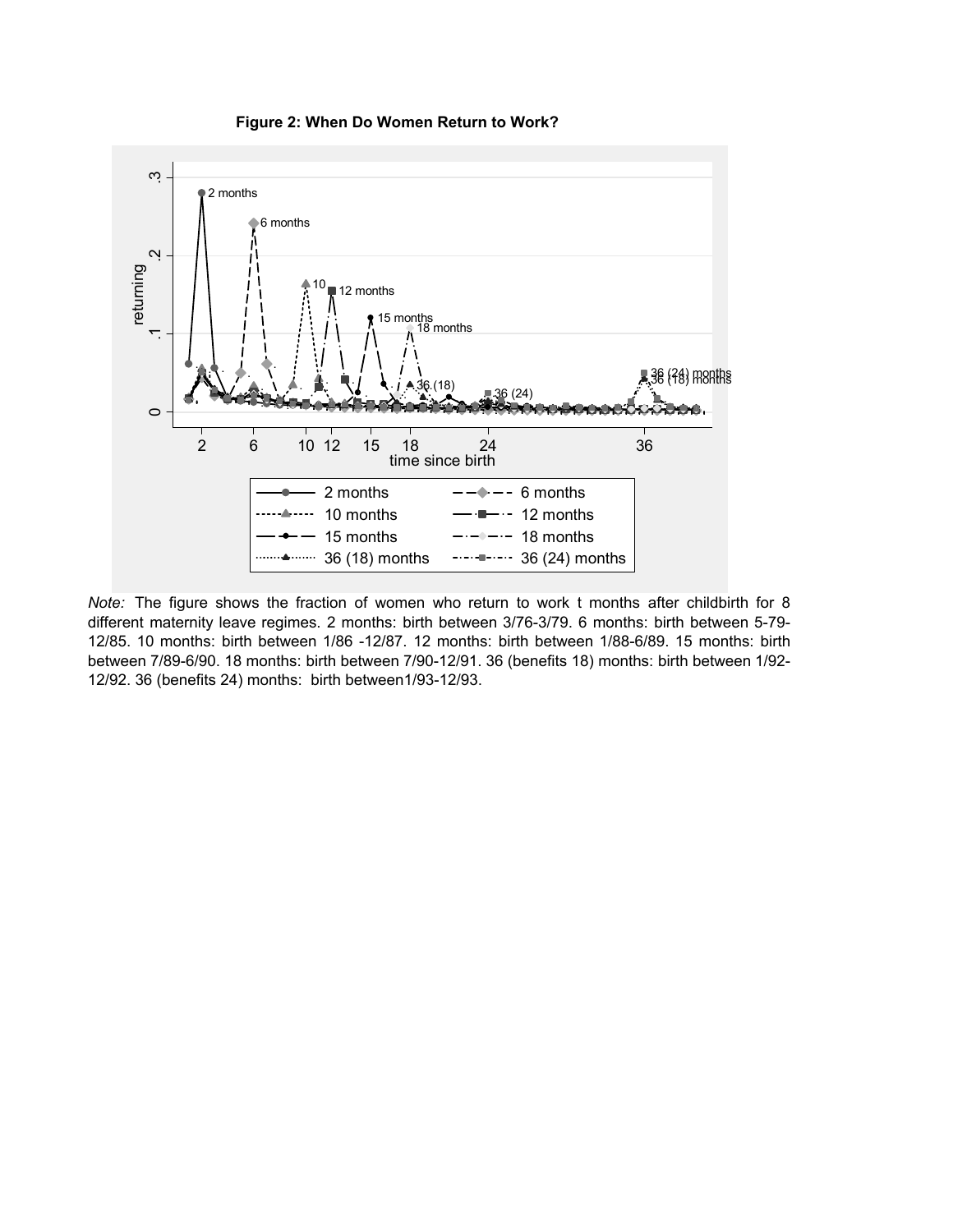

**Figure 3a: Fraction of women returning by month 2, 6 or 10 after childbirth**

**Figure 3b: Fraction of women returning by month 12, 15 or 18 after childbirth**



*Note* : The figures show the fraction of women who have returned to the labor market within t months of childbirth. Vertical lines indicate a change in maternity leave legislation.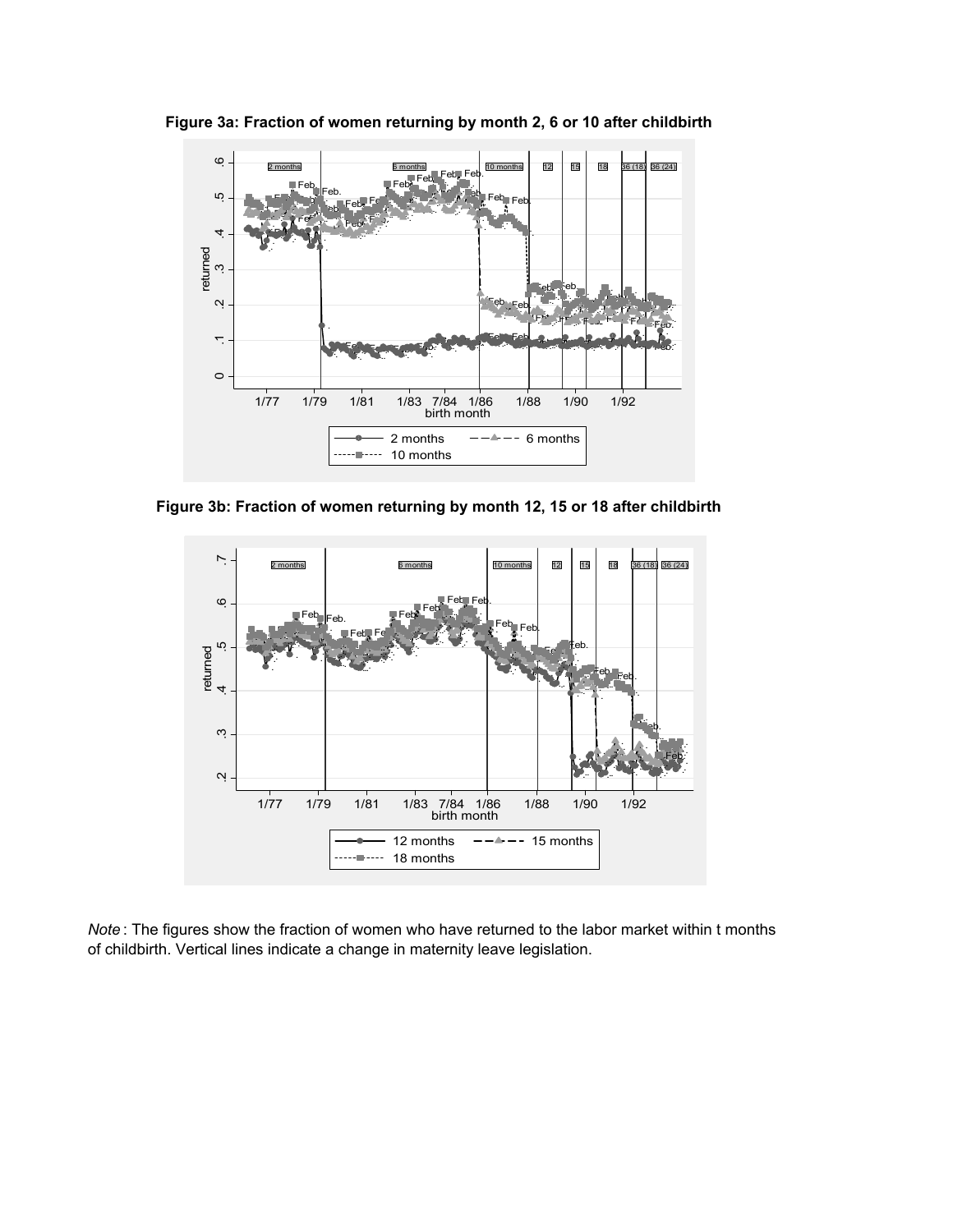|                         |                                  |               |               | 1st Reform: 2 versus 6 months (May 1979)       |                      |               |               |
|-------------------------|----------------------------------|---------------|---------------|------------------------------------------------|----------------------|---------------|---------------|
|                         |                                  | $\mathbf{2}$  | 12            | 24                                             | 36                   | 60            | 96            |
|                         | fraction returned, 3/79          | 39.13%        | 42.40%        | 56.09%                                         | $\overline{59.14\%}$ | 63.66%        | 67.15%        |
| 1                       | April 79 vs May 79               | $-0.221$      | $-0.016$      | $-0.012$                                       | $-0.010$             | $-0.008$      | $-0.006$      |
|                         |                                  | $(0.005)$ *** | $(0.006)$ *** | $(0.006)$ **                                   | $(0.006)^*$          | (0.005)       | (0.005)       |
| $\overline{\mathbf{c}}$ | April 79 vs May 79, corrected    | $-0.320$      | $-0.023$      | $-0.017$                                       | $-0.015$             | $-0.011$      | $-0.009$      |
| 3                       | March 79 vs June 79              | $-0.312$      | $-0.027$      | $-0.019$                                       | $-0.019$             | $-0.015$      | $-0.011$      |
|                         |                                  | $(0.005)$ *** | $(0.006)$ *** | $(0.006)$ ***                                  | $(0.006)$ ***        | $(0.006)$ **  | $(0.005)$ **  |
| 4                       | March 79 vs June/July 79         | $-0.315$      | $-0.032$      | $-0.023$                                       | $-0.022$             | $-0.019$      | $-0.015$      |
|                         |                                  | $(0.004)$ *** | $(0.005)$ *** | $(0.005)$ ***                                  | $(0.005)$ ***        | $(0.005)$ *** | $(0.005)$ *** |
|                         | 5 March 79 vs June/July 79, DinD | $-0.308$      | $-0.018$      | $-0.015$                                       | $-0.017$             | $-0.011$      | $-0.009$      |
|                         | (control group: 1978)            | $(0.005)$ *** | $(0.007)$ **  | $(0.007)$ **                                   | $(0.007)$ **         | (0.007)       | (0.007)       |
|                         |                                  |               |               | 2nd Reform: 6 versus 10 months (January 1986)  |                      |               |               |
|                         |                                  | 6             | 10            | 18                                             | 30                   | 66            | 90            |
|                         | fraction returned, 11/85         | 44.59%        | 48.19%        | 53.73%                                         | 57.67%               | 66.79%        | 70.58%        |
| 1                       | Dec. 85 vs Jan. 86               | $-0.190$      | $-0.032$      | $-0.026$                                       | $-0.021$             | $-0.016$      | $-0.010$      |
|                         |                                  | $(0.005)$ *** | $(0.005)$ *** | $(0.005)$ ***                                  | $(0.005)$ ***        | $(0.005)$ *** | $(0.005)$ **  |
| $\overline{\mathbf{c}}$ | Dec. 85 vs Jan. 86, corrected    | $-0.275$      | $-0.046$      | $-0.038$                                       | $-0.031$             | $-0.024$      | $-0.014$      |
| 3                       | Nov. 85 vs March 86              | $-0.252$      | $-0.015$      | $-0.021$                                       | $-0.011$             | $-0.002$      | $-0.006$      |
|                         |                                  | $(0.005)$ *** | $(0.005)$ *** | $(0.005)$ ***                                  | $(0.005)$ **         | (0.005)       | (0.005)       |
| 4                       | Oct./Nov. 85 vs March 86         | $-0.258$      | $-0.022$      | $-0.025$                                       | $-0.013$             | $-0.005$      | $-0.008$      |
|                         |                                  | $(0.004)$ *** | $(0.005)$ *** | $(0.005)$ ***                                  | $(0.004)$ ***        | (0.004)       | $(0.004)^*$   |
|                         | 5 Oct./Nov. 85 vs March 86, DinD | $-0.259$      | $-0.034$      | $-0.036$                                       | $-0.023$             | $-0.009$      | $-0.007$      |
|                         | (control group: 1986/87)         | $(0.005)***$  | $(0.006)$ *** | $(0.006)$ ***                                  | $(0.006)$ ***        | (0.006)       | (0.006)       |
|                         |                                  |               |               | 3rd Reform: 18 versus 36 months (January 1992) |                      |               |               |
|                         |                                  | 6             | 18            | 36                                             | 42                   | 66            | 90            |
|                         | fraction returned, 11/91         | 15.96%        | 40.35%        | 51.14%                                         | $\overline{54.13\%}$ | 61.42%        | 65.92%        |
| $\mathbf{1}$            | Dec. 91 vs Jan. 92               | $-0.004$      | $-0.072$      | $-0.021$                                       | $-0.018$             | $-0.011$      | $-0.007$      |
|                         |                                  | (0.003)       | $(0.004)***$  | $(0.005)$ ***                                  | $(0.005)$ ***        | $(0.004)$ **  | (0.004)       |
| $\overline{2}$          | Dec. 91 vs Jan. 92, corrected    | $-0.006$      | $-0.104$      | $-0.031$                                       | $-0.026$             | $-0.016$      | $-0.011$      |
| 3                       | Nov. 91 vs March 92              | 0.011         | $-0.065$      | $-0.014$                                       | $-0.011$             | $-0.007$      | $-0.001$      |
|                         |                                  | $(0.003)$ *** | $(0.005)$ *** | $(0.005)$ **                                   | $(0.005)$ **         | (0.005)       | (0.004)       |
| 4                       | Oct./Nov. 91 vs March 92         | 0.011         | $-0.067$      | $-0.016$                                       | $-0.011$             | $-0.008$      | $-0.001$      |
|                         |                                  | $(0.003)$ *** | $(0.004)***$  | $(0.004)$ ***                                  | $(0.004)$ ***        | $(0.004)$ **  | (0.004)       |
| 5.                      | Oct./Nov. 91 vs March 92, DinD   | $-0.001$      | $-0.086$      | $-0.025$                                       | $-0.023$             | $-0.018$      | $-0.012$      |
|                         | (control group: 1990/91)         | (0.003)       | $(0.006)***$  | $(0.006)$ ***                                  | $(0.006)$ ***        | $(0.005)***$  | $(0.005)^*$   |

**Table 5: Maternity Leave Policy and Women's Return to Work Decision**

*Note:* The table reports estimates for the impact of the policy reform on the fraction of women who have returned to work within t months of childbirth. Row 2 corrects for measurement error by dividing the difference in the fraction of women who have returned to work one month before and one after after the change in legislation with the proportion of correct births, i.e. row 1/0.695. Row 5 uses women who give birth in the same months, but in a year in which there was no change in maternity leave legislation, as a control group. Robust standard errors in parentheses. \*Statistically significant at 0.10 level, \*\* at 0.05 level, \*\*\* at 0.01 level.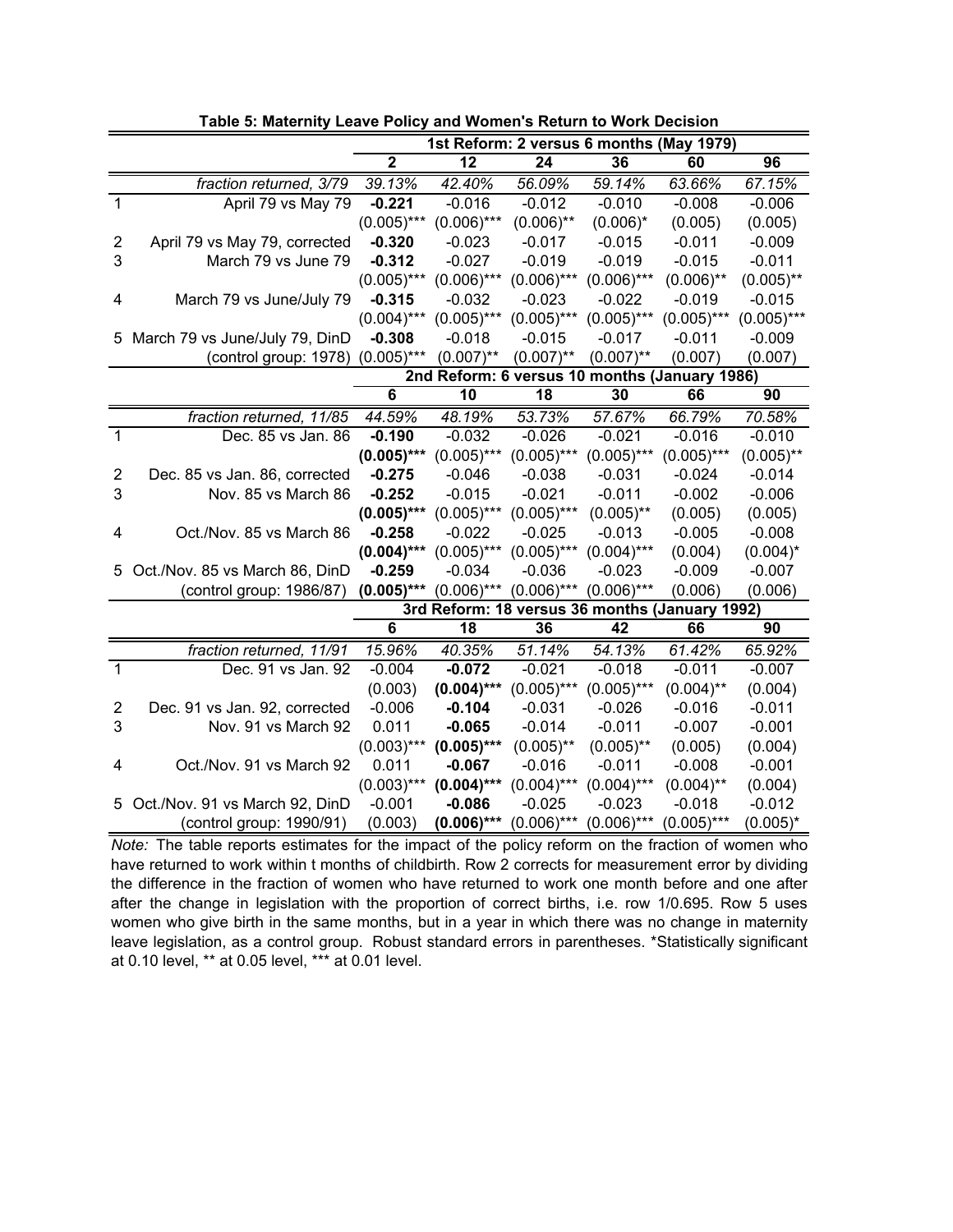



*Note:* The figure plots the fraction of women who have returned to work within t months after childbirth by birth month, for women who give birth one year before or after a change in maternity leave legislation. It also plots the predicted fraction, obtained from a linear regression that uses monthly data and controls for a linear time trend and a discontinuous jump when the law was changed (N=24). The figure in the box is the coefficient on the discontinuous jump.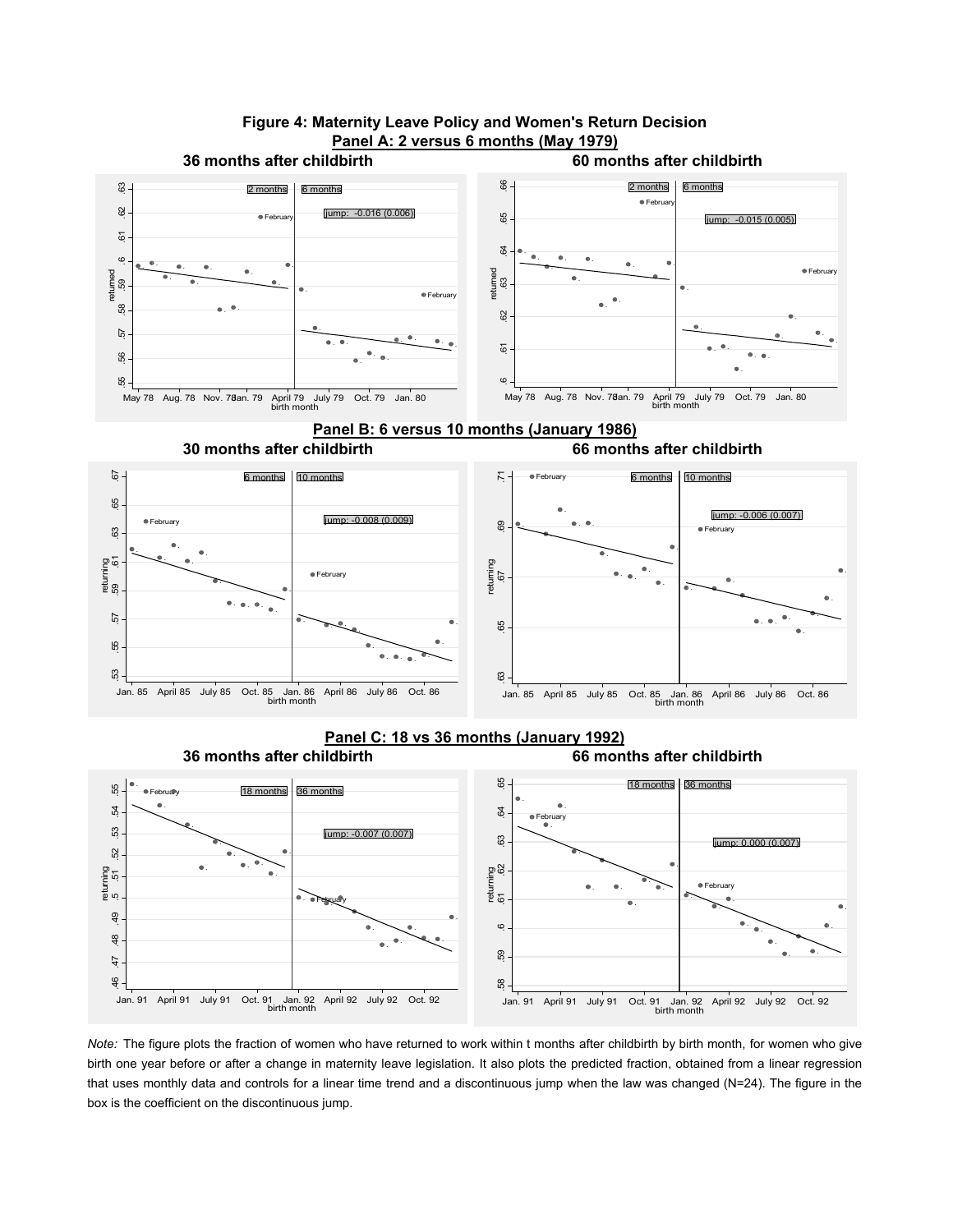|                |                                |                 |                 | 1st Reform: 2 versus 6 months (May 1979)       |               |               |               |
|----------------|--------------------------------|-----------------|-----------------|------------------------------------------------|---------------|---------------|---------------|
|                |                                | $\overline{2}$  | $\overline{12}$ | 24                                             | 36            | 60            | 96            |
|                | fraction working, 3/79         | 38.93%          | 41.34%          | 39.61%                                         | 37.90%        | 37.07%        | 37.57%        |
| $\mathbf{1}$   | April 79 vs May 79             | $-0.221$        | 0.005           | 0.003                                          | 0.000         | 0.002         | $-0.001$      |
|                |                                | $(0.005)$ ***   | (0.006)         | (0.006)                                        | (0.006)       | (0.005)       | (0.006)       |
| 2              | April 79 vs May 79, corrected  | $-0.320$        | 0.007           | 0.005                                          | 0.000         | 0.003         | $-0.002$      |
| 3              | March 79 vs July 79            | $-0.310$        | 0.006           | 0.005                                          | 0.005         | 0.003         | 0.004         |
|                |                                | $(0.005)$ ***   | (0.006)         | (0.006)                                        | (0.006)       | (0.006)       | (0.006)       |
| 4              | March 79 vs June/July 79       | $-0.313$        | 0.004           | 0.007                                          | 0.005         | 0.003         | 0.002         |
|                |                                | $(0.004)$ ***   | (0.005)         | (0.005)                                        | (0.005)       | (0.005)       | (0.005)       |
| 5              | March 79 vs June/July 79, DinD | $-0.299$        | 0.005           | 0.009                                          | 0.012         | 0.008         | 0.006         |
|                | (control group: 1978)          | $(0.006)$ ***   | (0.007)         | (0.007)                                        | $(0.007)^*$   | (0.007)       | (0.007)       |
|                |                                |                 |                 | 2nd Reform: 6 versus 10 months (January 1986)  |               |               |               |
|                |                                | $\overline{6}$  | 10              | 18                                             | 30            | 66            | 90            |
|                | fraction working, 11/85        | 44.43%          | 46.07%          | 45.05%                                         | 42.52%        | 43.95%        | 43.94%        |
| 1              | Dec. 85 vs Jan. 86             | $-0.189$        | $-0.023$        | $-0.007$                                       | $-0.003$      | 0.003         | 0.004         |
|                |                                | $(0.005)$ ***   | $(0.005)$ ***   | 0.005                                          | (0.005)       | (0.005)       | (0.005)       |
| $\overline{2}$ | Dec. 85 vs Jan. 86, corrected  | $-0.274$        | $-0.033$        | $-0.010$                                       | $-0.005$      | 0.004         | 0.006         |
| 3              | Nov. 85 vs March 86            | $-0.253$        | $-0.002$        | $-0.004$                                       | 0.008         | 0.008         | 0.007         |
|                |                                | $(0.005)$ ***   | (0.005)         | 0.005                                          | (0.005)       | (0.005)       | (0.005)       |
| 4              | Oct./Nov. 85 vs March 86       | $-0.260$        | $-0.008$        | $-0.010$                                       | 0.004         | 0.003         | 0.000         |
|                |                                | $(0.004)$ ***   | $(0.004)^*$     | $(0.004)$ **                                   | (0.004)       | (0.004)       | (0.004)       |
| 5.             | Oct./Nov. 85 vs March 86, DinD | $-0.260$        | $-0.019$        | $-0.018$                                       | $-0.003$      | $-0.001$      | $-0.004$      |
|                | (control group: 1986/87)       | $(0.005)$ ***   | $(0.006)$ **    | $(0.006)$ **                                   | (0.006)       | (0.006)       | (0.006)       |
|                |                                |                 |                 | 3rd Reform: 18 versus 36 months (January 1992) |               |               |               |
|                |                                | $6\phantom{1}6$ | 18              | 36                                             | 42            | 66            | 90            |
|                | fraction working, 11/91        | 15.77%          | 37.25%          | 37.69%                                         | 37.95%        | 40.37%        | 39.88%        |
| $\mathbf{1}$   | Dec. 91 vs Jan. 92             | $-0.005$        | $-0.073$        | 0.002                                          | 0.010         | 0.003         | 0.009         |
|                |                                | (0.003)         | $(0.004)$ ***   | 0.004                                          | $(0.004)$ **  | (0.004)       | $(0.004)$ **  |
| $\overline{2}$ | Dec. 91 vs Jan. 92, corrected  | $-0.007$        | $-0.106$        | 0.003                                          | 0.014         | 0.004         | 0.013         |
| 3              | Nov. 91 vs March 92            | 0.006           | $-0.090$        | 0.015                                          | 0.025         | 0.011         | 0.022         |
|                |                                | (0.003)         | $(0.004)***$    | $(0.005)$ ***                                  | $(0.004)$ *** | $(0.005)$ **  | $(0.005)$ *** |
| 4              | Oct./Nov. 91 vs March 92       | 0.006           | $-0.091$        | 0.013                                          | 0.025         | 0.011         | 0.025         |
|                |                                | $(0.003)$ **    | $(0.004)$ ***   | $(0.004)$ ***                                  | $(0.004)$ *** | $(0.004)$ *** | $(0.004)$ *** |
| 5              | Oct./Nov. 91 vs March 92, DinD | $-0.001$        | $-0.107$        | 0.016                                          | 0.011         | $-0.004$      | 0.009         |
|                | (control group: 90/91)         | (0.004)         | $(0.005)***$    | $(0.006)$ **                                   | $(0.005)$ **  | (0.006)       | $(0.005)^*$   |

**Table 6: Maternity Leave Policy and the Probability of Working after Childbirth**

*Note:* The table reports estimates for the impact of the policy reform on the fraction of women who are working t months after childbirth. Row 2 corrects for measurement error by dividing the difference in the fraction of women working one month before and one after after the change in legislation with the proportion of correct births, i.e. row 1/0.695. Row 5 uses women who give birth in the same months, but in a year in which there was no change in maternity leave legislation, as a control group. Robust standard errors in parentheses. \*Statistically significant at 0.10 level, \*\* at 0.05 level, \*\*\* at 0.01 level.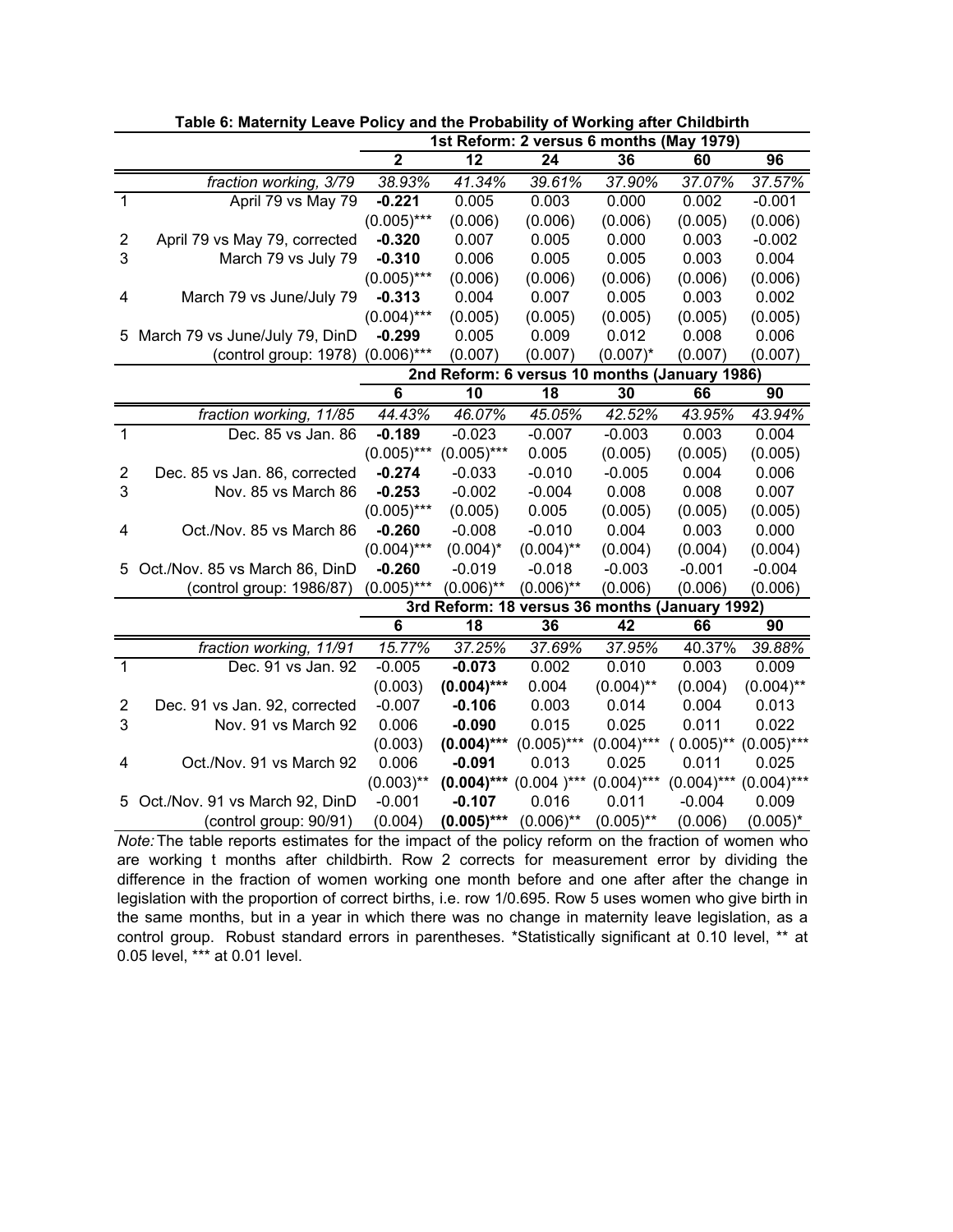

Note: The figure plots the fraction of women who are working t months after childbirth by birth month, for women who give birth one year before or after a change in maternity leave legislation. It also plots the predicted fraction, obtained from a linear regression that uses monthly data and controls for a linear time trend and a discontinuous jump when the law was changed  $(N=24)$ . The figure in the box is the coefficient on the discontinuous jump.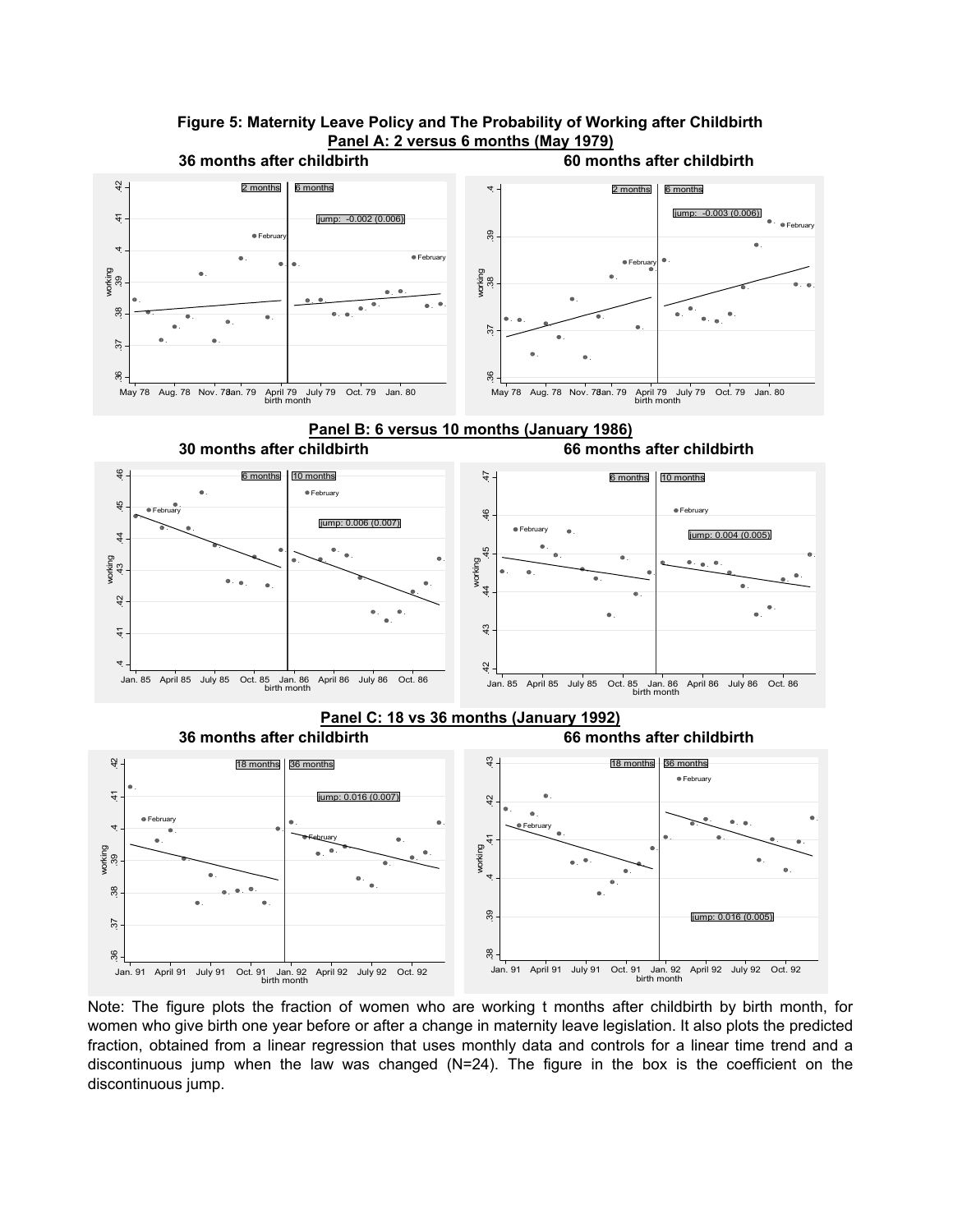

**Figure 6: Job Protection or Maternity Benefits?**

*Note:* The figure shows the fraction of women who return to work t months after childbirth, and restricts the sample to women who give birth around a change in maternity leave legislation. Women who give birth in March 1979 are entitled to 2 months of fully paid leave. Women who give birth in June/July 1979 are entitled to 6 months of job-protected leave. Maternity benefits sharply drop from the 2nd month (full payment) to the 3rd month (up to 375 Euros per month). Women who give birth in October/November 1991 are entitled to 18 months of job protection and maternity benefits (300 Euros per month). Women who give birth in March or October/November 1992 are entitled to 36 months of job protection and 18 months of maternity benefits (300 Euros per month).

October/November 1991  $-- ---$  March 1992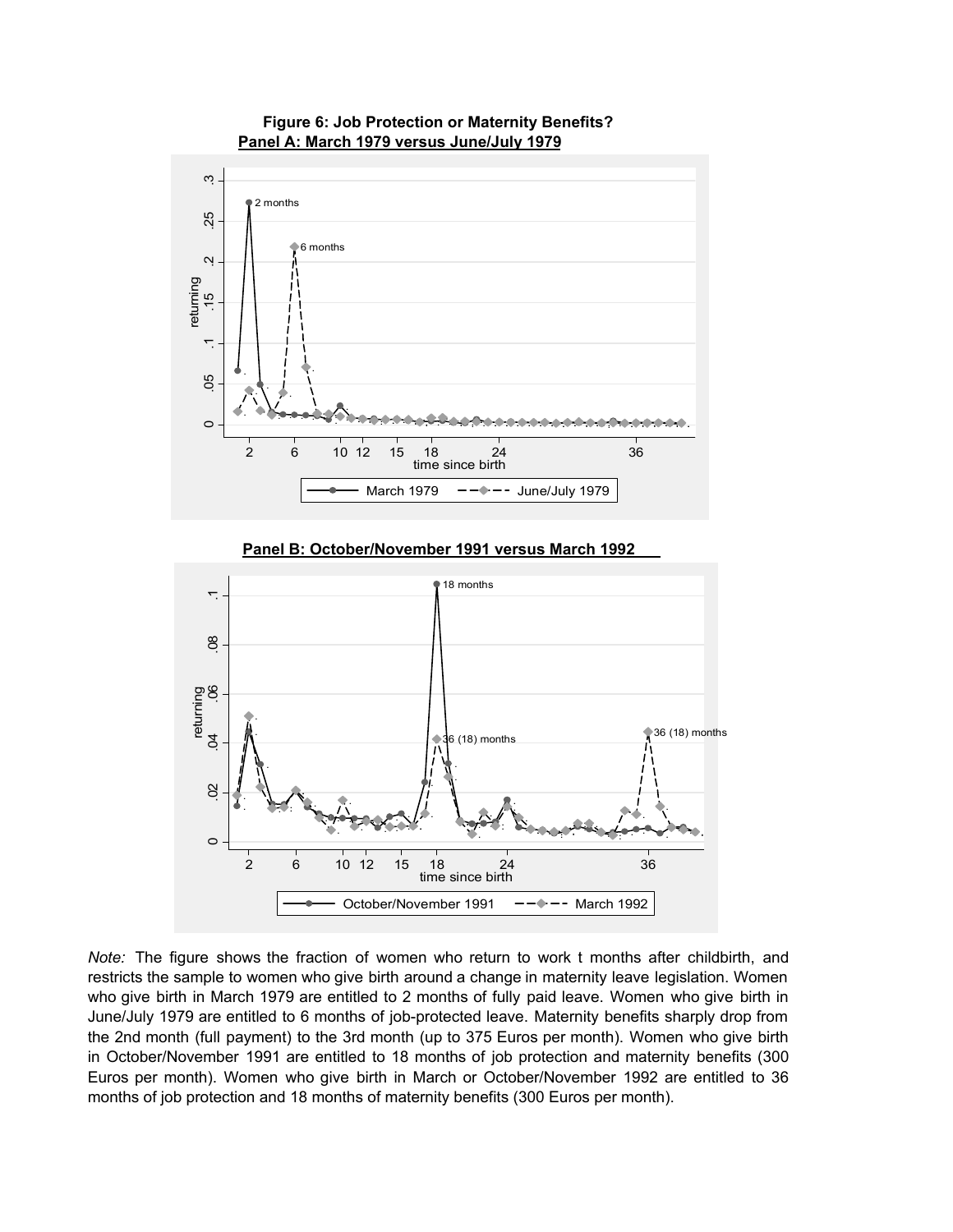|                |                                      |                         |               | 1st Reform: 2 versus 6 months (May 1979)       |               |               |              |
|----------------|--------------------------------------|-------------------------|---------------|------------------------------------------------|---------------|---------------|--------------|
|                |                                      | $\overline{\mathbf{2}}$ | ĥ             | $\overline{12}$                                | 36            | 60            | 96           |
|                | working at pre-birth employer, 3/79  | 94.12%                  | 84.27%        | 76.07%                                         | 61.02%        | 52.12%        | 43.42%       |
| 1              | April 79 vs May 79                   | $-0.014$                | 0.064         | 0.017                                          | 0.002         | 0.003         | 0.007        |
|                |                                      | $(0.006)$ **            | $(0.006)$ *** | $(0.007)$ **                                   | (0.009)       | (0.009)       | (0.009)      |
| $\overline{2}$ | April 79 vs May 79, corrected        | $-0.020$                | 0.093         | 0.025                                          | 0.003         | 0.004         | 0.010        |
| 3              | March 79 vs June 79                  | 0.003                   | 0.075         | 0.021                                          | 0.007         | 0.014         | 0.013        |
|                |                                      | (0.007)                 | $(0.006)$ *** | $(0.007)$ ***                                  | (0.009)       | (0.009)       | (0.009)      |
| 4              | March 79 vs June/July 79             | $-0.001$                | 0.064         | 0.013                                          | 0.003         | 0.008         | 0.009        |
|                |                                      | (0.006)                 | $(0.005)$ *** | $(0.006)$ **                                   | (0.008)       | 0.008         | (0.008)      |
| 5              | March 79 vs June/July 79, DinD       | 0.002                   | 0.065         | 0.028                                          | 0.008         | 0.016         | 0.015        |
|                | (control group: 1978)                | (0.010)                 | $(0.008)$ *** | $(0.009)$ ***                                  | (0.011)       | (0.012)       | (0.011)      |
|                |                                      |                         |               | 2nd Reform: 6 versus 10 months (January        |               | 1986)         |              |
|                |                                      | $\overline{6}$          | 10            | 18                                             | 30            | 66            | 90           |
|                | working at pre-birth employer, 11/85 | 93.01%                  | 86.44%        | 79.64%                                         | 71.57%        | 52.45%        | 45.66%       |
| 1              | Dec. 85 vs Jan. 86                   | $-0.009$                | 0.050         | 0.014                                          | 0.012         | 0.007         | 0.004        |
|                |                                      | $(0.005)^*$             | $(0.005)$ *** | $(0.006)$ **                                   | $(0.007)^*$   | (0.008)       | (0.008)      |
| 2              | Dec. 85 vs Jan. 86, corrected        | $-0.013$                | 0.072         | 0.020                                          | 0.018         | 0.011         | 0.006        |
| 3              | Nov. 85 vs March 86                  | $-0.010$                | 0.045         | 0.032                                          | 0.019         | 0.012         | 0.014        |
|                |                                      | $(0.005)$ **            | $(0.005)$ *** | $(0.006)$ ***                                  | $(0.007)$ *** | (0.008)       | $(0.008)^*$  |
| 4              | Oct./Nov. 85 vs March 86             | $-0.013$                | 0.044         | 0.033                                          | 0.013         | 0.004         | 0.007        |
|                |                                      | $(0.005)$ **            | $(0.004)$ *** | $(0.005)$ ***                                  | $(0.006)$ **  | (0.007)       | (0.007)      |
| 5              | Oct./Nov. 85 vs March 86, DinD       | $-0.021$                | 0.046         | 0.023                                          | 0.006         | $-0.009$      | $-0.008$     |
|                | (control group: 86/87)               | $(0.008)$ ***           | $(0.006)$ **  | $(0.007)$ ***                                  | (0.009)       | (0.009)       | (0.009)      |
|                |                                      |                         |               | 3rd Reform: 18 versus 36 months (January 1992) |               |               |              |
|                |                                      | 6                       | 18            | 36                                             | 42            | 66            | 90           |
|                | working at pre-birth employer, 11/91 | 87.69%                  | 80.97%        | 65.36%                                         | 61.53%        | 52.09%        | 45.02%       |
| 1              | Dec. 91 vs Jan. 92                   | $-0.007$                | $-0.017$      | 0.019                                          | 0.016         | 0.013         | 0.009        |
|                |                                      | (0.007)                 | $(0.006)$ *** | $(0.007)$ ***                                  | $(0.007)$ **  | $(0.007)^*$   | (0.007)      |
| 2              | Dec. 91 vs Jan. 92, corrected        | $-0.010$                | $-0.024$      | 0.028                                          | 0.024         | 0.018         | 0.013        |
| 3              | Nov. 91 vs March 92                  | 0.001                   | $-0.009$      | 0.039                                          | 0.027         | 0.019         | 0.014        |
|                |                                      | (0.008)                 | (0.007)       | $(0.007)$ ***                                  | $(0.007)$ *** | $(0.007)$ **  | $(0.007)^*$  |
| 4              | Oct./Nov. 91 vs March 92             | 0.003                   | $-0.008$      | 0.049                                          | 0.037         | 0.025         | 0.016        |
|                |                                      | (0.007)                 | (0.006)       | $(0.006)$ ***                                  | $(0.006)$ *** | $(0.006)$ *** | $(0.006)$ ** |
| 5              | Oct./Nov. 91 vs March 92, DinD       | $-0.005$                | $-0.023$      | 0.036                                          | 0.024         | 0.010         | 0.011        |
|                | (control group: 90/91)               | (0.009)                 | $(0.008)$ **  | $(0.009)$ ***                                  | $(0.009)$ **  | (0.009)       | (0.009)      |

**Table 7: Maternity Leave Policy and the Probability of Working for the Pre-Birth Employer**

*Note:* The table reports estimates for the impact of the policy reform on the probability that a woman still works at her pre-birth employer t months after childbirth (working women only). Row 2 corrects for measurement error by dividing the difference in the fraction of women working at the pre-birth employer one month before and one month after the change in legislation with the proportion of correct births, i.e. row 1/0.695. Row 5 uses women who give birth in the same months, but in a year in which there was no change in maternity leave legislation, as a control group. Robust standard errors in parentheses. \*Statistically significant at 0.10 level, \*\* at 0.05 level, \*\*\* at 0.01 level.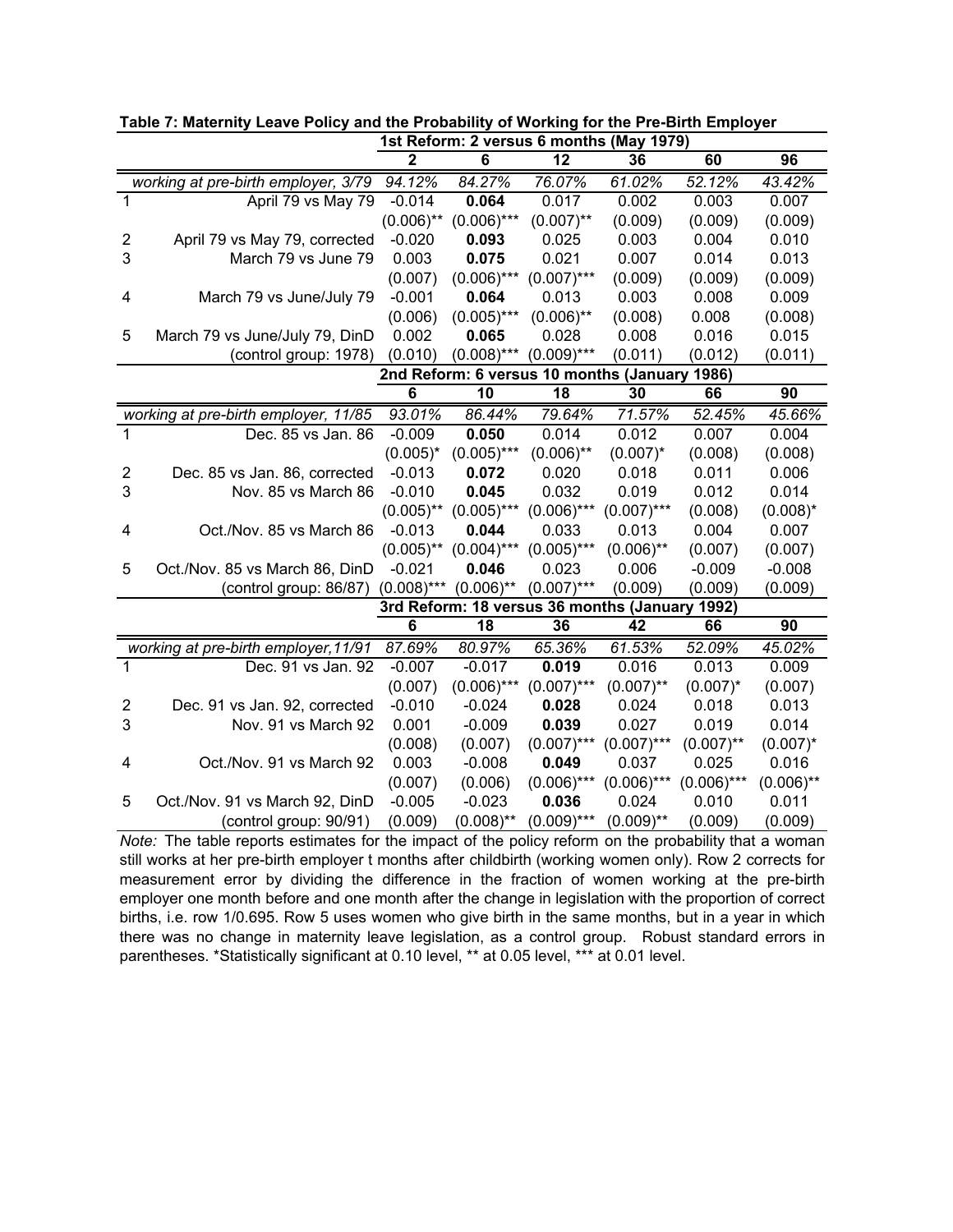|                         |                                     |              | 1st Reform: 2 versus 6 months (May 1979)       |               |               |              |
|-------------------------|-------------------------------------|--------------|------------------------------------------------|---------------|---------------|--------------|
|                         |                                     | 12           | 24                                             | 36            | 60            | 96           |
|                         | daily log-wage, 3/79                | 4.282        | 4.259                                          | 4.239         | 4.250         | 4.324        |
| $\mathbf{1}$            | April 79 vs May 79                  | 0.003        | $-0.014$                                       | $-0.011$      | $-0.013$      | $-0.005$     |
|                         |                                     | (0.009)      | (0.009)                                        | (0.010)       | (0.010)       | (0.010)      |
| $\overline{2}$          | March 79 vs July 79                 | $-0.016$     | $-0.026$                                       | $-0.027$      | $-0.028$      | $-0.020$     |
|                         |                                     | $(0.009)^*$  | $(0.009)$ ***                                  | $(0.010)$ *** | $(0.010)$ *** | $(0.010)$ ** |
| 3                       | March 79 vs June/July 79            | $-0.009$     | $-0.014$                                       | $-0.022$      | $-0.025$      | $-0.019$     |
|                         |                                     | (0.008)      | $(0.008)^*$                                    | $(0.009)$ *** | $(0.009)$ *** | $(0.009)$ ** |
| 4                       | March 79 vs June/July 79, DinD      | $-0.015$     | $-0.023$                                       | $-0.034$      | $-0.029$      | $-0.021$     |
|                         | (control group: 1980)               | (0.011)      | $(0.011)$ **                                   | $(0.012)***$  | $(0.012)$ **  | $(0.011)^*$  |
| 5                       | March/April 79 vs May-July 79       | $-0.007$     | $-0.016$                                       | $-0.021$      | $-0.023$      | $-0.015$     |
|                         |                                     | (0.006)      | $(0.006)$ ***                                  | $(0.006)$ *** | $(0.006)$ *** | $(0.006)$ ** |
| 6                       | March/April 79 vs May-July 79, DinD | $-0.009$     | $-0.016$                                       | $-0.025$      | $-0.021$      | $-0.011$     |
|                         | (control group: 1980)               | (0.008)      | $(0.008)$ **                                   | $(0.009)$ *** | $(0.009)$ **  | (0.009)      |
|                         |                                     |              | 2nd Reform: 6 versus 10 months (January 1986)  |               |               |              |
|                         |                                     | 18           | 30                                             | 42            | 66            | 90           |
|                         | daily log-wage, 11/85               | 4.316        | 4.311                                          | 4.308         | 4.350         | 4.358        |
| 1                       | Dec. 85 vs Jan. 86                  | 0.010        | 0.002                                          | 0.000         | $-0.004$      | 0.001        |
|                         |                                     | (0.009)      | (0.009)                                        | (0.009)       | (0.009)       | (0.009)      |
| $\overline{2}$          | Nov. 85 vs March 86                 | 0.013        | $-0.003$                                       | $-0.001$      | $-0.006$      | $-0.002$     |
|                         |                                     | (0.009)      | (0.009)                                        | (0.009)       | (0.009)       | (0.009)      |
| 3                       | Oct./Nov. 85 vs March 86            | 0.009        | $-0.005$                                       | $-0.010$      | $-0.008$      | $-0.011$     |
|                         |                                     | (0.007)      | (0.008)                                        | (0.008)       | (0.008)       | (0.007)      |
| 4                       | Oct./Nov. 85 vs March 86, DinD      | 0.006        | $-0.011$                                       | $-0.016$      | $-0.014$      | $-0.017$     |
|                         | (control group: 1986/87)            | (0.010)      | (0.011)                                        | (0.011)       | (0.011)       | (0.010)      |
| 5                       | Oct.-Dec. 85 vs Jan./March 86       | 0.011        | 0.001                                          | $-0.005$      | $-0.005$      | $-0.005$     |
|                         |                                     | $(0.005)$ ** | (0.005)                                        | (0.006)       | (0.006)       | (0.006)      |
| 6                       | Oct.-Dec. 85 vs Jan./March 86, DinD | 0.008        | $-0.003$                                       | $-0.010$      | $-0.007$      | $-0.009$     |
|                         | (control group: 1986/87)            | (0.008)      | (0.007)                                        | (0.008)       | (0.008)       | (0.008)      |
|                         |                                     |              | 3rd Reform: 18 versus 36 months (January 1992) |               |               |              |
|                         |                                     | 18           | 30                                             | 42            | 66            | 90           |
|                         | daily log-wage, 11/91               | 4.280        | 4.322                                          | 4.349         | 4.363         | 4.487        |
| $\overline{1}$          | Dec. 91 vs Jan. 92                  | $-0.001$     | 0.029                                          | 0.011         | 0.013         | 0.003        |
|                         |                                     | (0.010)      | $(0.008)$ ***                                  | (0.008)       | $(0.008)^*$   | (0.006)      |
| $\overline{\mathbf{c}}$ | Nov. 91 vs March 92                 | 0.004        | 0.019                                          | 0.006         | 0.005         | $-0.012$     |
|                         |                                     | (0.011)      | $(0.009)$ **                                   | (0.008)       | (0.008)       | (0.006)      |
| 3                       | Oct./Nov. 85 vs March 86            | 0.012        | 0.022                                          | 0.013         | 0.011         | $-0.007$     |
|                         |                                     | (0.010)      | $(0.008)$ ***                                  | $(0.007)^*$   | (0.007)       | (0.005)      |
| 4                       | Oct./Nov. 91 vs March 92, DinD      | $-0.007$     | 0.021                                          | 0.017         | 0.016         | $-0.001$     |
|                         | (control group: 90/91)              | (0.013)      | $(0.010)$ **                                   | $(0.010)^*$   | $(0.009)^*$   | (0.008)      |
| 5                       | Oct.-Dec. 91 vs Jan./March 92       | 0.013        | 0.028                                          | 0.014         | 0.013         | $-0.003$     |
|                         |                                     | $(0.007)^*$  | $(0.006)$ ***                                  | $(0.005)$ *** | $(0.005)$ **  | (0.004)      |
| 6                       | Oct.-Dec. 91 vs Jan./March 92, DinD | $-0.006$     | 0.025                                          | 0.015         | 0.009         | 0.000        |
|                         | (control group: 90/91)              | (0.010)      | $(0.008)$ ***                                  | $(0.007)$ **  | (0.007)       | (0.006)      |

**Table 8: The impact of maternity leave legislation on daily wages**

*Note:* The table reports estimates for the impact of the policy reform on the daily wage for those women who are working t months after childbirth. Rows 4 and 6 uses women who give birth in the same months, but in a year in which there was no change in maternity leave legislation, as a control group. Robust standard errors in parentheses. \*Statistically significant at 0.10 level, \*\* at 0.05 level, \*\*\* at 0.01 level.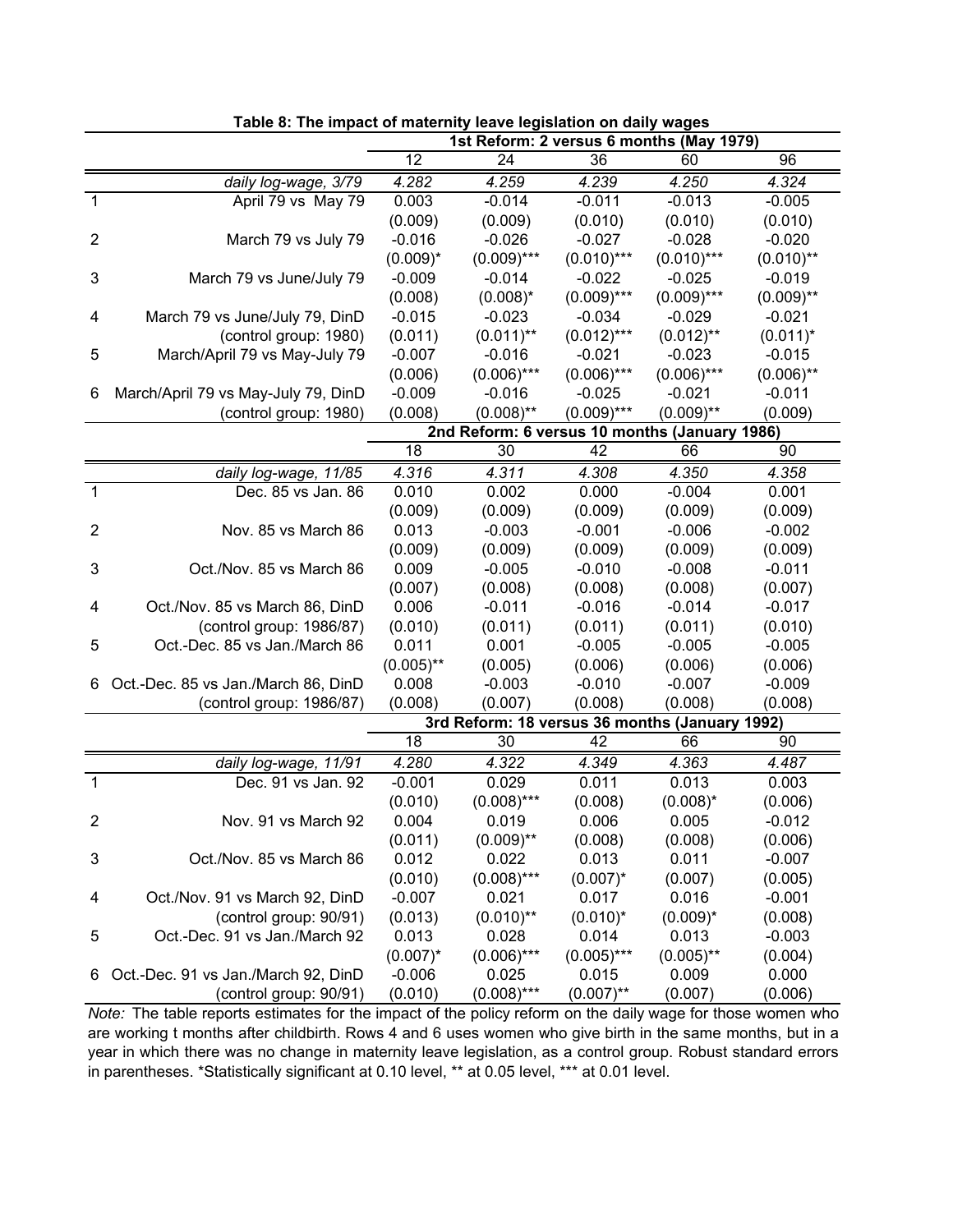

**Panel B: 6 versus 10 months (January 1986) 30 months after childbirth 66 months after childbirth**



**42 months after childbirth 66 months after childbirth Panel C: 18 versus 36 months (January 1992)**



*Note:* The figure plots the average daily wage for women who are employed t months after childbirth by birth month, for women who give birth 6 months before or after a change in maternity leave legislation. It also plots the predicted fraction, obtained from a linear regression that uses monthly data and controls for a linear time trend and a discontinuous jump when the law was changed (N=12). The figure in the box is the coefficient on the discontinuous jump.

# **Figure 7: Maternity Leave Policy and Wages**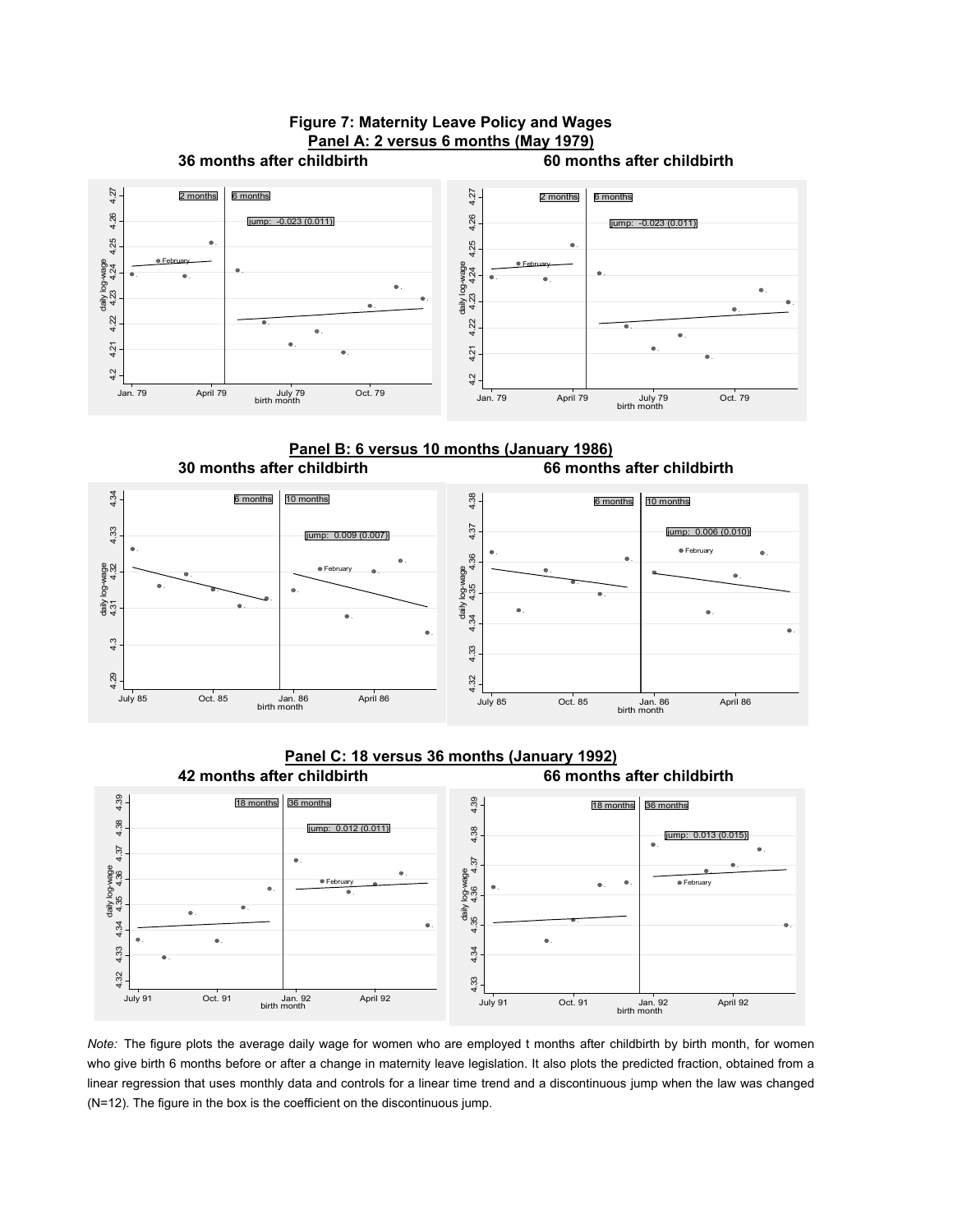|                       |     |               |                        |                        | 1st Reform: 2 versus 6 months (May 1979)       |               |
|-----------------------|-----|---------------|------------------------|------------------------|------------------------------------------------|---------------|
|                       |     | $\Delta$ exp  | $\overline{\Delta}$ SE | $\Delta$ FT            | Total                                          | Selection     |
| 3 years after         |     |               |                        |                        |                                                |               |
| diff. in char.        |     | $-1.306$      | $-0.002$               | $-0.005$               | $-0.021$                                       |               |
| explanatory power     | (1) | $-0.018$      | 0.000                  | $-0.002$               | $-0.019$                                       | $-0.002$      |
|                       |     | $(0.002)$ *** | (0.000)                | (0.002)                | $(0.003)***$                                   | (0.006)       |
|                       | (2) | $-0.013$      | 0.000                  | $-0.002$               | $-0.015$                                       | $-0.006$      |
|                       |     | $(0.001)$ *** | (0.000)                | (0.002)                | $(0.003)$ ***                                  | (0.006)       |
| 5 years after         |     |               |                        |                        |                                                |               |
| diff. in char.        |     | $-1.192$      | $-0.003$               | $-0.005$               | $-0.023$                                       |               |
| explanatory power (1) |     | $-0.010$      | 0.000                  | $-0.002$               | $-0.011$                                       | $-0.012$      |
|                       |     | $(0.001)$ *** | 0.000                  | (0.002)                | $(0.003)$ ***                                  | $(0.006)^*$   |
|                       | (2) | $-0.009$      | 0.000                  | $-0.002$               | $-0.011$                                       | $-0.012$      |
|                       |     | $(0.001)$ *** | (0.000)                | (0.002)                | $(0.003)$ ***                                  | $(0.006)^*$   |
|                       |     |               |                        |                        | 2nd Reform: 6 versus 10 months (January 1986)  |               |
|                       |     | Д ехр         | $\overline{\Delta}$ SE | $\Delta$ FT            | Total                                          | Selection     |
| 42 months after       |     |               |                        |                        |                                                |               |
| diff. in char.        |     | $-0.015$      | 0.004                  | $-0.008$               | $-0.005$                                       |               |
| explanatory power     | (1) | $-0.014$      | 0.000                  | $-0.003$               | $-0.017$                                       | 0.012         |
|                       |     | $(0.001)$ *** | (0.001)                | (0.002)                | $(0.003)$ ***                                  | $(0.005)$ **  |
|                       | (2) | $-0.013$      | 0.000                  | $-0.003$               | $-0.016$                                       | 0.011         |
|                       |     | $(0.001)$ *** | (0.000)                | (0.002)                | $(0.002)$ ***                                  | $(0.005)$ **  |
| 66 months after       |     |               |                        |                        |                                                |               |
| diff. in char.        |     | $-1.109$      | 0.005                  | $-0.012$               | $-0.005$                                       |               |
| explanatory power (1) |     | $-0.008$      | 0.000                  | $-0.004$               | $-0.012$                                       | 0.007         |
|                       |     | $(0.001)$ *** | (0.000)                | (0.002)                | $(0.002)$ ***                                  | (0.005)       |
|                       | (2) | $-0.008$      | 0.000                  | $-0.004$               | -0.012                                         | 0.007         |
|                       |     | $(0.001)$ *** | (0.000)                | (0.002)                | $(0.002)$ ***                                  | (0.005)       |
|                       |     |               |                        |                        | 3rd Reform: 18 versus 36 months (January 1992) |               |
|                       |     | $\Delta$ exp  | $\overline{\Delta}$ SE | $\overline{\Delta FT}$ | Total                                          | Selection     |
| 42 months after       |     |               |                        |                        |                                                |               |
| diff. in char.        |     | $-2.257$      | 0.022                  | $-0.003$               | 0.014                                          |               |
| explanatory power (1) |     | $-0.028$      | 0.002                  | -0.001                 | $-0.028$                                       | 0.042         |
|                       |     | $(0.002)$ *** | $(0.000)$ ***          | (0.002)                | $(0.002)$ ***                                  | $(0.005)$ *** |
|                       | (2) | $-0.024$      | 0.002                  | $-0.001$               | $-0.023$                                       | 0.037         |
|                       |     | $(0.001)$ *** | $(0.000)$ ***          | (0.001)                | $(0.002)$ ***                                  | $(0.005)$ *** |
| 66 months after       |     |               |                        |                        |                                                |               |
| diff. in char.        |     | $-1.669$      | 0.014                  | $-0.008$               | 0.013                                          |               |
| explanatory power     | (1) | $-0.012$      | 0.001                  | $-0.001$               | $-0.013$                                       | 0.025         |
|                       |     | $(0.002)$ *** | $(0.000)$ ***          | (0.001)                | $(0.002)$ ***                                  | $(0.005)$ *** |
|                       | (2) | $-0.013$      | 0.001                  | $-0.001$               | $-0.013$                                       | 0.025         |
|                       |     | $(0.002)$ *** | $(0.000)$ ***          | (0.001)                | $(0.002)$ ***                                  | $(0.005)$ *** |

**Table 9: Maternity Leave Policy and Earnings: Channels**

Note: The first row (diff. in char.) shows the difference in the number of months worked (∆ exp), in the share working for the pre-birth employer (∆ SE), the share working full-time (∆ FT), as well as in the daily wage (total) between women who give birth before and after a change in maternity leave legislation (after-before). Row (1) reports to what extent each component can explain the total difference in wages, evaluated at after - prices. Selection refers to the unexplained component. Row (2) reverses the order of the decomposition, and evaluates each component at the before - prices. Results are based on women who give birth 3 months before or after the change in law, and exclude women who give birth in January.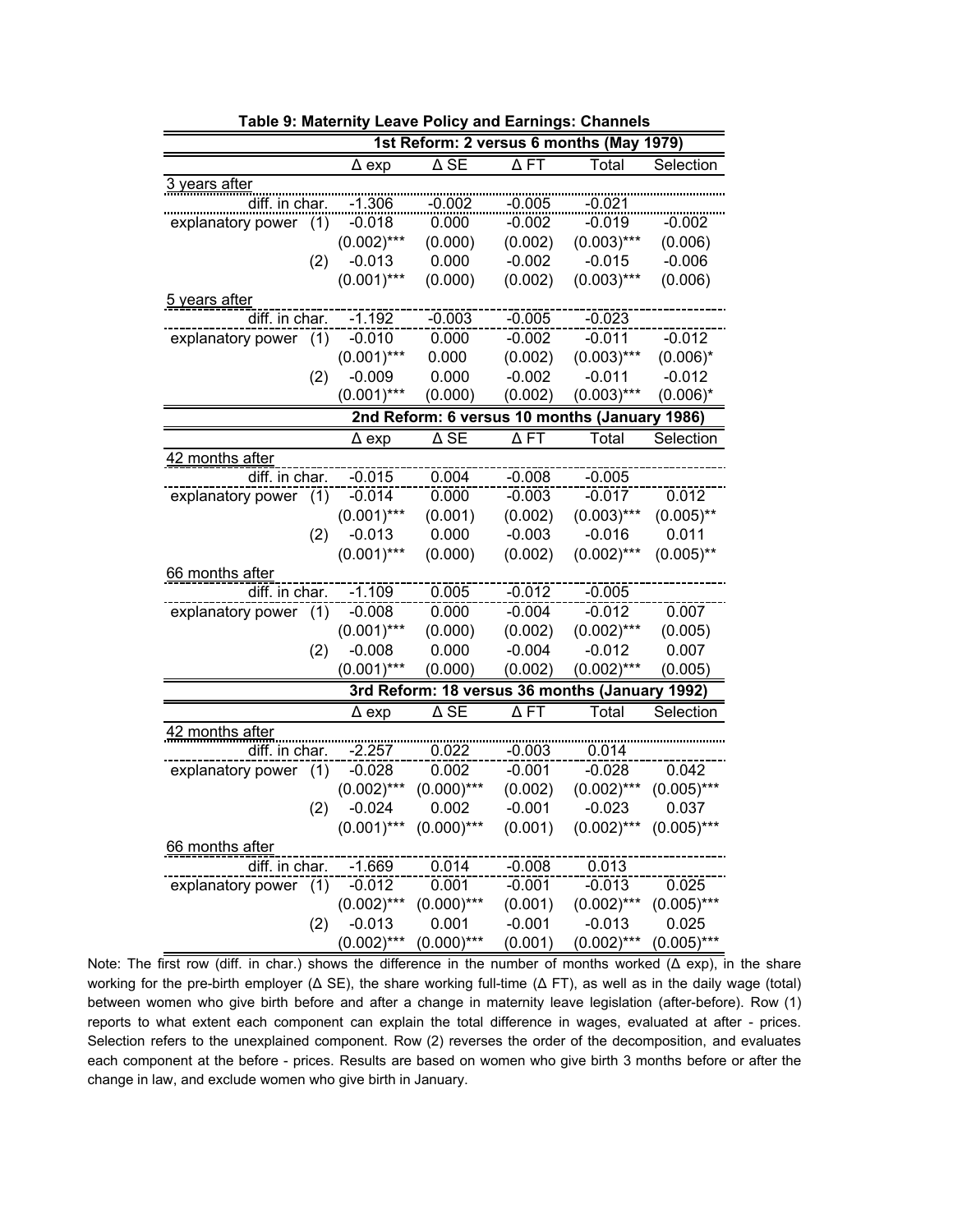|          |           |                  |               | Panel A: The 1986 policy reform |               |               |             |                            |                 |
|----------|-----------|------------------|---------------|---------------------------------|---------------|---------------|-------------|----------------------------|-----------------|
|          |           | childbirth       |               | vear                            |               | 2 years       |             |                            | 3 years after   |
| woman 1  | $Dec-85$  |                  | Dec-86 Jan-87 |                                 |               | Dec-87 Jan-88 |             |                            | Dec-88 Jan-89   |
|          |           | returning: 7/86  |               |                                 |               |               |             |                            |                 |
|          |           | wage: 7-12       |               |                                 | wage: 13-24   |               | wage: 25-37 |                            |                 |
| woman 2  | Dec-85    | returning: 7/86  |               | switch: 4/87                    |               |               |             |                            |                 |
|          |           | wage: 7-12       |               | wage: 13-15                     |               | $17 - 24$     | wage: 25-37 |                            |                 |
| woman 3  |           | Jan-86           | Dec-86 Jan-87 |                                 |               | Dec-87 Jan-88 |             |                            | Dec-88 $Jan-89$ |
|          |           | returning: 11/86 |               |                                 |               |               |             |                            |                 |
|          |           | wage: 10-11      |               |                                 | wage: 12-23   |               |             | wage: 24-36                |                 |
|          |           |                  |               | Panel B: The 1979 policy reform |               |               |             |                            |                 |
| woman 5: | Apr- $79$ | Dec-79 $Jan-80$  |               |                                 | Dec-80 Jan-81 |               |             | $\overline{Dec-81}$ Jan-82 |                 |
|          |           | returning: 6/79  |               |                                 |               |               |             |                            |                 |
|          |           | wage: 3-8        |               | wage 9-20                       |               |               | wage 21-33  |                            |                 |
| woman 6  |           | May-79           |               |                                 |               |               |             |                            |                 |
|          |           | returning: 12/79 |               |                                 |               |               |             |                            |                 |
|          |           | wage: 7-7        |               | wage: 8-19                      |               |               | wage 20-32  |                            |                 |

## **Table A:1: Measurement of wages: An example**

*Note* : Woman 1 gives birth in December 1985, is eligible to 6 months of protected leave, returns to work in July 1986, and keeps working for the same employer for the next three years. Woman 2 gives birth in December 1985, returns to work in July 1985, and switches firms in April 1987. Woman 3 gives birth in January 1986, is eligible to 10 months of protected leave, returns to work in November 1986, and keeps working for the same employer for the next three years. Woman 5 gives birth in April 1979, is eligible to 2 months of protected leave, returns to work in June 1979, and keeps working for the same employer for the next three years. Woman 5 gives birth in May 1979, is eligible to 6 months of protected leave, returns to work in December 1979, and keeps working for the same employer for the next 3 years.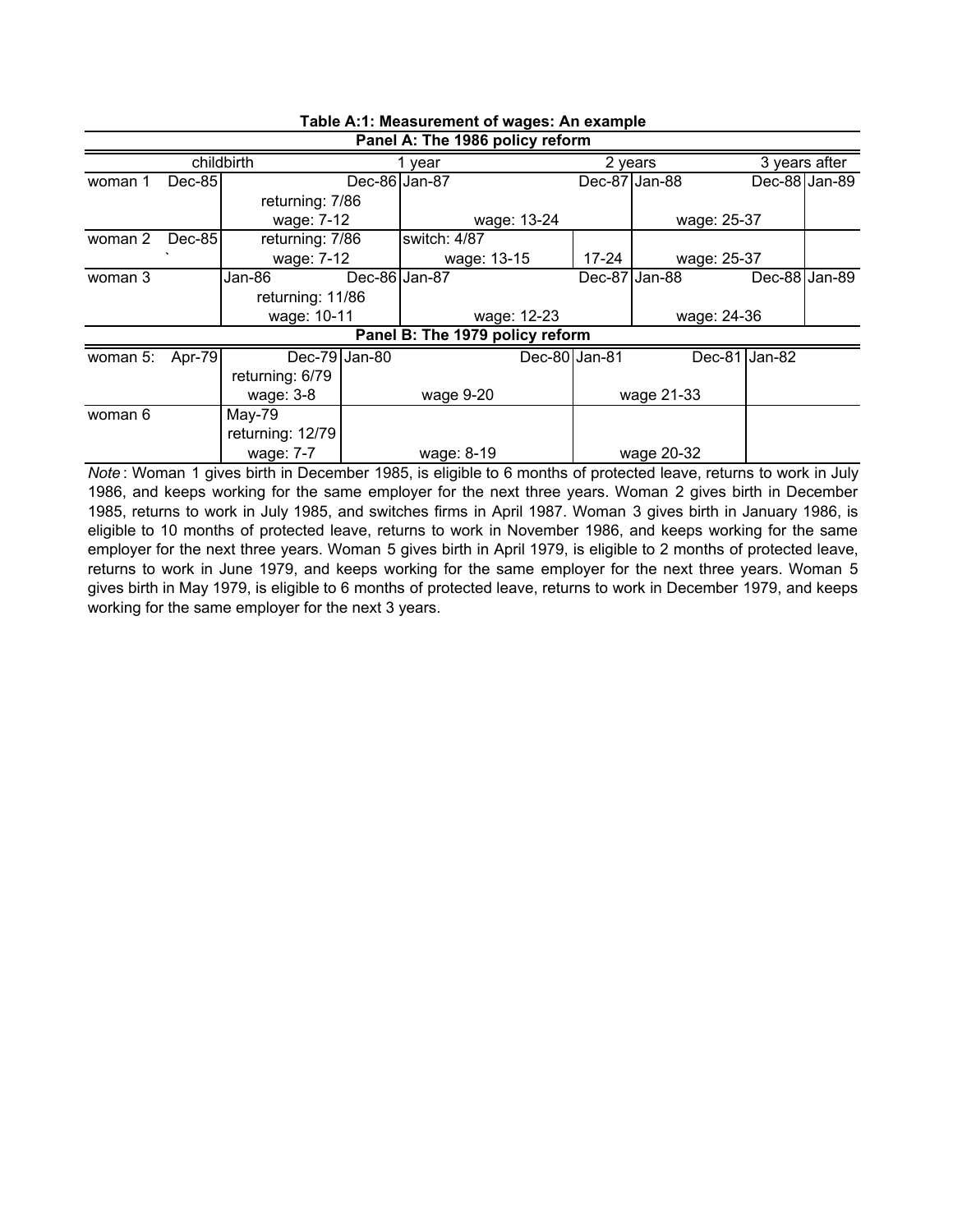

**Figure B.1: Maternity Leaave Policy and the Incidence of Leave Taking**

*Note* : Dots refer to the fraction of women taking maternity leave each month. The solid line are predicted averages fitting a quardratic time trend. Vertical lines indicate a change in the leave policy.

|  | Table B1: Did the extensions in maternity leave legislation increase leave taking? |  |  |
|--|------------------------------------------------------------------------------------|--|--|
|--|------------------------------------------------------------------------------------|--|--|

|                 |           | 2         | 3         | 4         |
|-----------------|-----------|-----------|-----------|-----------|
| 10 ys 12 months | 0.001     | $-0.0055$ | $-0.0073$ | $-0.0057$ |
|                 | (0.0136)  | (0.0161)  | (0.0167)  | (0.0195)  |
| 12 vs 15 months | $-0.0061$ | $-0.0139$ | 0.0207    | $-0.0185$ |
|                 | (0.0206)  | (0.0231)  | (0.0280)  | (0.0317)  |
| 15 ys 18 months | 0.0256    | 0.0194    | 0.0078    | 0.0089    |
|                 | (0.0266)  | (0.0279)  | (0.0387)  | (0.0395)  |
| 18 ys 36 months | 0.0098    | 0.0103    | $-0.0029$ | $-0.0036$ |
|                 | (0.0358)  | (0.0361)  | (0.0473)  | (0.0477)  |

*Note:* German Pension Register, sample 1. N=14023 (around 150 observations per month). Dependent variable: 1 if women takes maternity leave, 0 otherwise. Linear probability models. Column 1 controls for a linear time trend, column 2 for a quadratic time trend, column 3 for triple time trend, and column 4 for a quartic time trend. Each regression allows for a separate discontinuous jump whenever maternity leave was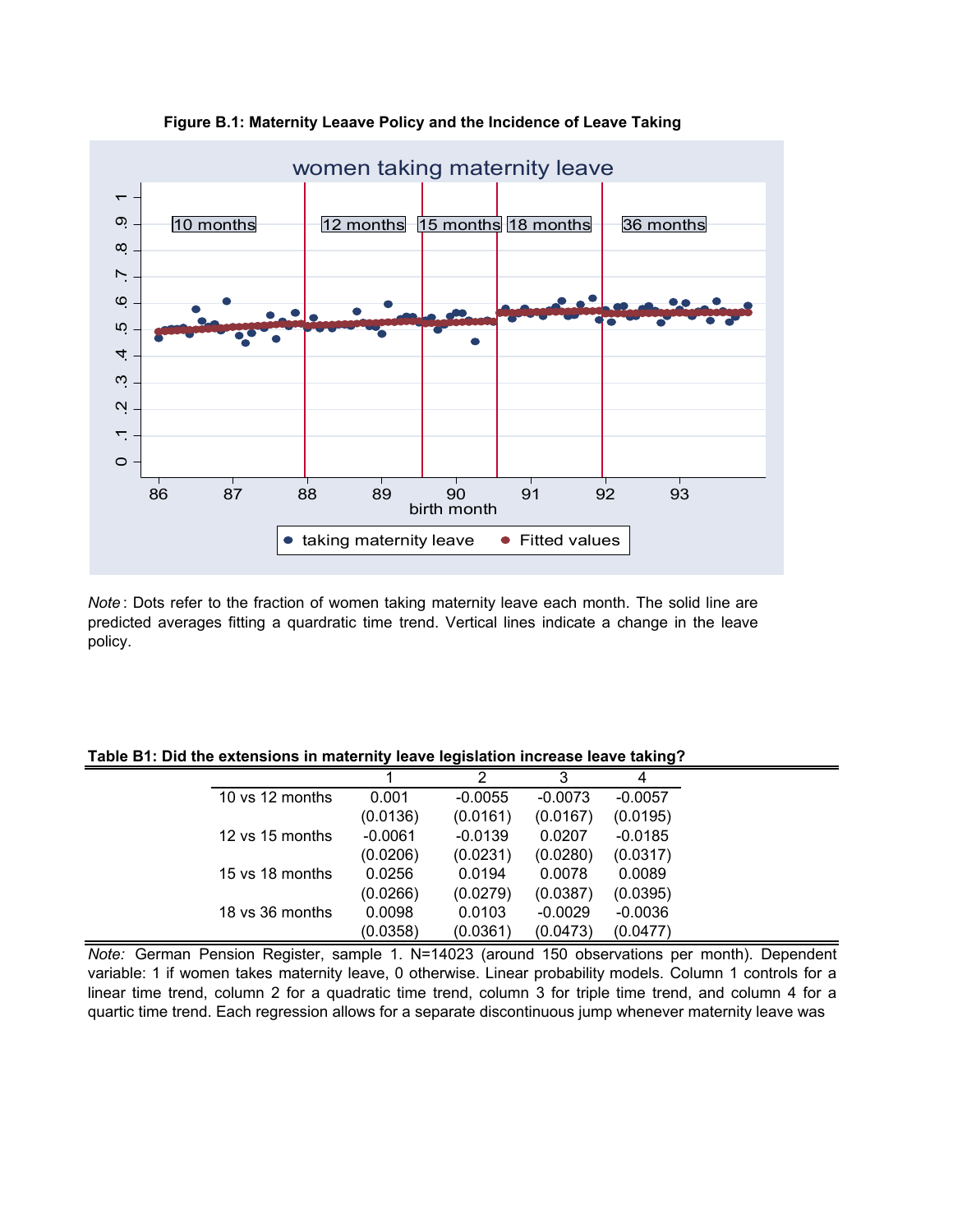#### **Appendix C: Additional Results**





*Note:* The figure plots the fraction of women who are employed t months after childbirth and are working at their pre-birth employer by birth month, for women who give birth one year before or after a change in maternity leave legislation. It also plots the predicted fraction, obtained from a linear regression that uses monthly data and controls for a linear time trend and a discontinuous jump when the law was changed (N=24). The figure in the box is the coefficient on the discontinuous jump.